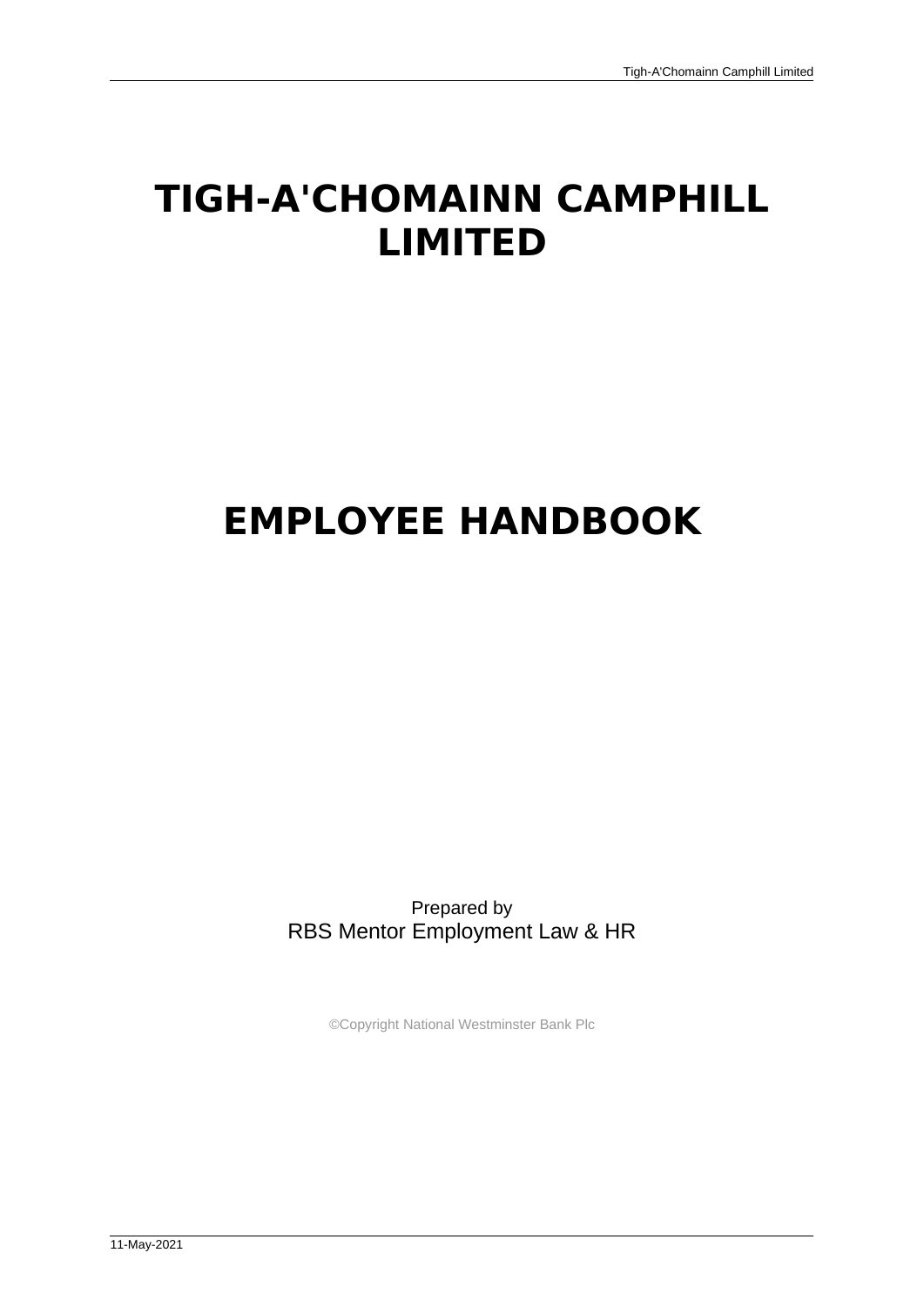# **CONTENTS**

**[ABSENCE](#page-2-0)**

- **[ALCOHOL AND DRUGS MISUSE](#page-7-0)**
- **[ANNUAL HOLIDAYS](#page-8-0)**
- **[COMPUTERS AND ELECTRONIC COMMUNICATIONS](#page-10-0)**
- **[CONDUCT AND STANDARDS](#page-13-0)**
- **[DATA PROTECTION](#page-19-0)**
- **[DISCIPLINARY POLICY AND PROCEDURE](#page-24-0)**
- **[DISCLOSURES AND DISCLOSURE INFORMATION](#page-28-0)**
- **[EQUALITY, DIVERSITY AND INCLUSION](#page-30-0)**
- **[FLEXIBLE WORKING](#page-33-0)**
- **[GRIEVANCE](#page-35-0)**
- **[HARASSMENT AND BULLYING](#page-38-0)**
- **[MATERNITY AND ADOPTION LEAVE](#page-40-0)**
- **[MONITORING](#page-46-0)**
- **[PARENTAL BEREAVEMENT LEAVE](#page-48-0)**
- **[PARENTAL LEAVE](#page-51-0)**
- **[PATERNITY LEAVE AND PATERNITY PAY](#page-53-0)**
- **[PROTECTING VULNERABLE GROUPS](#page-57-0)**
- **[PUBLIC INTEREST DISCLOSURE \('WHISTLEBLOWING'\)](#page-59-0)**
- **[SHARED PARENTAL LEAVE](#page-61-0)**
- **[SICK PAY](#page-66-0)**
- **[SOCIAL NETWORKING SITES AND BLOGS](#page-67-0)**
- **[TIME OFF FOR DEPENDANTS](#page-70-0)**
- **[TRAINING](#page-72-0)**
- **[VEHICLES AND DRIVING](#page-73-0)**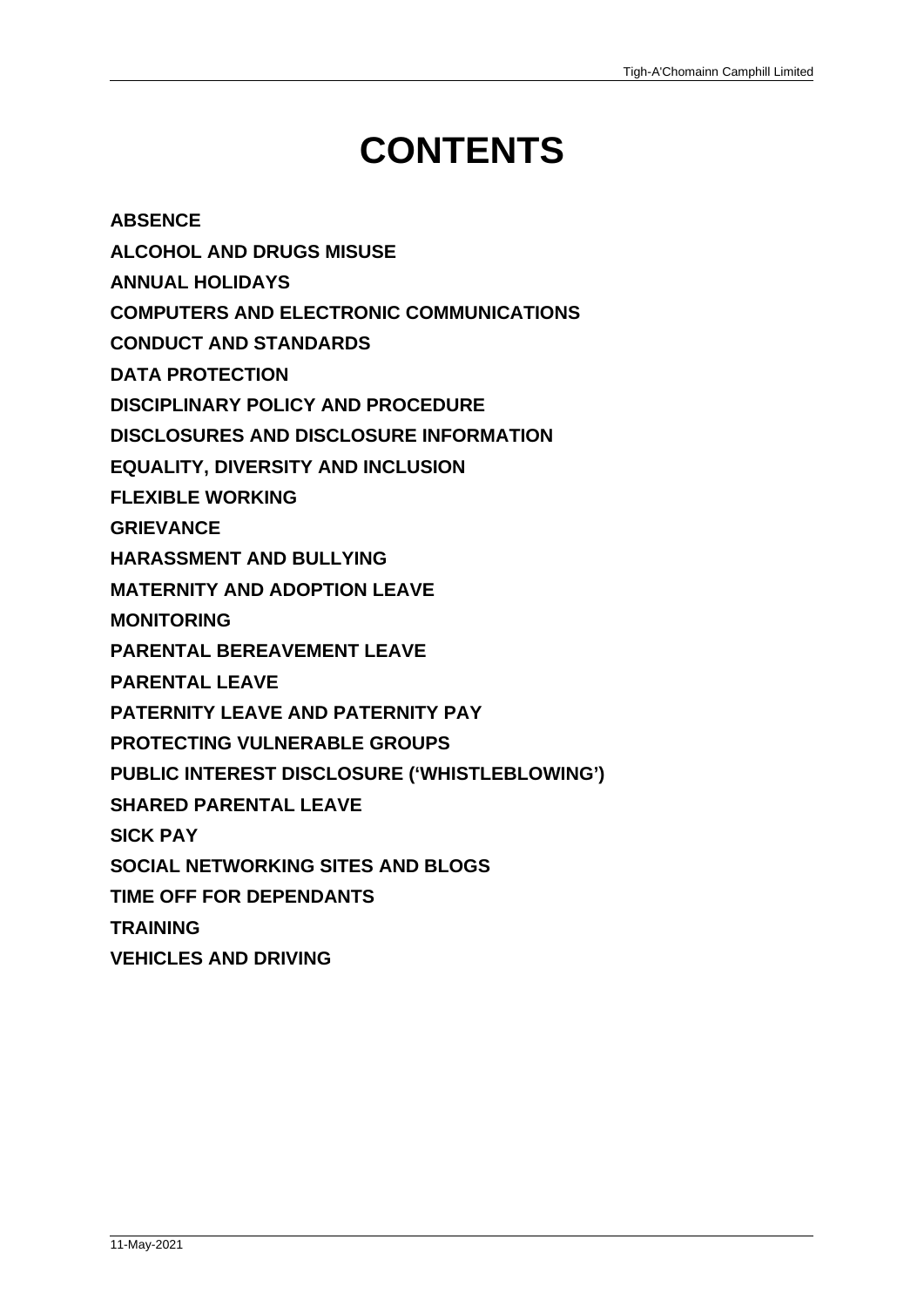# <span id="page-2-0"></span>**Absence**

# **What this policy covers**

This policy applies to employees and workers.

The purpose of this policy is to ensure that where you are genuinely unwell you are treated fairly and consistently, while minimising the impact of sickness absence on the Organisation.

The policy sets out procedures for reporting sickness absence and for the Organisation's management of short-term and long-term absence. Any absences that are disability-related will be managed in accordance with relevant legislation and related Codes of Practice.

This policy also contains information on your entitlements in relation to paid and unpaid time off work for reasons other than sickness.

# **Your responsibilities**

# Breach of absence procedures

Breach of any of the absence reporting procedures detailed below, including those relating to the notification of absence or provision of a medical certificate, may result in disciplinary action. Any periods of absence that are unauthorised may be treated as gross misconduct and could lead to your dismissal without notice from the Organisation. Unauthorised absence will not be subject to pay.

# Frequent short-term absence

Persistent absenteeism has a detrimental impact on your colleagues and on the Organisation as a whole. If it is considered that your absence level is a cause for concern, the Organisation may meet with you to investigate the situation fully. The Organisation may require you to undergo an Occupational Health assessment.

The Organisation cannot sustain frequent short-term absences, even if the reasons for the absences are genuine. Therefore, unacceptable levels of absence will be subject to disciplinary proceedings. The Organisation will take into account the reasons, frequency and pattern of your non-attendance in determining an appropriate course of action.

If you are issued with a formal disciplinary warning, you will be advised as to the level of attendance which the Organisation expects of you. If you fail to achieve this level of attendance further disciplinary action may be taken.

#### Medical report

It may be necessary for the Organisation to obtain a medical report during the course of your employment in order to gather further information about your medical condition, its probable effect on your future attendance at work, your ability to do your job and whether there are any reasonable adjustments to be made, if appropriate.

Although you have the statutory right to withhold your consent to the Organisation to approach your GP or consultant for a medical report, if you do choose to withhold your consent to our application, the Organisation may need to assess your state of health and its impact on your continued employment without the benefit of professional medical advice.

You may also be required to undergo a medical examination by a doctor nominated by the Organisation. The Organisation will be entitled to receive any report produced in connection with any such examination, and the Organisation may discuss the contents of the report with the doctor in question.

If you refuse to undergo a medical examination without good reason, this may be viewed as a failure to follow a reasonable management instruction and could result in disciplinary action, up to and including dismissal without notice.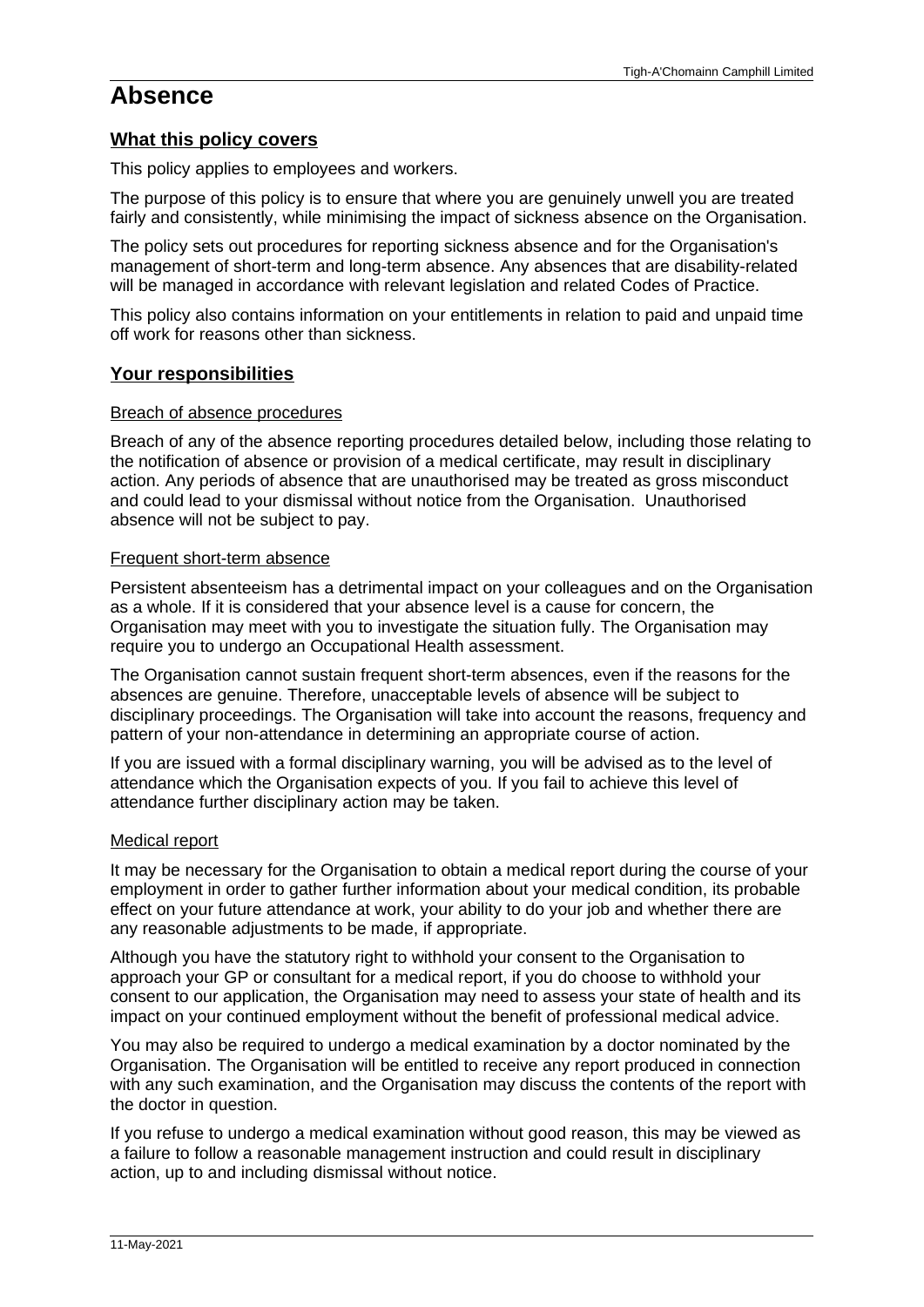#### Medical suspension

If the Organisation becomes concerned about your health and safety at work, or that the health and safety of others is being affected by your physical and/or mental health, you may be suspended on medical grounds pending further investigation to establish that you are fit to work. You will receive full pay during the period of your suspension.

# Food Handlers

Working around open food when suffering from certain infections can contaminate the food or surfaces the food may come into contact with. This can spread infection to other people through the food.

Diarrhoea and/or vomiting are the main symptoms of illnesses that can be transmitted through food. Other symptoms include stomach pain, nausea, fever or jaundice, infected skin, nose or throat.

If you work in a food handling area or your work involves handling food you must report these symptoms, or contact with such symptoms, immediately either to your Line Manager if in work or via the absence reporting procedure before starting work. If you fall ill either on or after a holiday or visit abroad you must report this immediately as above.

You may be excluded from working with or around open food for a period of time, depending on your specific symptoms.

If you are suffering from infected wounds, skin infections or sores which cannot be covered, you may also be excluded from handling food or entering a food handling area.

During this period the Organisation may, at its entire discretion, provide alternative work if this is available.

On your return to work, your Line Manager will confirm that you are free from symptoms in a return to work interview.

# **Your entitlements**

#### Medical and dental appointments

Where possible, you are requested to arrange any medical or dental appointments outside working hours.

If this is not possible, you must obtain permission from management before taking any time off and appointments should be arranged at the beginning or end of your working day to minimise any disruption to the Organisation. Unless otherwise agreed, you will not be paid for any time off as a result of medical or dental appointments, with the exception of antenatal appointments.

#### **Jury service**

You are entitled to time off work for jury service. You should notify management immediately on receipt of the jury summons, giving full details.

You will not normally be paid for this time off, and you are advised to claim the expenses to which you are entitled from the Court. These will typically include compensation for loss of earnings.

# Time off for religious observance

You should make any requests for time off for religious observance to your manager as early as possible. Although you have no legal or contractual right to religious leave or time off to pray, the Organisation will consider all such requests.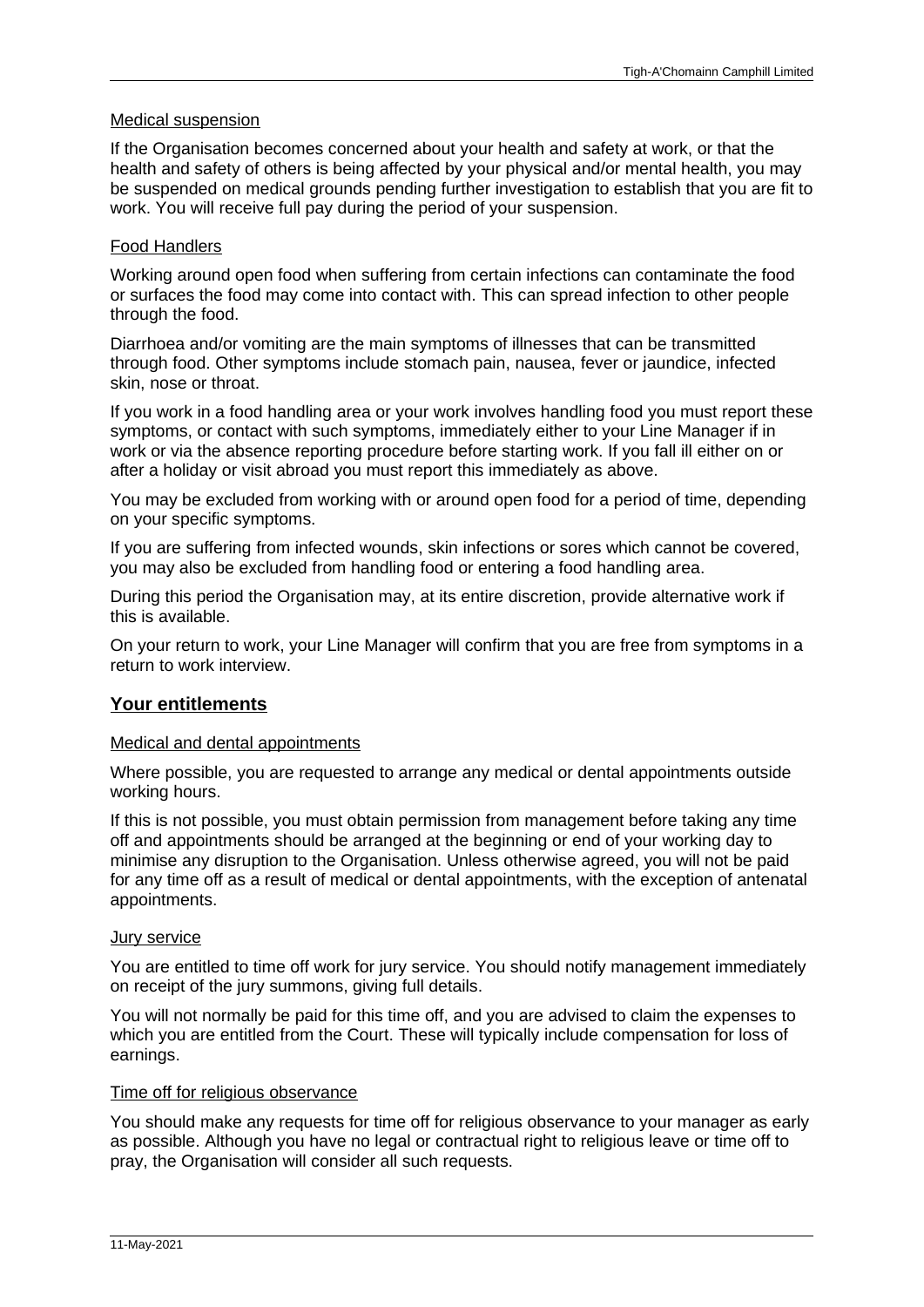Time off for religious observance must be taken from your rest periods or annual holiday entitlement. Alternatively, at the Organisation's discretion, you may work additional hours in lieu of the time taken off.

If you wish to take the time off as annual holiday, you should make the request in accordance with the Organisation's annual holiday procedures. For the avoidance of doubt, the Organisation's rules relating to annual holiday will apply.

# Bereavement leave

In addition to your right to take reasonable unpaid time off following the death of a dependant, the Organisation may, at its discretion, permit you to take paid or unpaid leave following the death of an immediate or close relative. Please ask your manager for further information.

# Adverse weather and other exceptional circumstances

If you are unable to attend work due to adverse weather conditions or other exceptional circumstances, you will not be paid for any periods of non-attendance. You may request to take paid holidays or work additional hours at an alternative time to make up for the time you have been absent. The Organisation reserves the right to refuse such requests depending on the needs of the business.

If the Organisation cannot operate due to these exceptional circumstances, it reserves the right to require you to take holidays during this time or impose a period of lay-off, when appropriate. The Organisation also reserves the right not to provide you with advance notice of this requirement.

# Other types of leave

The Organisation will adhere to statutory requirements in providing time off when you have commitments relating to public office or role, trade union duties and activities and the Armed Forces Reserves. You should discuss such requests for time off with your manager at the earliest opportunity in order to work out the necessary arrangements, allow planning time and work with your manager to minimise any potential disruption to the Organisation.

# **Disabilities**

If you have a disability that impacts on your attendance at work, the Organisation will give consideration to whether there are any reasonable adjustments that could be made to your job or other aspects of your working arrangements to minimise absenteeism or assist your return to work.

# **Absence-reporting procedures**

#### Sickness absence reporting

You must notify the Organisation as soon as possible of your sickness absence. You should do this personally, by telephone at the earliest opportunity, to one of the Managers, and by no later than two hours before your scheduled start time on the first day of absence.

It is not acceptable for you to text, email, contact a colleague, leave a message or have a friend or relative call on your behalf. If your manager is unavailable you should contact someone in a position of authority in the Organisation.

You should provide the reason for your absence, an estimate of how long you expect to be off work, a telephone number by which you can be contacted and details of any outstanding or urgent work that requires attention.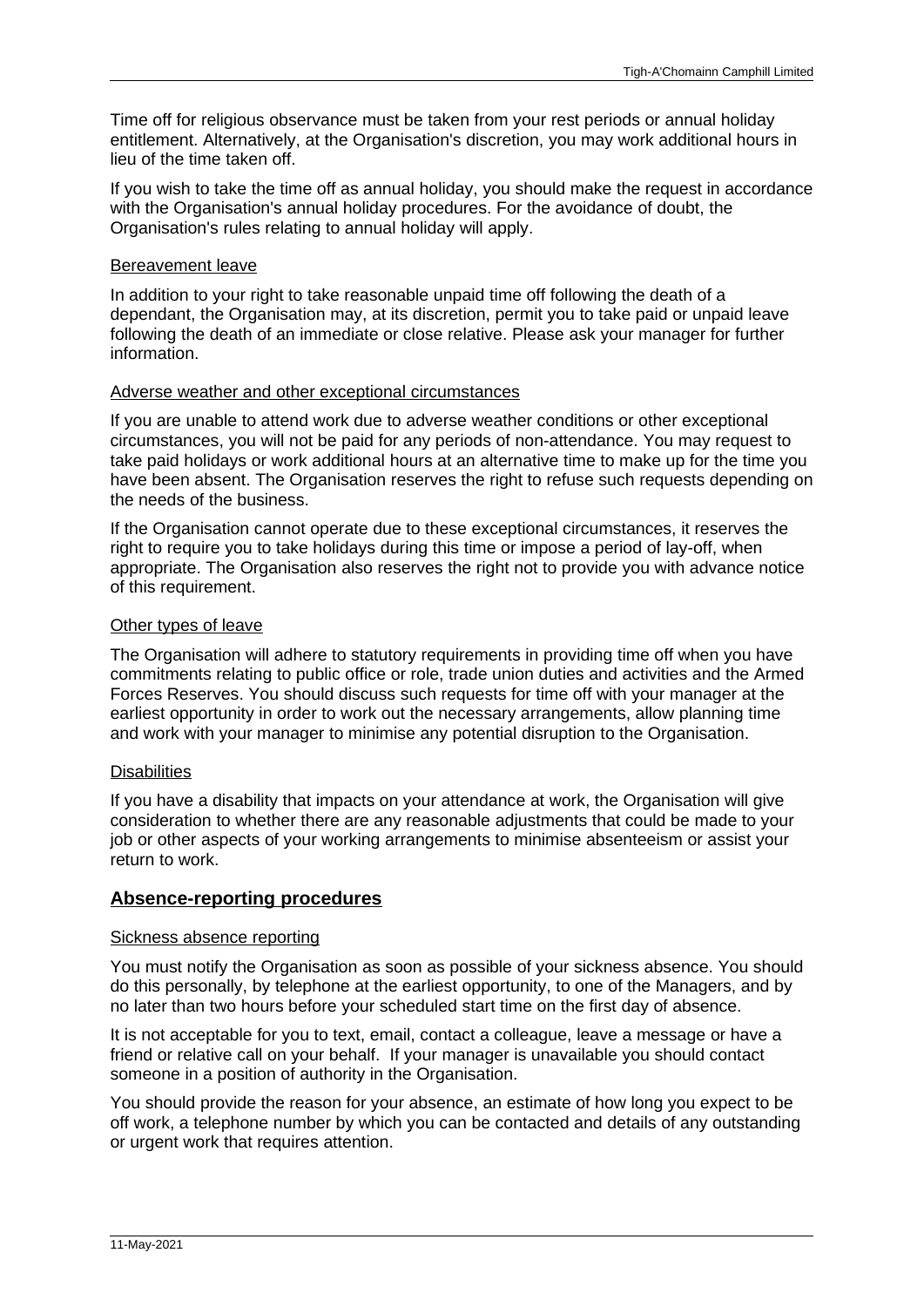# Medical certification

If your absence lasts for seven calendar days or fewer, you must complete an absence form immediately upon your return to work.

However, if you are entitled to contractual sick pay (please see your contract of employment for details) you may also be required to provide the appropriate medical certification for absences of fewer than seven days.

If your absence lasts more than seven calendar days, you must forward a medical certificate, completed by a medical practitioner, to management in order to cover the absence.

The medical certificate must be submitted as soon as possible. If you unreasonably delay in providing a medical certificate, your absence will be classed as unauthorised.

If, on a medical certificate, your doctor recommends any adjustments to your duties, hours or working conditions, the Organisation will discuss these with you and implement the recommendations, if these are reasonably practicable.

Failure to comply with the arrangements to assist your return to work without good reason may be treated as misconduct and may result in disciplinary action.

It is essential that you keep the Organisation updated on the reasons for your continued absence and its estimated duration. You should contact the Organisation daily during periods of absence unless you are instructed otherwise by your manager. You should also contact the Organisation before the expiry of your medical certificate if you continue to be unwell. In addition, a further medical certificate should be submitted immediately on expiry of the previous certificate. Failure to contact the Organisation or submit a medical certificate at this time may result in the interim absence being classed as unauthorised.

# Procedure for return to work

You should contact your manager as soon as you become aware of your intended return date. If this date changes, you should update the Organisation immediately.

#### Return to work meeting

Your manager will interview you on your return to work following a period of absence. The reasons for your absence will be discussed and your manager will decide whether the absence should be authorised. The onus is on you to satisfy management that there was a genuine medical reason for the absence.

#### **Long-term absence**

#### Welfare meetings

During a period of long-term absence, you are required to attend any scheduled welfare meetings with the Organisation. The purpose of these meetings is to discuss your current state of health, how long you expect to be absent from work and what steps, if any, the Organisation can take to facilitate your return to work.

If you are medically incapable of attending your place of work, a representative of the Organisation will come out to visit you. If the time scheduled for the meeting is not suitable, you should contact the Organisation immediately so that an alternative time can be agreed. You are also required to respond to any correspondence from the Organisation and any requests for information about your health.

#### Medical certification

You should continue to provide medical certificates, completed by your medical practitioner, even if you have exhausted your entitlement to sick pay.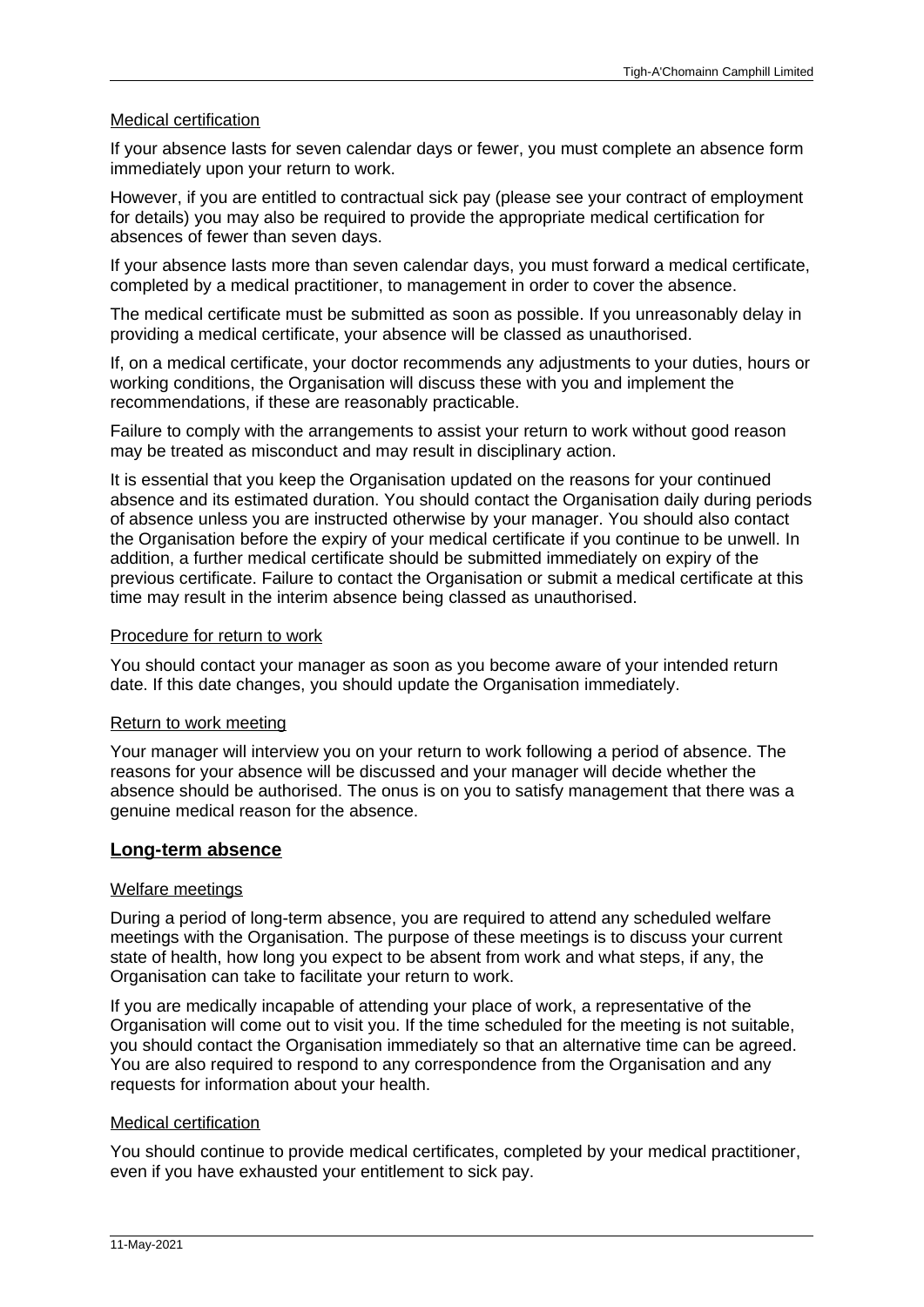# Failure to co-operate

The Organisation will always be sensitive to your physical and mental wellbeing during periods of long-term absence. However, where there is a failure, without good reason, to cooperate with the Organisation in relation to attending meetings, communicating effectively, attending occupational-health assessments and providing necessary information, this may be treated as misconduct and the Organisation may take disciplinary action.

# Termination of employment

The Organisation is committed to supporting you during your absence and assisting your return to work. However, a prolonged period of absence cannot be sustained indefinitely, and the Organisation may need to review your continued employment periodically. Before any decision is made in relation to termination of your employment on the grounds of capability, the Organisation will consult fully with you and may obtain up-to-date medical advice.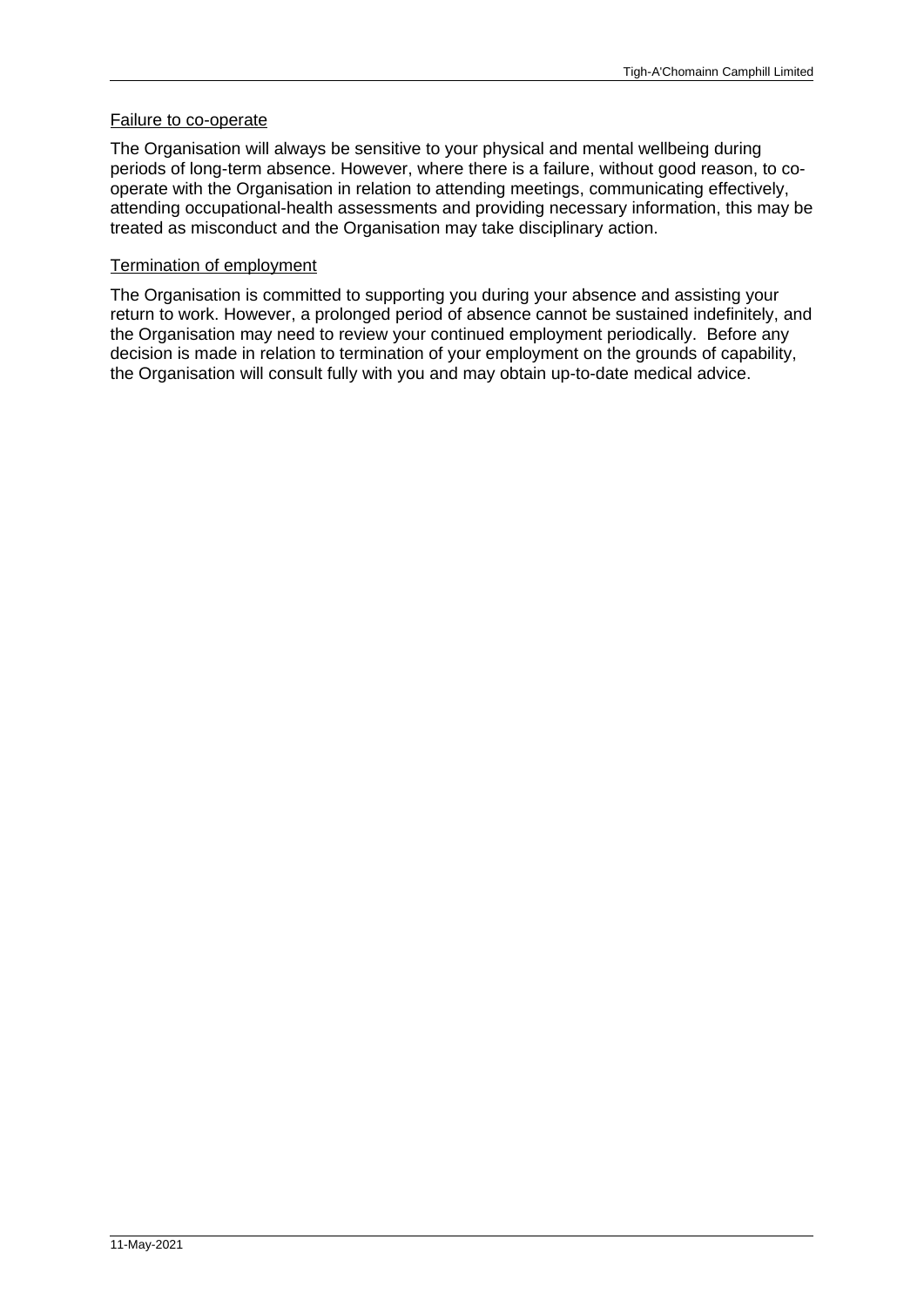# <span id="page-7-0"></span>**Alcohol and Drugs Misuse**

# **What this policy covers**

This policy applies to employees, workers and contractors.

The purpose of the policy is to set out the Organisation's position on drug or alcohol misuse in the workplace, to protect the health and safety of workers and to comply with relevant legislation.

Breaches of the policy may be viewed as gross misconduct and may result in disciplinary action up to and including dismissal without notice.

# **Your responsibilities**

You must not be under the influence of drugs or alcohol when you report for work or during working time.

If you are taking medication or herbal remedies that may affect your work performance, or the safety, of yourself or others, you must inform the Organisation as soon as possible of which medication you are taking and the possible side effects.

# Support for alcohol or drug misuse problems

If you have, or believe you may have an alcohol or drug problem, you should inform the Organisation and seek medical advice before it affects your performance or conduct at work. If you come forward and seek help for an alcohol or drug problem you will be treated sympathetically and any discussions will remain confidential.

The Organisation will treat any absence due to drug and alcohol abuse in the same way as sickness absence on condition that you have obtained professional help and/or are receiving treatment. However, you must not be under the influence of alcohol or drugs at work throughout this time of support.

The use, possession, storage, transportation, promotion and/or sale of illegal drugs are forbidden in any situation connected to the Organisation. The Organisation reserves the right to involve the relevant authorities if it is deemed appropriate.

You are also expected to comply with any third party site rules, policies and procedures.

# **Procedure**

The Organisation will take all reasonable steps to prevent anyone carrying out work-related activities, if they are considered to be unfit or unsafe to undertake the work as a result of drug or alcohol consumption.

If you are suspected to be under the influence of alcohol or drugs during working hours or on Organisation premises, the Organisation reserves the right to send you home. This type of incident may be viewed as a gross misconduct offence and dealt with under the Organisation's Disciplinary Procedure, which could result in dismissal without notice. If the Organisation has reasonable grounds to believe that you were under the influence of drugs and/or alcohol at work you will not be paid for this day.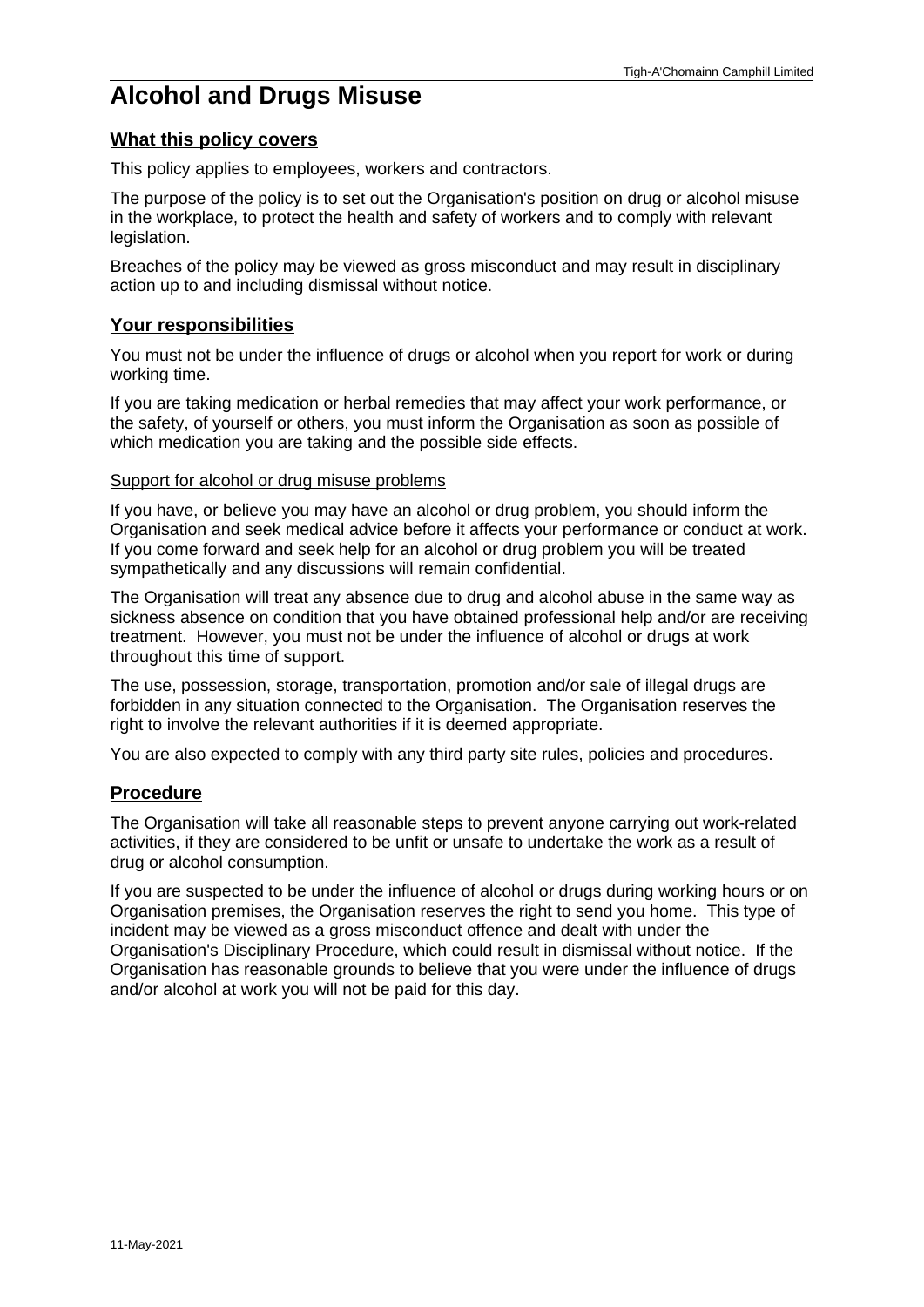# <span id="page-8-0"></span>**Annual Holidays**

# **What this policy covers**

This policy sets out the rules and procedures in relation to taking annual holidays. It applies to all employees and workers.

# **Your entitlements and responsibilities**

Details of the holiday year and your annual holiday entitlement can be found in your Contract of Employment.

# Accrual of holidays

Annual holiday entitlement during your first year of employment accrues at the rate of onetwelfth of the full annual holiday entitlement, on the first day of each month, in advance.

You will not be permitted to take annual holiday during the first year of employment before it has accrued, unless otherwise agreed. Thereafter, you will be entitled to your full annual holiday entitlement each year and there will be no requirement to accrue holiday rights.

# Timing and length of holidays

You are not normally permitted to take more than two weeks' holiday at any one time, except at the sole discretion of the Organisation.

You are required to reserve a specified amount of your annual holiday entitlement to cover the shutdown period between Christmas and New Year. The exact number of days and timing of the leave will be confirmed to you as early as possible on an annual basis.

The Organisation may require you to reserve a specified amount of annual holiday entitlement to be taken at a time set by the Organisation, depending on the needs of the business. The Organisation reserves the right not to provide you with advance notice of this requirement.

#### Carrying over unused holidays

You are not normally permitted to carry over accrued annual holiday from one holiday year to the next. Holidays not taken within the holiday year will be lost.

#### Holiday during long-term absences

You will continue to accrue your full holiday entitlement during sickness absence.

You are permitted to take annual holiday during periods of sickness and this must be requested via the normal procedure.

If you have been unable to take annual holiday due to long-term sickness you may be permitted to carry over part of your unused annual holiday from one holiday year to the next.

#### Termination of employment

The Organisation may require you to take all or part of any outstanding holiday entitlement during a period of notice to terminate employment or garden leave. The Organisation reserves the right not to provide you with advance notice of this requirement.

Upon the termination of your employment, for whatever reason, you will be entitled to be paid for holiday accrued but not taken in the current holiday year, at the date of termination of employment.

If upon the termination of your employment you have taken more annual holiday than you have accrued in the current holiday year, an appropriate deduction will be made from your final payment.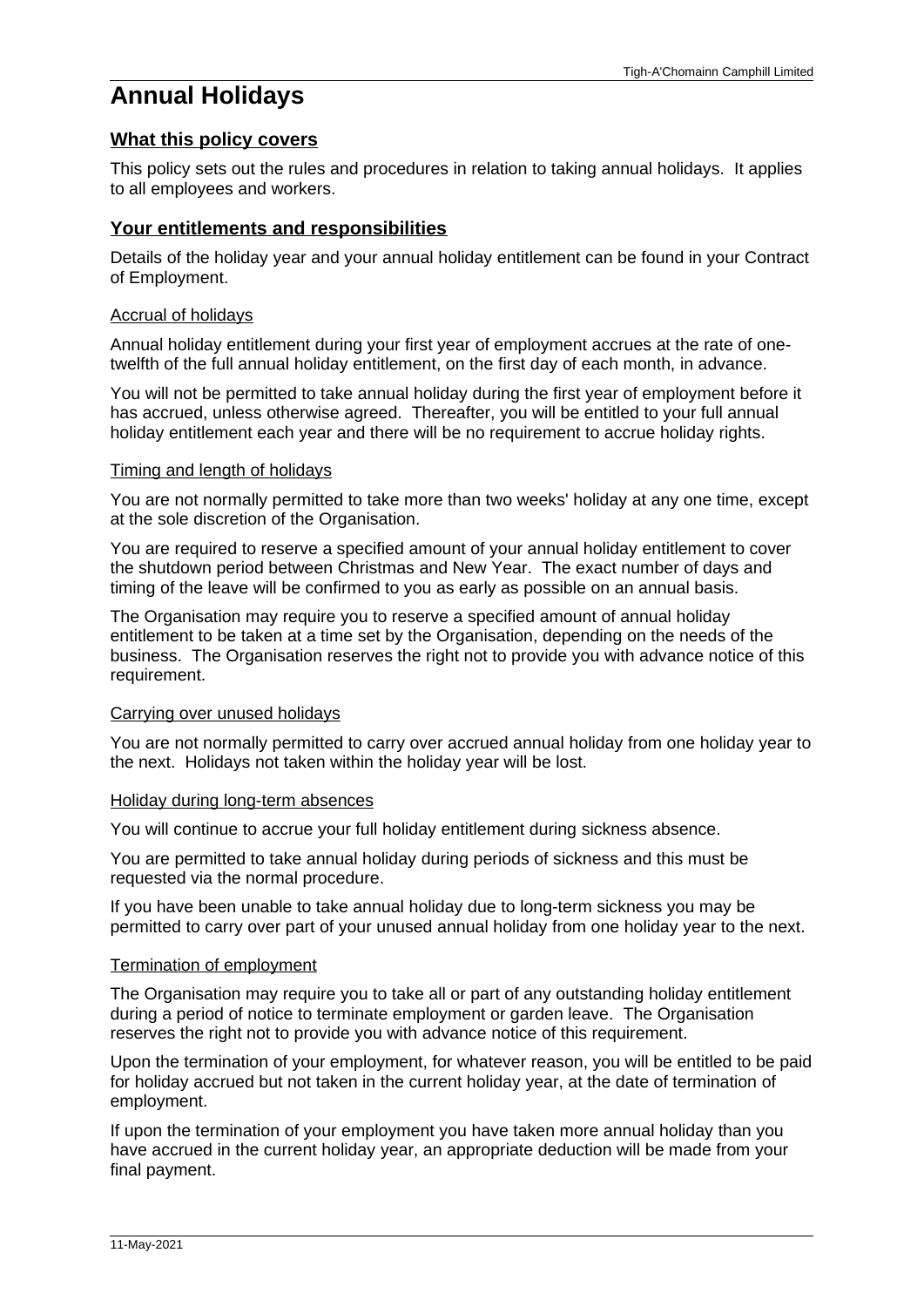If you are dismissed for gross misconduct or if you fail to give the required notice on resignation, you are not entitled to be recompensed for unused holidays in excess of the minimum statutory entitlement.

# Unauthorised holidays

If you are absent from work on a date on which a holiday request has been refused, the Organisation will investigate the reason for your absence. If the Organisation considers that you do not have a reasonable explanation for your non-attendance, you may be subject to disciplinary action, up to and including dismissal without notice.

#### Sickness and holidays

If you are taken ill or sustain an injury during a period of authorised holiday, you may be permitted to take the holiday at a later time. You must follow normal absence reporting and medical certification procedures.

If you are absent from work due to sickness immediately prior to a period of authorised holiday and your incapacity extends into the authorised holiday period, you may be permitted to delay the period of holiday until a later time. You should submit a written request to postpone the planned holiday, together with a medical certificate completed by a medical practitioner.

If you receive more than the statutory minimum annual holiday entitlement and you are absent without authorisation on the day before or the day after a public holiday, the Organisation reserves the right to withhold holiday pay in respect of that public holiday.

# **Procedure**

# Procedure for requesting holidays

All periods of annual holiday must be authorised in advance by your manager. You must not make firm holiday arrangements before receiving confirmation from your manager that your request has been authorised.

You are required to submit annual holiday requests to management as early as possible, normally giving a minimum of two weeks' notice prior to the requested annual holiday start date.

Requests for annual holiday will normally be granted on a 'first come, first served' basis. Owing to the needs of the business, the Organisation reserves the right to limit those who are permitted to take holiday at the same time. The granting of all holiday requests will be subject to adequate cover being available and the overall needs of the Organisation.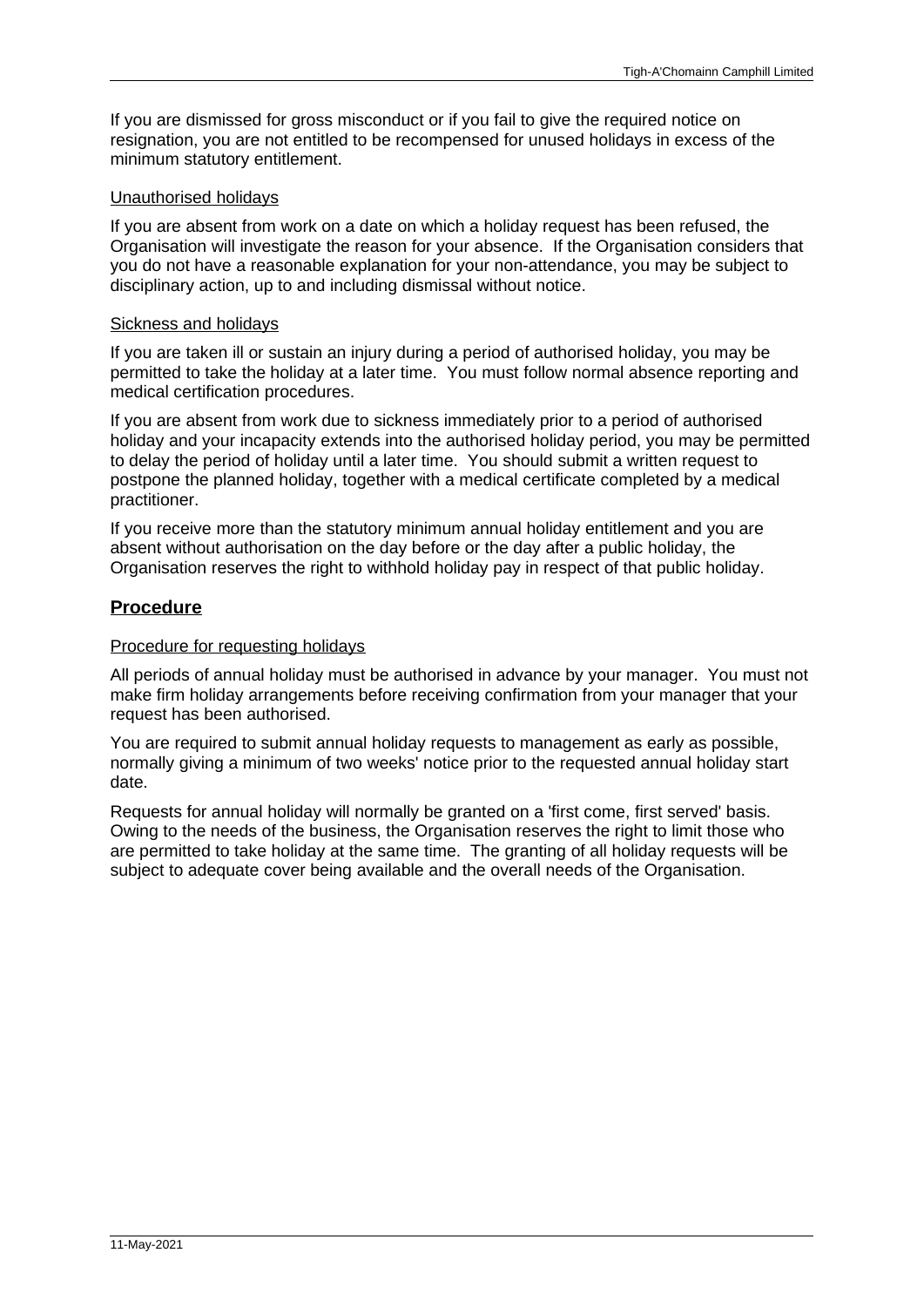# <span id="page-10-0"></span>**Computers and Electronic Communications**

# **What this policy covers**

This policy applies to employees, workers and contractors.

This policy sets out the Organisation's guidelines on access to and the use of the Organisation's computers and on electronic communications. It sets out the action which will be taken when breaches of the guidelines occur.

You are only permitted to use the Organisation's computer systems in accordance with the Organisation's Data Protection, Bring Your Own Device to Work, and Monitoring Policies and the following guidelines.

# **Your responsibilities**

The Organisation's computer systems and software and their contents belong to the Organisation and they are intended for business purposes only. You are not permitted to use the Organisation's systems for personal use, unless authorised by your manager.

You are not permitted to download or install anything from external sources unless you have express authorisation from your manager.

No device or equipment should be attached to the Organisation's systems without prior approval of your manager.

The Organisation has the right to monitor and access all aspects of its systems, including data that is stored on the Organisation's computer systems as notified to you in the Organisation's Privacy Notice and in compliance with data protection laws.

# System security

You must only log on to the Organisation's computer systems using your own password which must be kept secret. You should select a password that is not easily broken (e.g. not your surname).

You are not permitted to use another person's password to log on to the computer system, whether or not you have their permission. If you log on to the computer using another person's password, you may be liable to disciplinary action up to and including summary dismissal for gross misconduct. If you disclose your password to another person, you may also be liable to disciplinary action.

To safeguard the Organisation's computer systems from viruses, you should take care when opening documents or communications from unknown origins. Attachments may be blocked if they are deemed to be potentially harmful to the Organisation's systems.

All information, documents, and data created, saved or maintained on the Organisation's computer system remains at all times the property of the Organisation.

#### Processing personal data

You may have access to the personal data of other individuals and of our customers and clients that is being processed within the Organisation's computer systems in the course of your employment. Where this is the case, the Organisation relies on you to help meet its data protection obligations to staff and to customers and clients.

If you have access to personal data, you are required: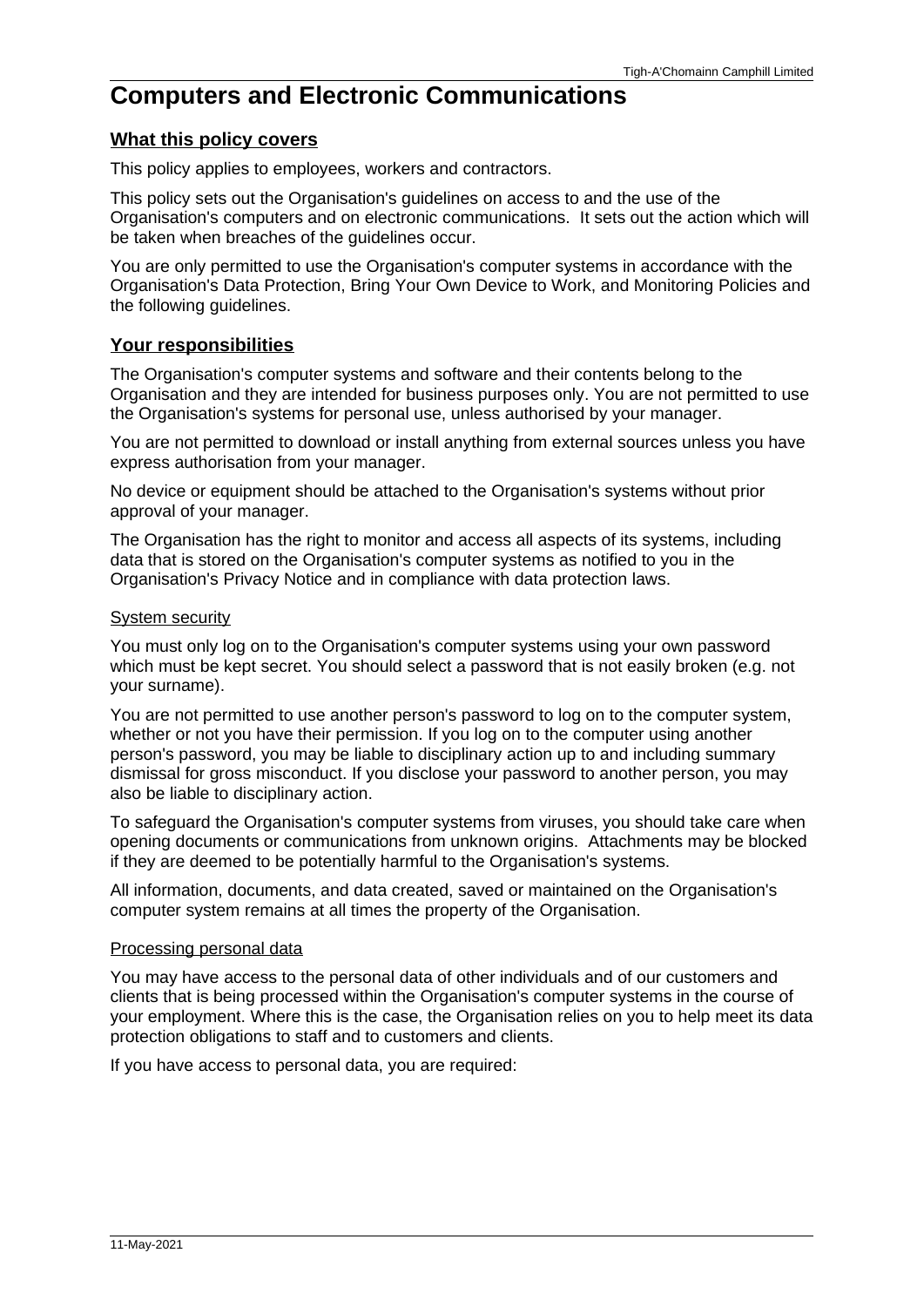- to access only data that you have authority to access and only for authorised purposes;
- · not to disclose data except to individuals (whether inside or outside the Organisation) who have appropriate authorisation;
- · to keep data secure by complying with rules on access to premises, access to computers including password protection and secure file storage and destruction;
- not to remove personal data, or devices containing or that can be used to access personal data, from the Organisation's premises without adopting appropriate security measures (such as encryption or password protection) to secure the data and the device; and
- · not to store personal data on local drives or on personal devices that are used for business purposes.

Failure to observe these requirements may amount to a disciplinary offence which will be dealt with under the Organisation's disciplinary procedure. Significant or deliberate breaches of this policy, such as accessing employee, customer or client data without authorisation or a legitimate reason to do so, may constitute gross misconduct and could lead to your dismissal without notice.

# Use of e-mail

Where the Organisation's computer systems contain an e-mail facility, you should use that email system for business purposes only.

E-mails should be written in accordance with the standards of any other form of written communication and the content and language used in the message must be consistent with best practice. Messages should be concise and directed to relevant individuals on a need to know basis.

You should take care when opening e-mails from unknown external sources. Attachments to e-mails may be blocked if they are deemed to be potentially harmful to the Organisation's systems.

E-mails can be the subject of legal action (for example, claims of defamation, breach of confidentiality or breach of contract) against both the person who sent them or the Organisation. As e-mail messages may be disclosed to any person mentioned in them, you must always ensure that the content of the e-mail is appropriate.

Abusive, obscene, discriminatory, harassing, derogatory or defamatory e-mails must never be sent to anyone. If you do so, you may be liable to disciplinary action up to and including dismissal without notice.

#### Internet access

You are required to limit your use of the internet to sites and searches appropriate to your job. The Organisation may monitor all internet use by everyone using the Organisation's system

You are expressly forbidden from accessing web pages or files downloaded from the internet that could in any way be regarded as illegal, offensive, in bad taste or immoral.

#### **Monitoring**

Monitoring of the Organisation's computer systems and electronic communications may take place in accordance with the Organisation's Monitoring Policy. Please refer to the Organisation's Monitoring Policy for further details.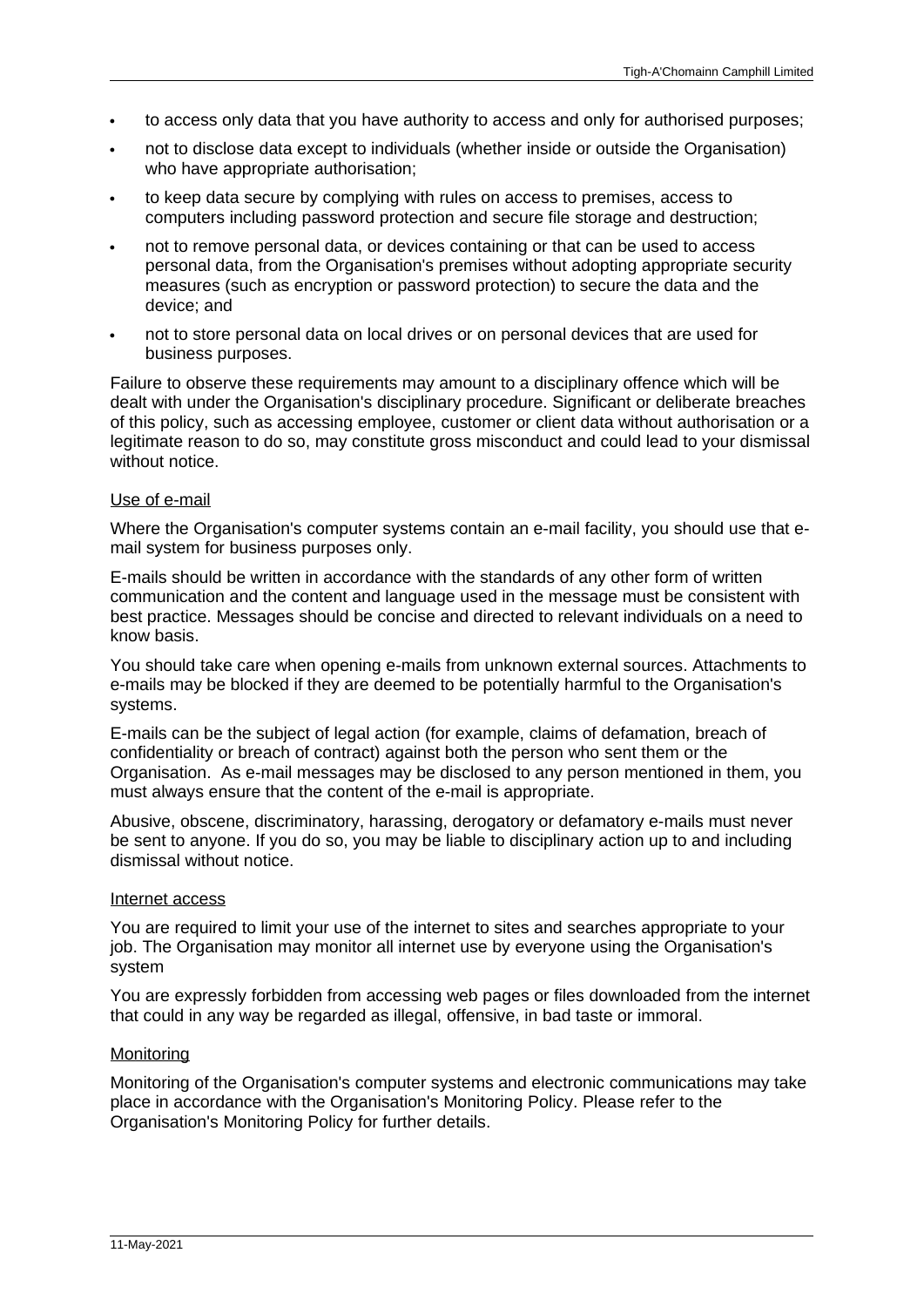# **Procedure**

# Misuse of computer systems

Examples of misuse include, but are not limited to, the following:

- accessing on-line chat rooms, blogs, social network sites
- use of on-line auction sites
- sending, receiving, downloading, displaying or disseminating material that discriminates against, degrades, insults, causes offence to or harasses others
- · accessing pornographic or other inappropriate or unlawful materials
- · engaging in on-line gambling
- forwarding electronic chain letters or similar material
- · downloading or disseminating copyright materials
- · issuing false or defamatory statements about any person or organisation via the Organisation's electronic systems
- · unauthorised sharing of confidential information about the Organisation or any person or organisation connected to the Organisation,
- · unauthorised disclosure of personal data; and
- loading or running unauthorised games or software

Any evidence of misuse may result in disciplinary action up to and including dismissal without notice. If necessary, information gathered in connection with the investigation may be handed to the police.

# Complaints of bullying and harassment

If you feel that you have been harassed or bullied or are offended by material received from a colleague, you should inform your manager immediately.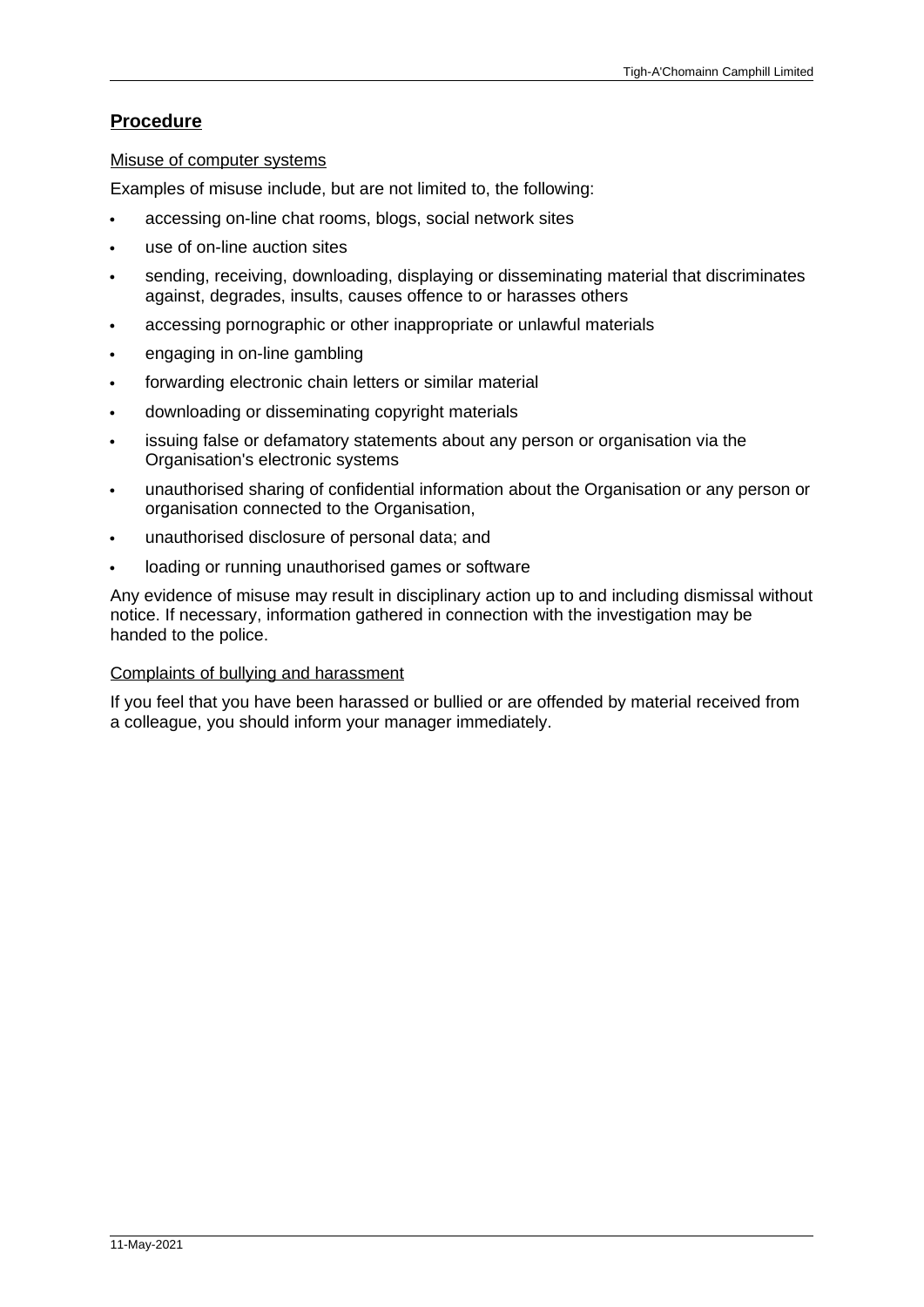# <span id="page-13-0"></span>**Conduct and Standards**

# **What this policy covers**

This policy applies to employees, workers and contractors.

This policy details the main standards of behaviour that you need to adhere to and also details the behaviours that the Organisation would normally regard as gross misconduct. The standards of behaviour and the details of gross misconduct listed in this policy should not be considered exhaustive.

# **Your duties and responsibilities**

You are under a duty to comply with the standards of behaviour required by the Organisation and to behave in a reasonable manner at all times.

# Attendance and Timekeeping

You must:

- · comply with the rules relating to notification of absence set out in the Organisation's Absence Procedure
- arrive at work promptly, ready to start work at your contracted starting time
- · remain at work until your contracted finishing time
- · obtain management authorisation if for any reason you wish to arrive later or leave earlier than your agreed normal start and finish times

The Organisation reserves the right not to pay you in respect of working time lost because of poor timekeeping.

Persistent poor timekeeping may result in disciplinary action.

#### Conduct Standards

You must:

- maintain satisfactory standards of performance at work
- comply with all reasonable management instructions
- · co-operate fully with your colleagues and with management
- · ensure the maintenance of acceptable standards of politeness
- take all necessary steps to safeguard the Organisation's public image and preserve positive relationships with all persons and organisations connected to the Organisation
- ensure that you behave in a way that does not constitute unlawful discrimination
- · comply with the Organisation's Operating Policies and Procedures

#### Personal Mobile Telephones

Unless otherwise instructed, personal mobile telephones must be switched off or switched to silent mode at all times during normal working hours. These should only be used during normal scheduled break times.

You should provide your relatives with the Organisation's landline number so that a message can be passed to you in the event of an emergency.

#### **Flexibility**

You may be required to work additional hours at short notice, in accordance with the needs of the business.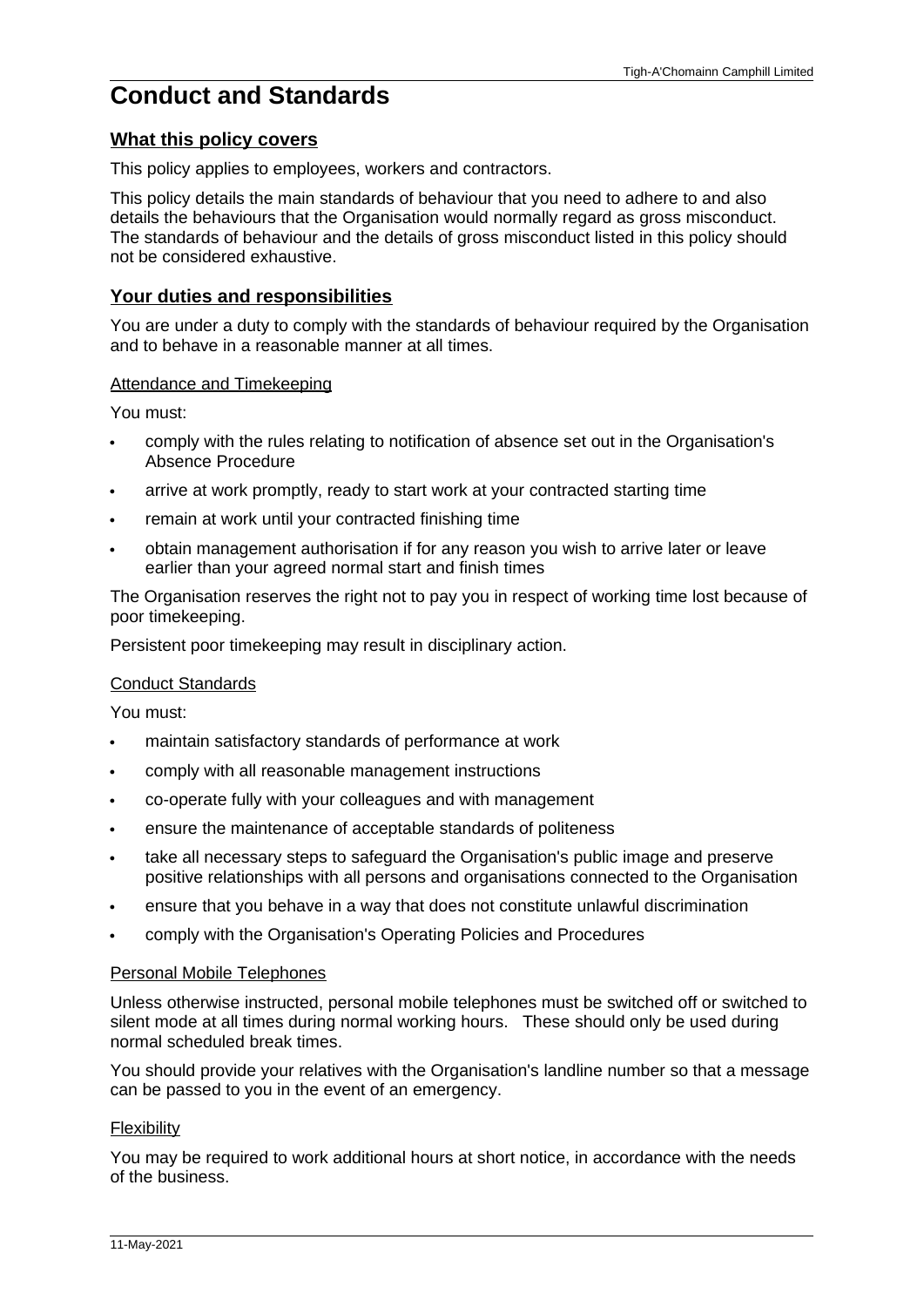You may also be required to undertake duties outside your normal job remit and to work at locations other than your normal place of work.

# **Confidentiality**

You must keep confidential, except as required by law, both during your employment and at any time after its termination, all information gained in the course of your employment about the Organisation and that of all persons and organisations connected to the Organisation.

# Conduct while representing the Organisation

As a general rule, behaviour outside of normal working hours is a personal matter and does not directly concern the Organisation. However, there are some exceptions to this rule. The Organisation will become involved when incidents occur:

- at office parties or other work related social occasions or gatherings
- at social occasions or gatherings organised by a third party, where you have been invited in your capacity as a representative of the Organisation
- at work related conferences
- while working away on business on behalf of the Organisation

On these occasions you are expected to behave in an appropriate and responsible manner, keeping in mind that you are representing the Organisation. You are instructed specifically not to consume any alcohol at such events where you are driving.

If your conduct brings the Organisation into disrepute you will be subject to the Organisation's disciplinary procedure. Such behaviour may be viewed as a gross misconduct offence and could render you liable to disciplinary action up to and including dismissal without notice.

#### Care of residents

It is the intention of the Organisation that residents receive the highest standard of care at all times from you and the wellbeing of residents must be your overriding concern. You must therefore be aware of the needs of residents at all times and if you become aware of any problem affecting residents, this must be reported to management as soon as possible.

In the event that any residents or any member of their family make a complaint, this should be referred to management immediately. Under no circumstances should you try to deal with the complaint yourself.

# Abuse

Due to the nature of our business, it is inevitable that you will come into close contact with residents. Therefore you need to be aware of the Organisation's policies and procedures in relation to abuse. These policies and procedures are not only designed to benefit and protect residents (by upholding their rights) but also to protect you.

#### Outside activities and other employment

You are not permitted to engage in any activity outside your employment with the Organisation that could reasonably be interpreted as competing with the Organisation.

You are required to seek permission from management before taking on any other employment while employed by the Organisation unless you are on a zero hours contract.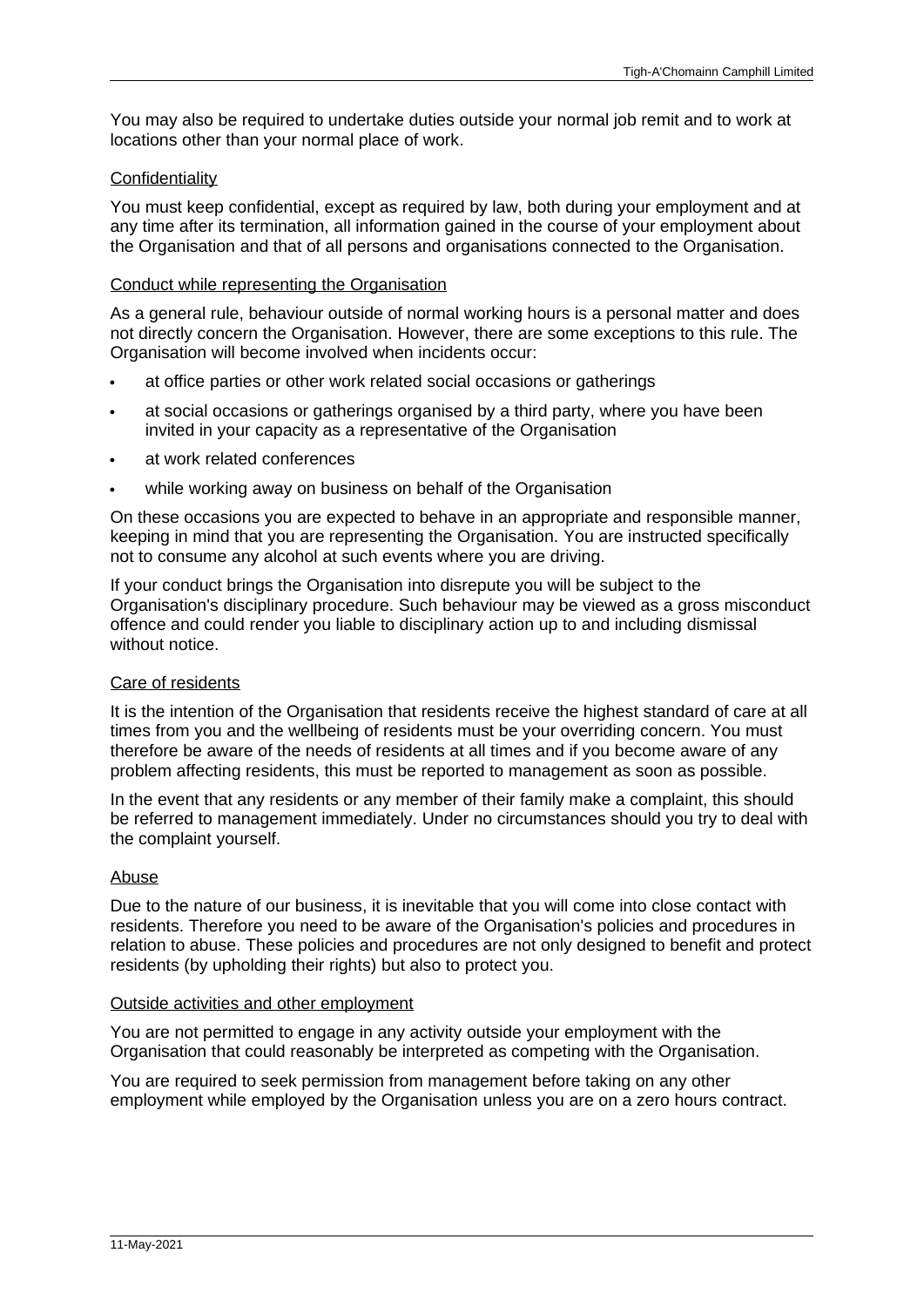#### Health and Safety

It is your duty and responsibility to familiarise yourself with, and to comply with, the Organisation or any third party's health and safety policies and procedures. Breach of these rules may result in disciplinary action, up to and including the termination of your employment without notice for gross misconduct.

You must report all accidents, however minor, as soon as possible, making a comprehensive entry in the Organisation's Accident Book.

#### Dress and appearance

Your personal appearance makes an important contribution to the Organisation's reputation and image. For this reason, it is important that your dress and appearance is professional and reflects the environment in which you work.

You will be expected to comply with any management instructions concerning dress and appearance.

#### Property and equipment

You are not permitted to make use of Organisation or a third party's telephone, fax, postal or other services for personal purposes.

You must not remove property or equipment from Organisation or a third party's premises unless for use on authorised business or with the permission of management.

Where you damage property belonging to the Organisation either through misuse or carelessness, the Organisation reserves the right to make a deduction from your pay in respect of the damaged property.

On termination of your employment you must return all Organisation property, such as keys, laptops, mobile telephones, Organisation vehicles, documents or any other items belonging to the Organisation.

#### Clear desk policy

To improve the security and confidentiality, you are required to ensure that when your workstation is unoccupied you take all necessary steps to clear your work station of any sensitive and confidential information.

This ensures that all sensitive and confidential information, whether it be on paper, a storage device, or a hardware device, is properly locked away or disposed of when a workstation is not in use. This policy will reduce the risk of unauthorized access, data protection breaches, loss of, and damage to information during and outside of normal business hours or when workstations are left unattended.

Whenever a desk is unoccupied for an extended period of time the following will apply: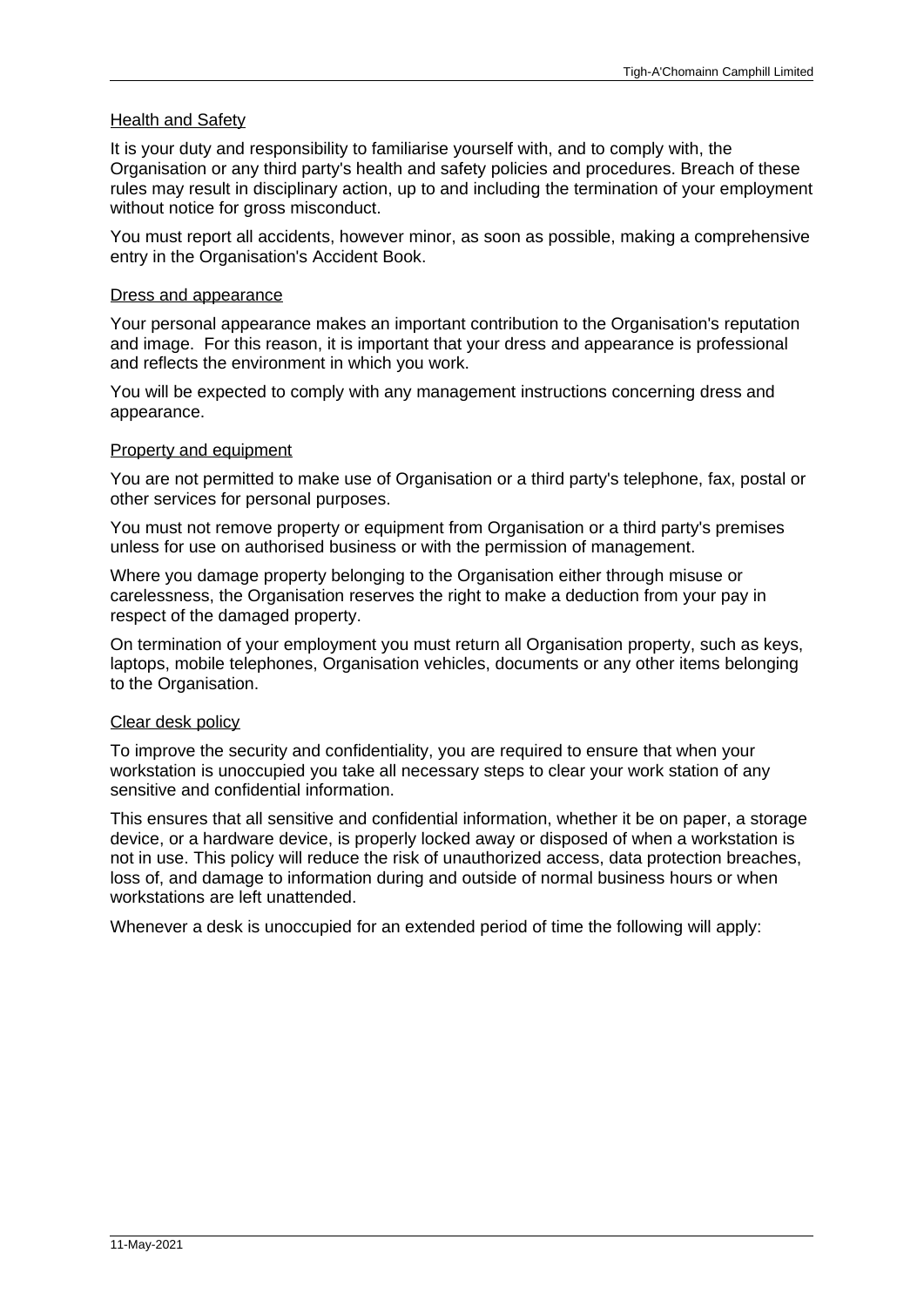- All sensitive and confidential paperwork must be removed from the desk and locked in a drawer or filing cabinet. This includes mass storage devices such as CDs, DVDs, and USB drives;
- All waste paper which contains sensitive or confidential information must be placed in the designated confidential waste bins. Under no circumstances should this information be placed in regular waste paper bins;
- · Computer workstations must be locked when the desk is unoccupied and completely shut down at the end of the work day;
- Laptops, tablets, and other hardware devices must be removed from the desk and locked in a drawer or filing cabinet;
- Keys for accessing drawers or filing cabinets should not be left unattended at a desk.

Printers and fax machines should be treated with the same care.

# Personal searches

The Organisation may reasonably request to search your clothing, personal baggage, personal storage areas or vehicles. An authorised person must conduct any such search in the presence of an independent witness. Should you refuse such a request, the Organisation will require the appropriate authorities to conduct the search on behalf of the Organisation. Failure to co-operate with the Organisation in this respect may be treated as gross misconduct.

# Personal property

You are solely responsible for the safety of your personal possessions on Organisation premises and should ensure that your personal possessions are kept in a safe place at all times. If you find an item of lost property on the premises, you are required to inform management immediately.

#### Environment

In order to provide a cost-effective service, you are requested to use Organisation equipment, materials and services efficiently. You should try to reduce wastage and the subsequent impact on the environment by ensuring that you close windows, avoid using unnecessary lighting or heating or leaving taps running, switch off equipment when it is not in use and handle all materials with care.

#### **Meetings**

The Organisation will normally arrange for summary minutes to be taken at any formal meeting. It is not the policy of the Organisation to record meetings by any other means (e.g. digital, audio recording and photographs). You (or any party accompanying you) must not record any meeting without the express permission of the Organisation in advance. Where a meeting is to be recorded then parties must agree to it in advance. If requested, a copy of the minutes/recording will be provided (in line with data protection principles).

#### Monetary Transactions

You may only handle cash or receive payments on behalf of the Organisation where you are specifically authorised to do so.

You are responsible for all monetary transactions that you handle. Should the Organisation or residents suffer any loss through your negligence then the loss shall be deducted from your pay in accordance with the provisions of the Employment Rights Act 1996.

Collection of pensions or other allowances on behalf of residents must always be recorded in care plans.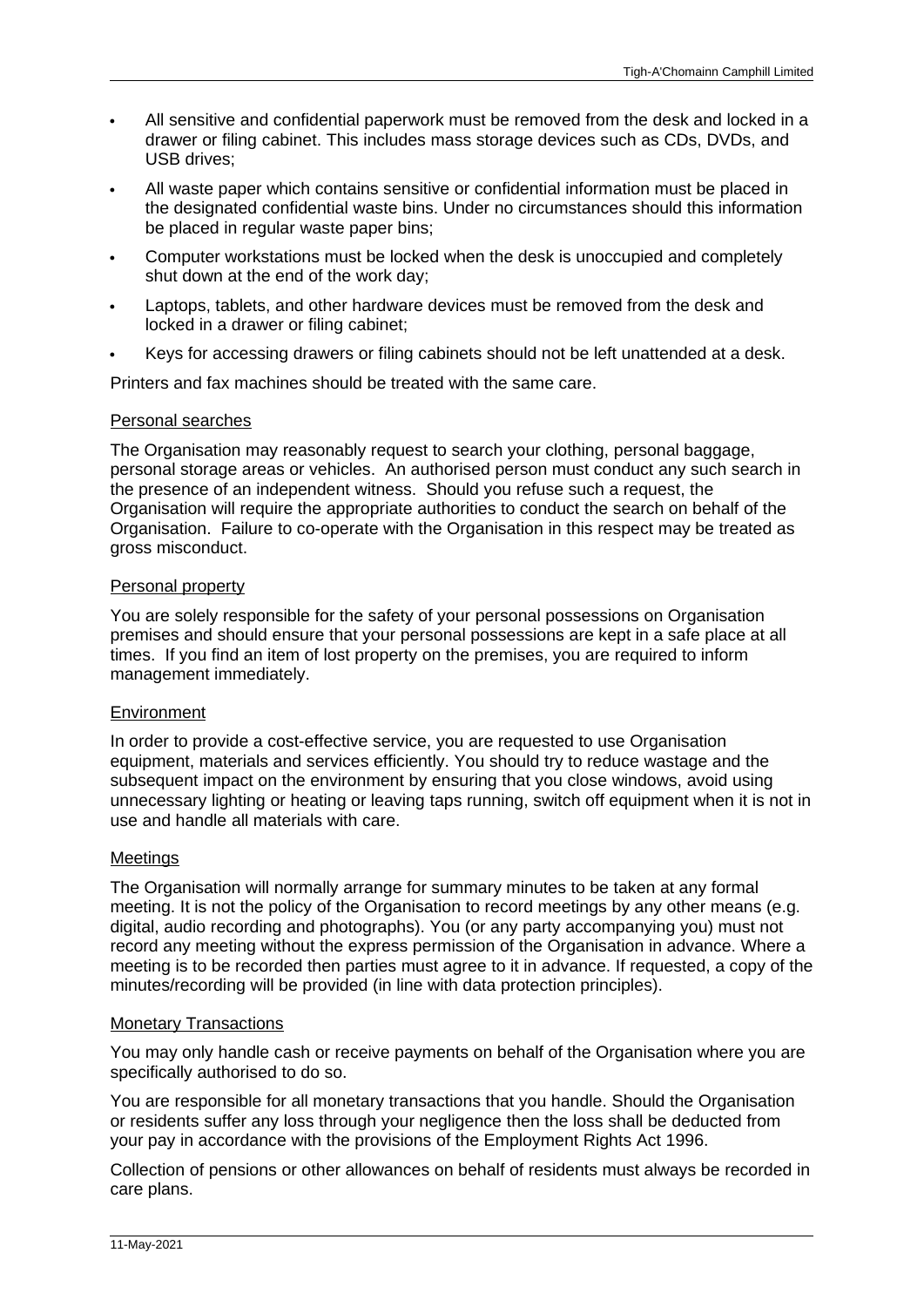You are permitted to purchase goods on behalf of residents, however, you must follow the standard procedures, ensuring that receipts are properly kept, and completing details in the relevant records in place.

On no account must you loan money to, or borrow money from residents.

You are not permitted under any circumstances to make use of a residents' store loyalty card, catalogues etc. for your own gain and neither should you use your own store loyalty cards when purchasing items on behalf of residents.

#### **Breach of this policy**

A breach of the Organisation's standards of behaviour is likely to result in disciplinary action being taken.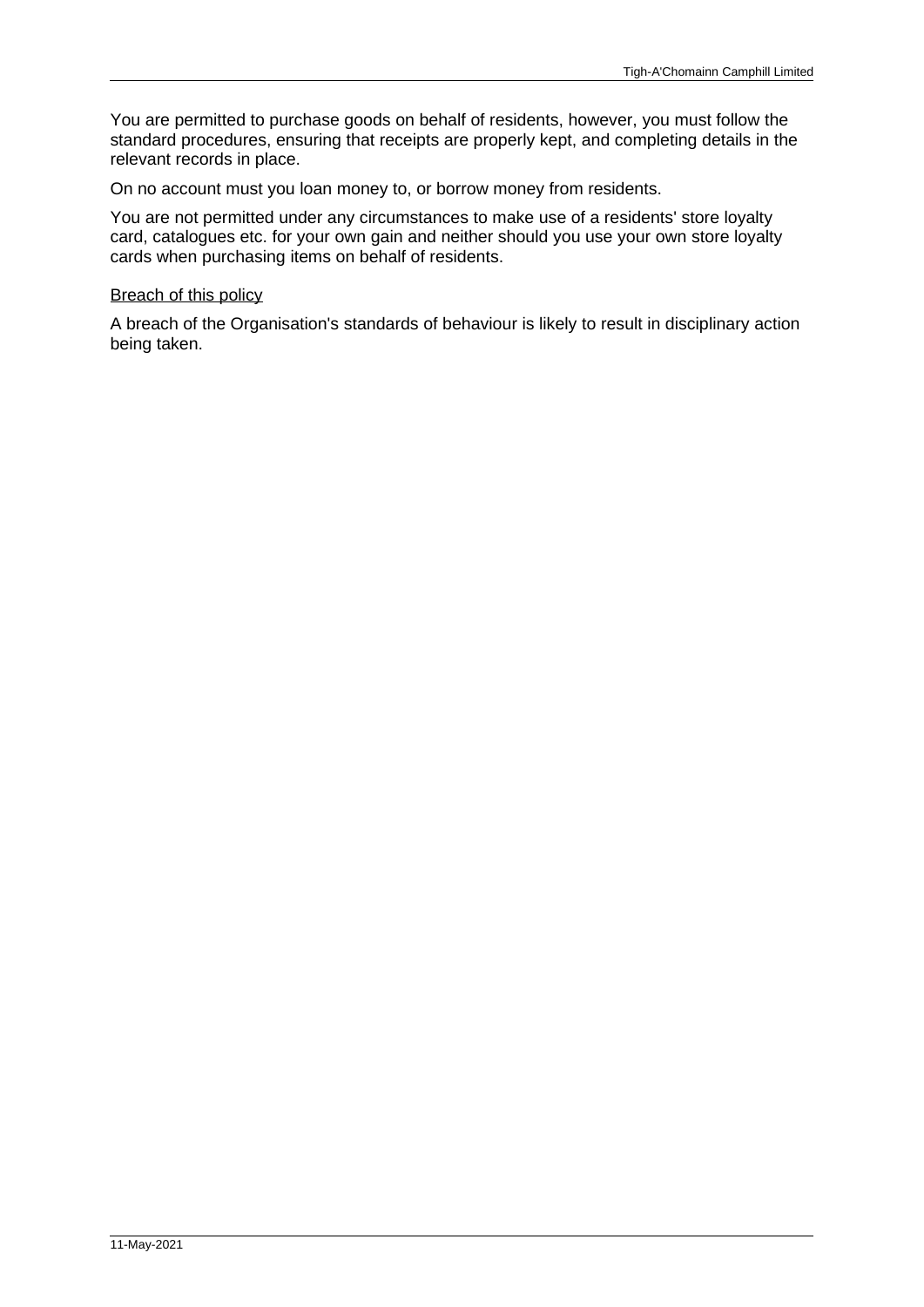# **Gross Misconduct**

Set out below are details of behaviour that the Organisation views as gross misconduct, which is likely to result in dismissal without notice. This list is not exhaustive. Such behaviour includes:

- · theft, dishonesty or fraud
- deliberate recording of incorrect working hours
- · unauthorised absence
- smoking on Organisation or a third party's premises or in a vehicle belonging to the **Organisation**
- · sleeping during working hours
- assault, acts of violence or aggression
- · bullying
- · unacceptable use of obscene or abusive language
- · possession or use of or being under the influence of non-medicinal drugs or alcohol on Organisation premises or during working hours
- wilful damage to Organisation, employee or third party property
- serious insubordination
- serious or gross negligence
- · bringing the Organisation into disrepute
- falsification of records or other Organisation documents, including those relating to obtaining employment
- unlawful discrimination, including acts of indecency or harassment
- · refusal to carry out reasonable management instructions
- · gambling, bribery or corruption
- serious breach of health and safety policies and procedures
- · breach of confidentiality, including the unauthorised disclosure of Organisation information to the media or any other party
- · unauthorised accessing or use of computer data
- unauthorised copying of computer software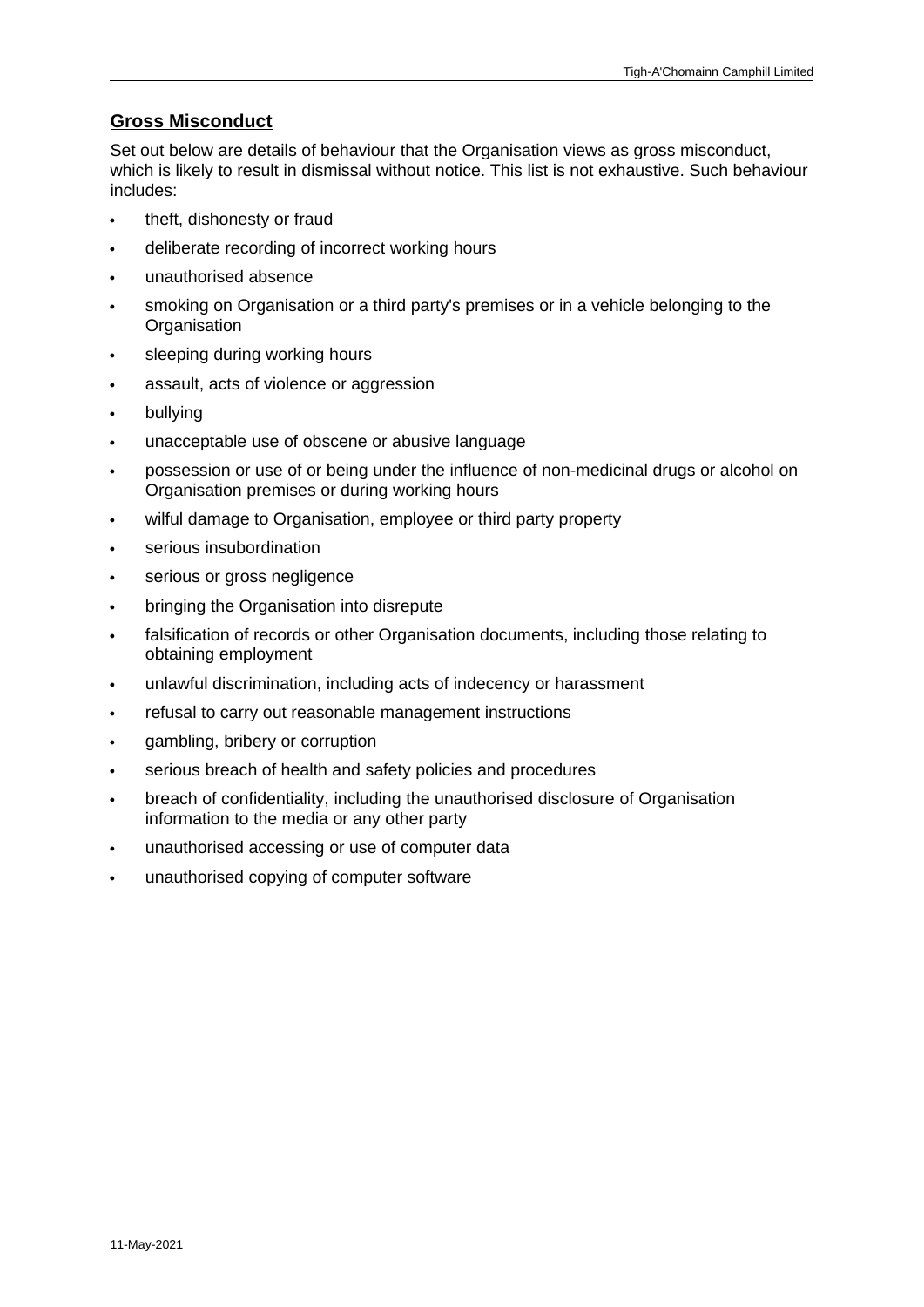# <span id="page-19-0"></span>**Data Protection**

# **What this policy covers**

This policy applies to employees, workers and contractors.

This policy details your rights and obligations in relation to your personal data and the personal data of third parties that you may come into contact with during the course of your work.

"Personal data" is any information that relates to a living individual who can be identified from that information.

"Processing" is any use that is made of personal data, including collecting, storing, amending, disclosing or destroying it.

"Special categories of personal data" means information about an individual's racial or ethnic origin, political opinions, religious or political beliefs, trade union membership, health, sex life or sexual orientation and biometric data.

"Criminal records data" means information about an individual's criminal convictions and offences and information relating to criminal allegations and proceedings.

If you have access to the personal, special categories or criminal records data of staff or of third parties, you must comply with this Policy. Failure to comply with the Policy and procedures may result in disciplinary action up to and including dismissal without notice.

#### Data Protection principles

The Organisation processes HR-related personal data in accordance with the following data protection principles:

- · the Organisation processes personal data lawfully, fairly and in a transparent manner;
- the Organisation collects personal data only for specified, explicit and legitimate purposes;
- · the Organisation processes personal data only where it is adequate, relevant and limited to what is necessary for the purposes of the processing;
- · the Organisation keeps accurate personal data and takes all reasonable steps to ensure that inaccurate personal data is rectified or deleted without delay;
- · the Organisation retains personal data only for the period necessary for the processing;
- · the Organisation adopts appropriate measures to make sure that personal data is secure and is protected against unauthorised or unlawful processing and from accidental loss, destruction or damage.

# **Your entitlements**

Data protection legislation prescribes the way in which the Organisation may collect, retain and handle personal data. The Organisation will comply with the requirements of data protection legislation and anyone who handles personal data in the course of their work must also comply with it.

The Organisation will inform individuals of the reasons for processing their personal data, how it uses such data and the legal basis for processing in its privacy notices. It will not process personal data about individuals for other reasons.

Where the Organisation processes special categories of personal data or criminal records data to perform obligations or to exercise rights in employment law, this is done in accordance with the rules relating to special categories of data and criminal records data.

The Organisation will update HR-related personal data promptly if an individual advises that their information has changed or is inaccurate.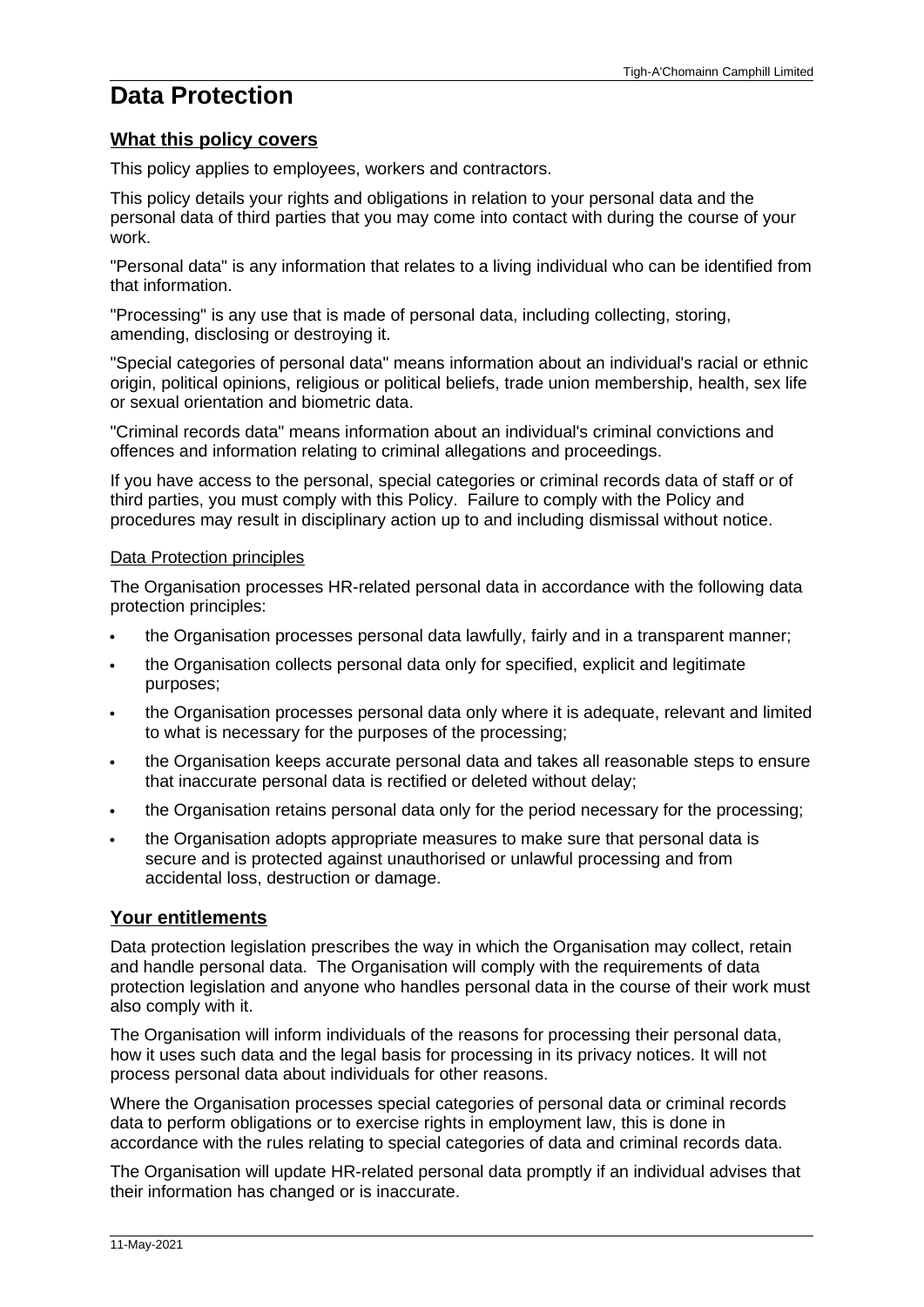Personal data gathered during the employment or engagement of an employee, worker, contractor, volunteer, or intern is held in the individual's personal file (in hard copy or electronic format, or both), and on HR systems. The periods for which the Organisation holds HR-related personal data are contained in its privacy notices.

# Access to your personal data [subject access requests]

You have the right to make a subject access request. If you make such a request, the Organisation will tell you:

- whether or not your data is processed and if so why; the categories of personal data concerned and the source of the data if it is not collected from you;
- · to whom your data may be disclosed, including any recipients located outside the European Economic Area (EEA) and the safeguards that apply to any such transfers;
- · for how long your personal data is stored or how that period is decided;
- · your rights to rectification or erasure of data, or to restrict or object to processing;
- · your right to complain to the Information Commissioner if you think the Organisation has failed to comply with your data protection rights; and
- whether or not the Organisation carries out any automated decision-making and the logic involved in such decision-making.

The Organisation will also provide you with a copy of the personal data undergoing processing. This will normally be in electronic form if you have made the request electronically, unless you request otherwise.

If you want additional copies, the Organisation will charge a fee, which will be based on the administrative cost of providing the additional copies.

# Other rights

You have a number of other rights in relation to your personal data. You can require the Organisation to:

- rectify inaccurate data;
- · stop processing or erase data if your interests override the Organisation's legitimate grounds for processing data (where the Organisation relies on its legitimate interests as a lawful basis for processing data);
- · stop processing or erase data if it is unlawful; and
- stop processing data for a period if it is inaccurate or if there is a dispute about whether or not your interests override the Organisation's legitimate interests for processing the data.

# **Your responsibilities**

You are responsible for helping the Organisation keep your personal data accurate and up to date. You should let the Organisation know if personal data provided to the Organisation changes, for example, if you change bank or move house.

You may have access to the personal data of other individuals and of our customers or clients in the course of your employment, contract, volunteer period, internship or apprenticeship. Where this is the case, the Organisation relies on you to help meet its data protection obligations.

If you have access to personal data, you are required:

· to access only data that you have authority to access and only for authorised purposes;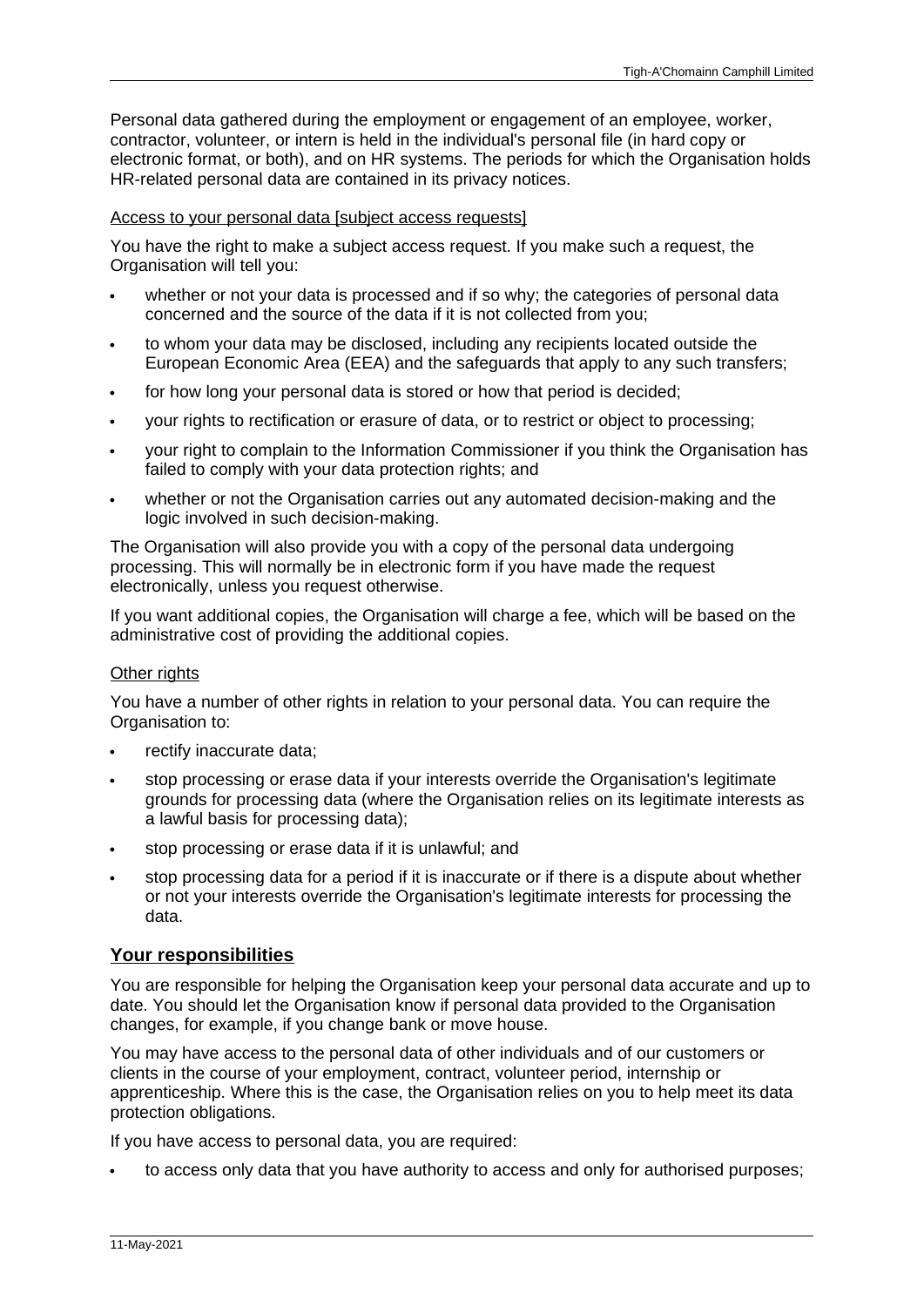- · not to disclose data except to individuals (whether inside or outside the Organisation) who have appropriate authorisation:
- · to keep data secure (for example by complying with rules on access to premises, computer access including password protection, and secure file storage and destruction);
- · not to remove personal data or devices containing or that can be used to access personal data, from the Organisation's premises without adopting appropriate security measures (such as encryption or password protection) to secure the data and the device; and
- · not to store personal data on local drives or on personal devices that are used for work purposes.

Failure to observe these requirements may amount to a disciplinary offence which will be dealt with under the Organisation's disciplinary procedure. Significant or deliberate breaches of this policy, such as accessing employee, customer or client data without authorisation or a legitimate reason to do so, may constitute gross misconduct and could lead to your dismissal without notice.

# Processing special categories and criminal records data

The Organisation will process special categories and criminal records data primarily where it is necessary to enable the Organisation to meet its legal obligations and in particular to ensure adherence to health and safety legislation; vulnerable groups protection legislation; or for equal opportunities monitoring purposes.

# **Procedure**

The Organisation keeps a record of its processing activities in respect of HR-related personal data in accordance with the requirements of data protection legislation.

Personal data relating to staff may be collected by the Organisation for the purposes of:

- · making a decision about your recruitment or appointment;
- determining the terms on which you work for us;
- · checking you are legally entitled to work in the UK;
- · paying you and, if you are an employee, deducting tax and National Insurance contributions;
- · liaising with your pension provider;
- administering the contract we have entered into with you;
- · business management and planning, including accounting and auditing;
- · conducting performance reviews, managing performance and determining performance requirements;
- making decisions about salary reviews and compensation;
- · assessing qualifications for a particular job or task, including decisions about promotions;
- · gathering evidence for possible grievance or disciplinary hearings;
- making decisions about your continued employment or engagement;
- making arrangements for the termination of our working relationship;
- · education, training and development requirements;
- dealing with possible legal disputes involving you, or other employees, workers and contractors, including accidents at work;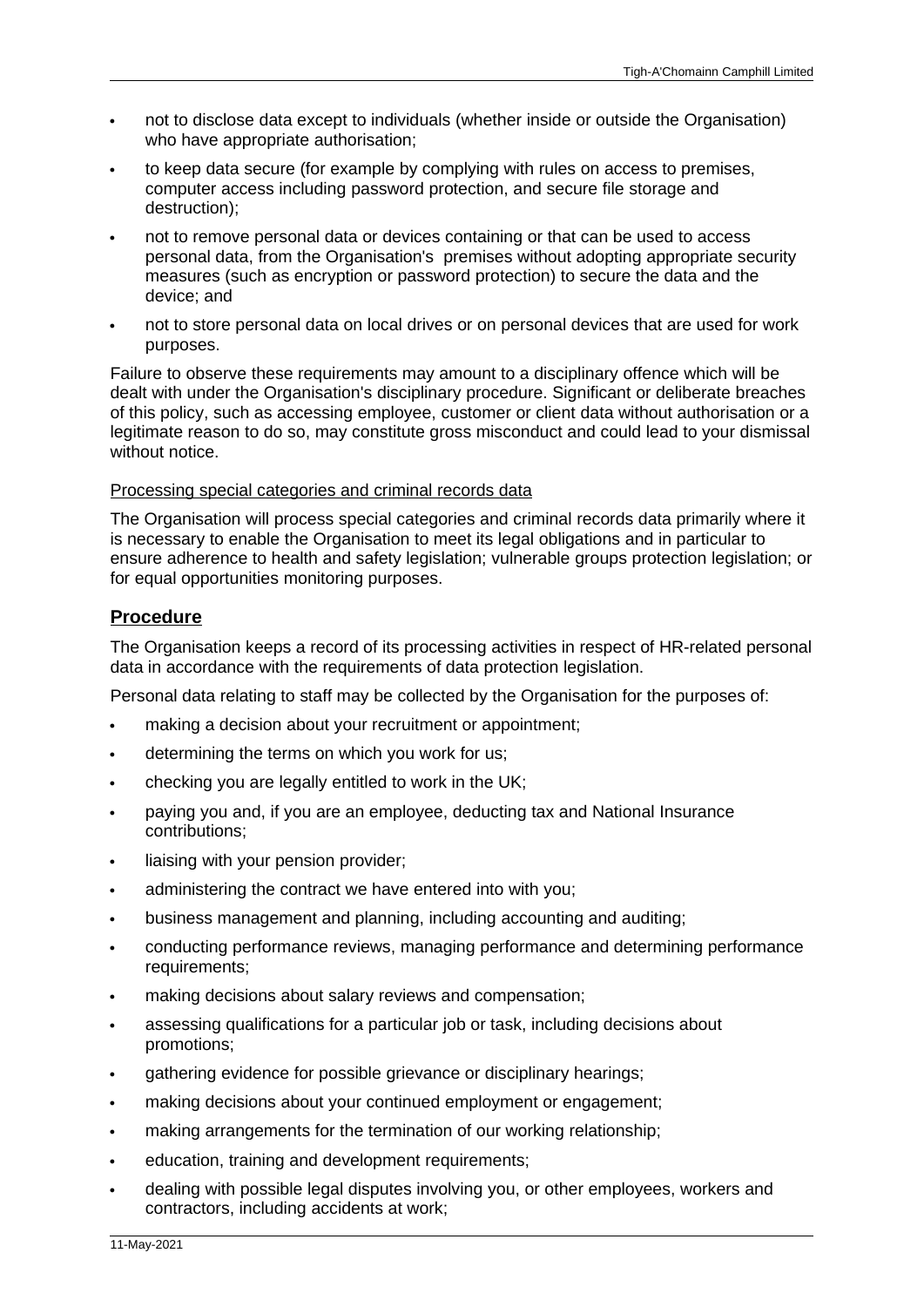- ascertaining your fitness to work;
- managing sickness absence:
- · complying with health and safety obligations;
- · to prevent fraud;
- · to monitor your use of our information and communication systems to ensure compliance with our policies;
- · to ensure network and information security, including preventing unauthorised access to our computer and electronic communications systems and preventing malicious software distribution;
- · to record digital meetings to allow replay or storage;
- · to conduct data analytics studies to review and better understand employee retention and attrition rates, and
- equal opportunities monitoring

Some of the above grounds for processing will overlap and there may be several grounds which justify our use of your personal information.

#### How we use special categories and criminal records data

"Special categories" data and "criminal records" data require higher levels of protection. We need to have further justification for collecting, storing and processing these types of personal data. We may process special categories or criminal records data in the following circumstances:

- in limited circumstances, with your explicit written consent;
- where we need to carry out our legal obligations;
- where it is needed in the public interest, such as for equal opportunities monitoring, or in relation to our occupational pension scheme;
- where it is needed to assess your working capacity on health grounds.

Less commonly, we may process this type of data where it is needed in relation to legal claims or where it is needed to protect your vital interests (or someone else's interests) and you are not capable of giving your consent, or where you have already made the information public.

#### Accuracy of personal data

The Organisation will review personal data regularly to ensure that it is accurate, relevant and up to date.

To ensure the Organisation's files are accurate and up to date, and so that the Organisation is able to contact you or, in the case of an emergency, another designated person, you must notify the Organisation as soon as possible of any change in your personal details (e.g. change of name, address, telephone number, loss of driving licence where relevant, next of kin details, etc).

#### Security of personal data

The Organisation will ensure that personal data is not processed unlawfully, lost or damaged. If you have access to personal data during the course of your employment, you must also comply with this obligation. If you believe you have lost any personal data in the course of your work, you must report it to your manager immediately. Failure to do so may result in disciplinary action up to and including dismissal without notice.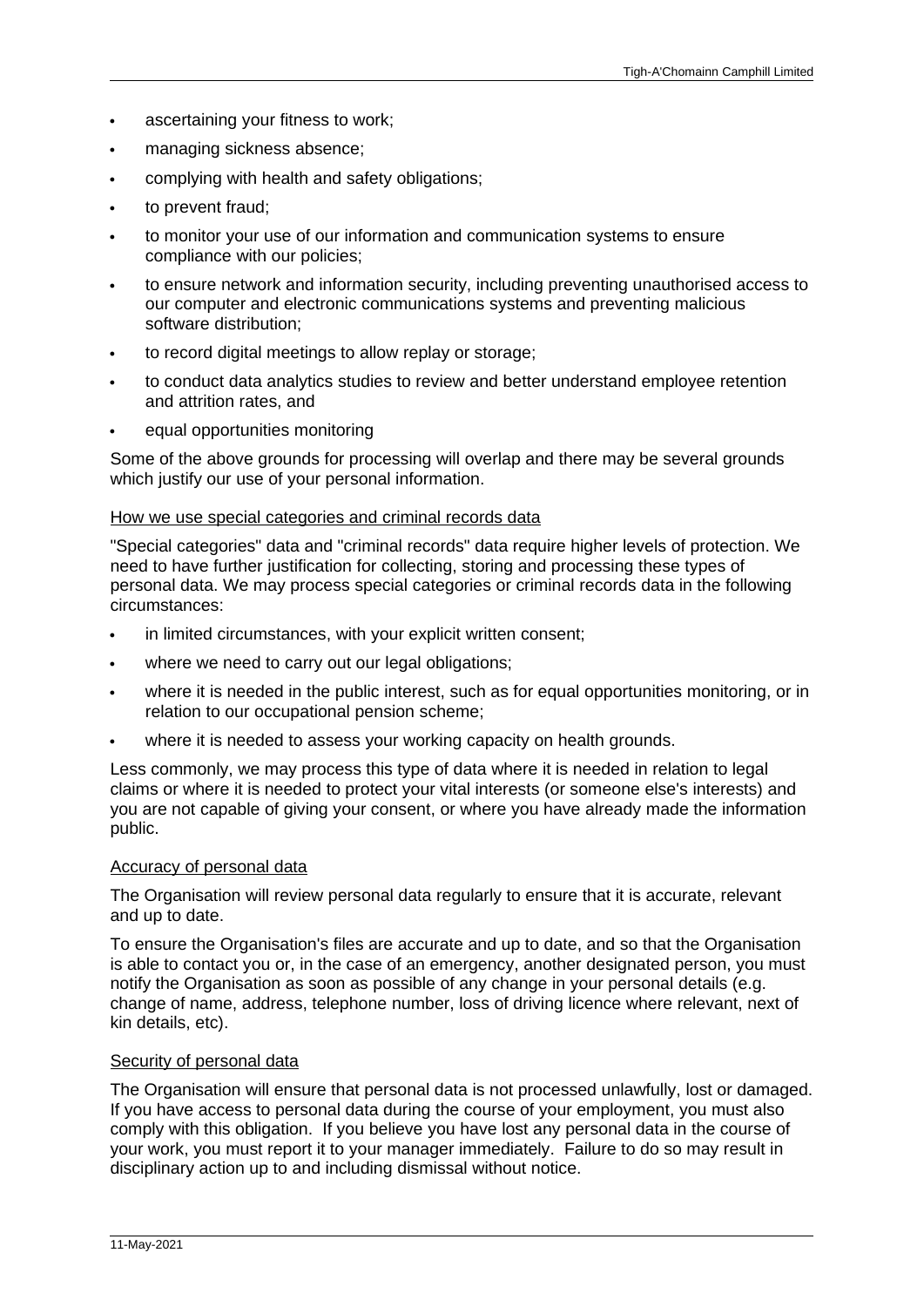# Data breaches

The Organisation will record all data breaches regardless of their effect.

If we discover that there has been a breach of HR-related personal data that poses a risk to the rights and freedoms of individuals, we will report it to the Information Commissioner within 72 hours of discovery.

If the breach is likely to result in a high risk to the rights and freedoms of individuals, we will tell affected individuals that there has been a breach and provide them with information about the likely consequences of the breach and the mitigation measures we have taken.

#### Access to personal data ["subject access requests"]

To make a subject access request, you should send your request to the Organisation. In some cases, the Organisation may need to ask for proof of identification before the request can be processed. We will inform you if we need to verify your identity and the documents we require.

We will normally respond to a request within one month from the date we receive it. In some cases, such as where the Organisation processes large amounts of the individual's data, we may respond within three months of the date the request is received. We will write to the individual within one month of receiving the original request to tell them if this is the case.

If a subject access request is manifestly unfounded or excessive, the Organisation is not obliged to comply with it. Alternatively, we can agree to respond but will charge a fee, which will be based on the administrative cost of responding to the request. A subject access request is likely to be manifestly unfounded or excessive where it repeats a request to which we have already responded. If you submit a request that is unfounded or excessive, we will notify you that this is the case and whether or not we will respond to it.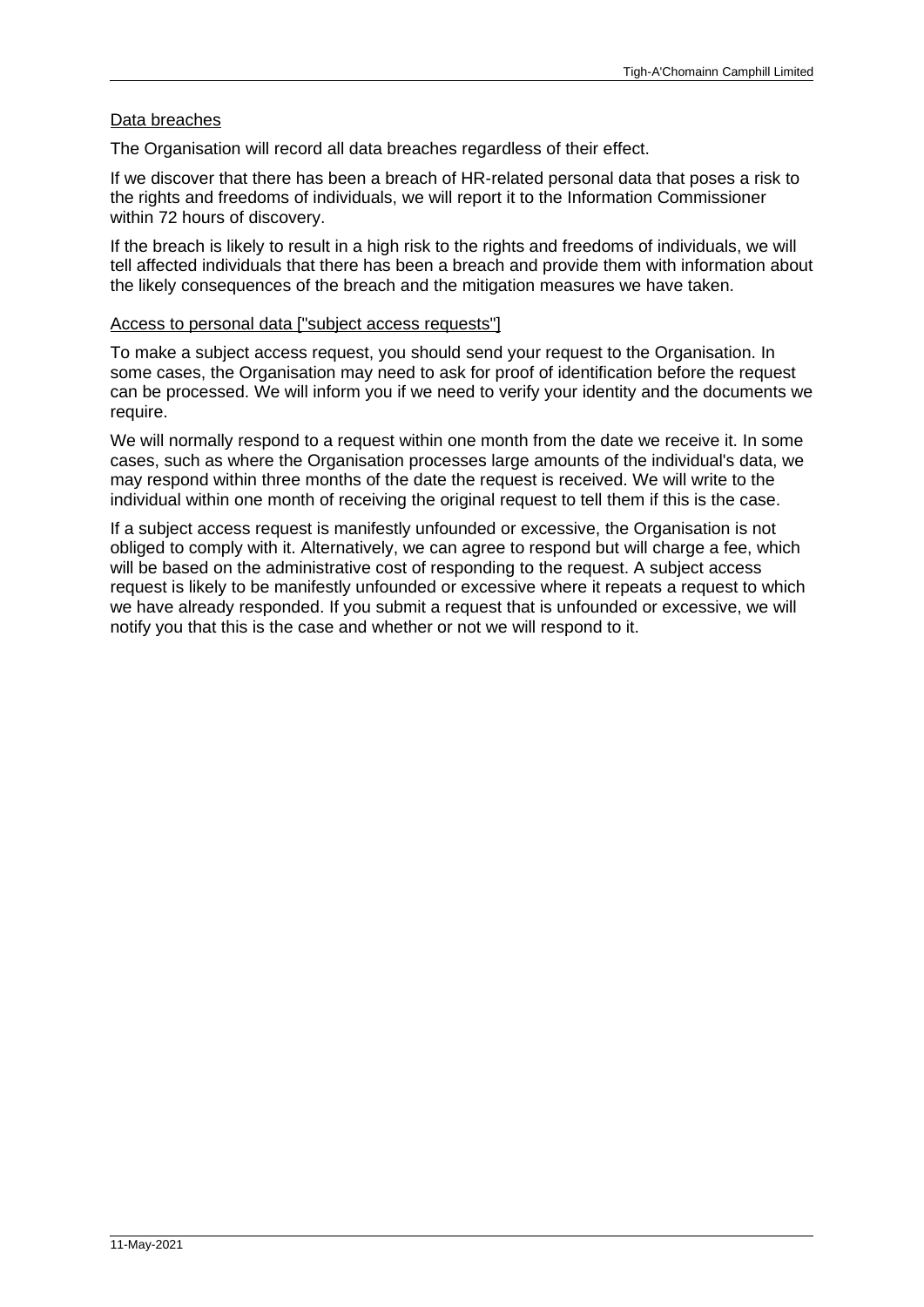# <span id="page-24-0"></span>**Disciplinary Policy and Procedure**

# **What this policy covers**

This policy applies to employees only.

This policy is designed to ensure that all disciplinary matters are dealt with promptly, fairly and consistently and to encourage an improvement in individual conduct and/or performance. It outlines the procedures that the Organisation will follow should there be a need to take disciplinary action and your right to appeal.

The Organisation reserves the right to discipline or dismiss you without following the Disciplinary Procedure if you:

- are an employee with less than 24 months' continuous service; or
- are engaged as a worker.

# **Your entitlements and responsibilities**

The Organisation aims to deal with disciplinary matters promptly and fairly.

You have the right to appeal against a decision the Organisation makes at a disciplinary meeting. In these cases, the Organisation will make every effort for the appeal to be dealt with by a different manager to the person who dealt with the matter initially.

The Organisation's decision at the appeal stage is final and there is no further right of appeal.

You have a responsibility to assist the Organisation, if required, to investigate the matters raised at disciplinary meetings and comply with the disciplinary procedures.

# **Disciplinary sanctions**

The level of the disciplinary sanction, if any, will be determined by the severity of the offence. The Organisation will normally select one of the following:

#### Written warning

A Written Warning will usually be applied as the first step of corrective action following unsatisfactory performance or conduct offences.

The Organisation will define the unacceptable acts and explain the conduct or standards required in the future. You will be advised in writing that a failure to improve the standard of conduct or performance may result in further disciplinary action. A time limit will be placed on the warning.

#### Final written warning

A Final Written Warning is usually applied after a Written Warning has been given and performance or conduct has not improved but may be applied after a more serious first or a second offence.

You will be advised in writing that a failure to improve the standard of conduct or performance may result in dismissal. A time limit will be placed on the warning.

#### Dismissal

Dismissal occurs when your employment is terminated either with or without notice. Dismissal without notice is also referred to as 'summary dismissal' and is restricted to cases of gross misconduct.

The Organisation reserves the right, at its complete discretion, to impose a sanction short of dismissal if it is deemed appropriate. This may include demotion, transfer to a different post or another appropriate sanction. Any such decision will be confirmed to you in writing once you have been informed of the outcome.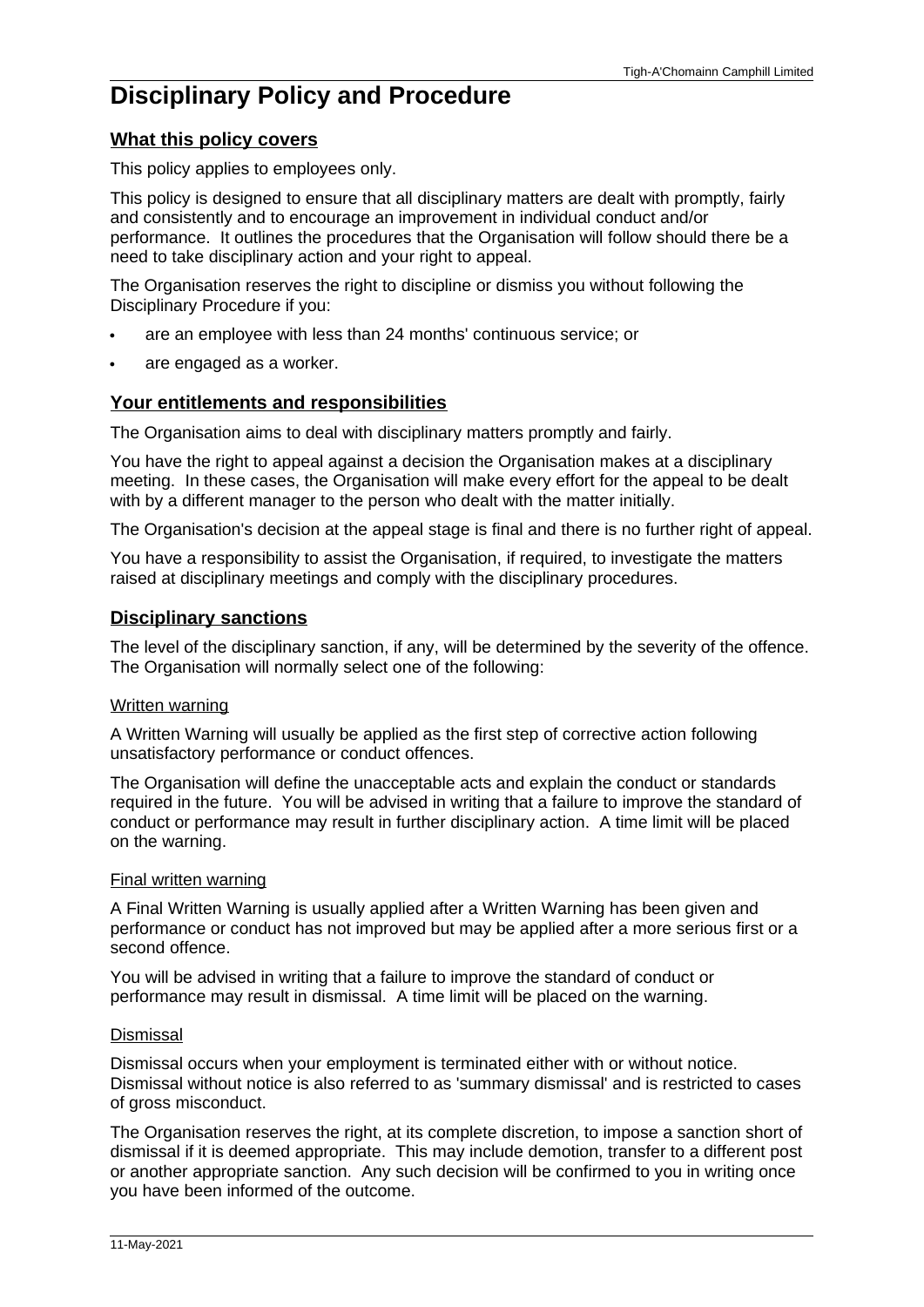# **Disciplinary procedure**

#### Suspension from work

If the Organisation believes it is appropriate, it may decide to suspend you from your work pending further investigation or disciplinary action. Suspension itself is not a disciplinary sanction.

If a decision to suspend is made, you will be informed verbally and this will usually be followed up in writing. While you are suspended, you should not attend work or make contact with anyone connected to the Organisation unless otherwise instructed by the Organisation. If you need to contact anyone connected to the Organisation while you are suspended, you must notify your manager. Any reasonable request will not be refused. Breach of the terms of your suspension may result in additional disciplinary action up to and including dismissal without notice.

The Organisation will endeavour to keep any suspension as brief as possible. Any period of suspension will be on full pay. However, should you fail to co-operate at any time with the investigatory process, for example by failing to attend any meeting, without good reason then the Organisation reserves the right to treat this as unauthorised absence and this may result in pay being withheld until such time as you attend any rearranged meeting.

# Investigation Meetings

Depending on the circumstances, you may be required to attend Investigation Meetings before a decision is taken to invoke the disciplinary procedure. An Investigation Meeting is an informal meeting and so you are not permitted to be accompanied unless you are under the age of 18 (when a parent or guardian will be permitted).

You must notify and obtain the consent of all those present at the meeting if you intend to record it.

Depending on the outcome of the investigation, the Organisation will decide whether or not to proceed with a Disciplinary Meeting.

If it is decided that there is no case to answer then you will be informed of this fact either verbally or in writing. You will be expected to return to work at the agreed date and time. This will end the process.

#### Recording meetings

The Organisation will normally arrange for summary minutes to be taken at any formal meeting. It is not the policy of the Organisation to record meetings by any other means (e.g. digital, audio recording and photographs). You (or any party accompanying you) must not record any meeting without the express permission of the Organisation in advance. Where a meeting is to be recorded then parties must agree to it in advance. If requested, a copy of the minutes/recording will be provided (in line with data protection principles).

# Invitation to a Disciplinary Meeting

If you are required to attend a Disciplinary Meeting, the Organisation will inform you of this in writing.

In the letter, the Organisation will set out the issues that are to be considered, how seriously these are being viewed, the potential consequences and details of any intention to call witnesses. The letter will also inform you of the date and time of the meeting to allow you sufficient time to prepare your case.

As this is a formal meeting, the letter will also detail your right to be accompanied.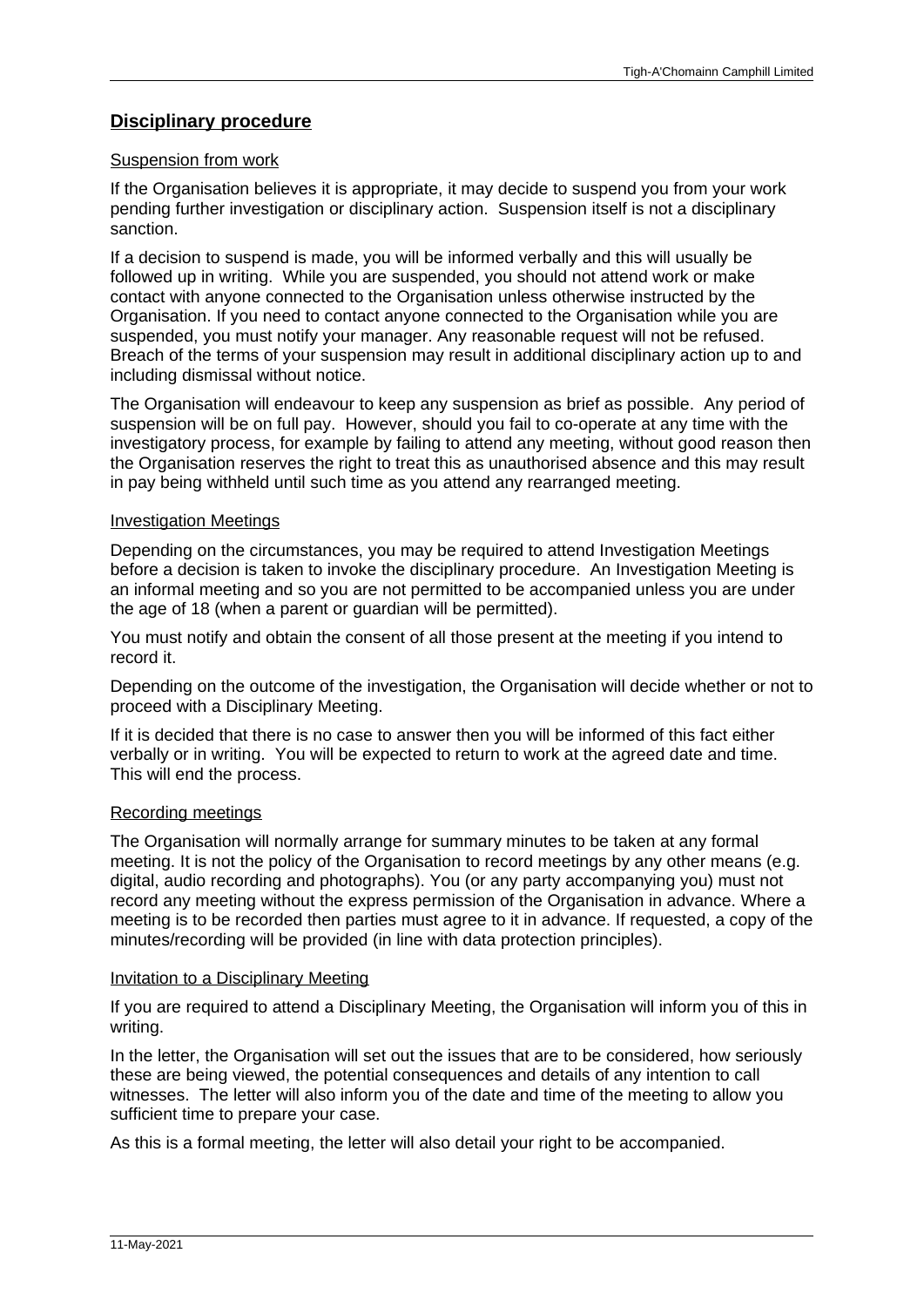# Your right to be accompanied at a Disciplinary Meeting

You are entitled to be accompanied at a Disciplinary Meeting by a fellow worker or a trade union official. With the exception of those under the age of 18, when a parent or guardian will be permitted, no other person will be permitted to attend.

Should you wish to be accompanied, you must notify the Organisation of the name and position of your chosen companion as soon as possible.

Your companion is permitted to put forward and summarise your case, respond on your behalf to views expressed in the meeting, ask questions and confer with you, but will not be entitled to answer questions directly on your behalf.

#### Trade union involvement at Disciplinary Meetings

If you are a member of a recognised trade union, you have the right to be accompanied at formal meetings by your trade union representative regardless of whether the Organisation recognises a trade union.

Your trade union representative has the same rights as any other companion as detailed above. A trade union representative who is not an employed official must have been certified by their Union as being competent to accompany a worker.

The Organisation will request that your trade union representative provides their identity card to prove they are permitted to accompany you to the meeting.

#### Action if you cannot attend the meeting on the proposed date

If you feel that you have a legitimate reason as to why you cannot attend the meeting on the proposed date, you must contact the person named on the invitation letter to advise them of this fact immediately. The meeting may then be delayed to facilitate your attendance, if this is considered reasonable.

#### Attending the disciplinary meeting

You must attend the meeting at the proposed time. Failure to participate in the process or attend arranged meetings without good reason may result in additional disciplinary action or a decision being made in your absence.

Prior to the meeting, you should ensure that you are fully prepared to answer questions relating to the incident/circumstances in question. At the meeting you will be given every opportunity to state your case, present any evidence and call relevant witnesses before any decision is made.

You must notify and obtain the consent of all those present at the meeting if you intend to record it.

#### After the Disciplinary Meeting

At the end of the meeting there will normally be an adjournment to allow for consideration of the facts. You will be informed of the outcome and any sanction will be confirmed in writing to you as soon as possible.

In some circumstances there may be a need to adjourn and reconvene a meeting at a later date, to allow further investigation. In this case you will be advised accordingly.

# Notification of the decision and disciplinary sanction

Following the Disciplinary Meeting, the Organisation will notify you of its decision and the disciplinary sanction it will apply. This letter will also explain your right to appeal against any decision taken and sanction applied.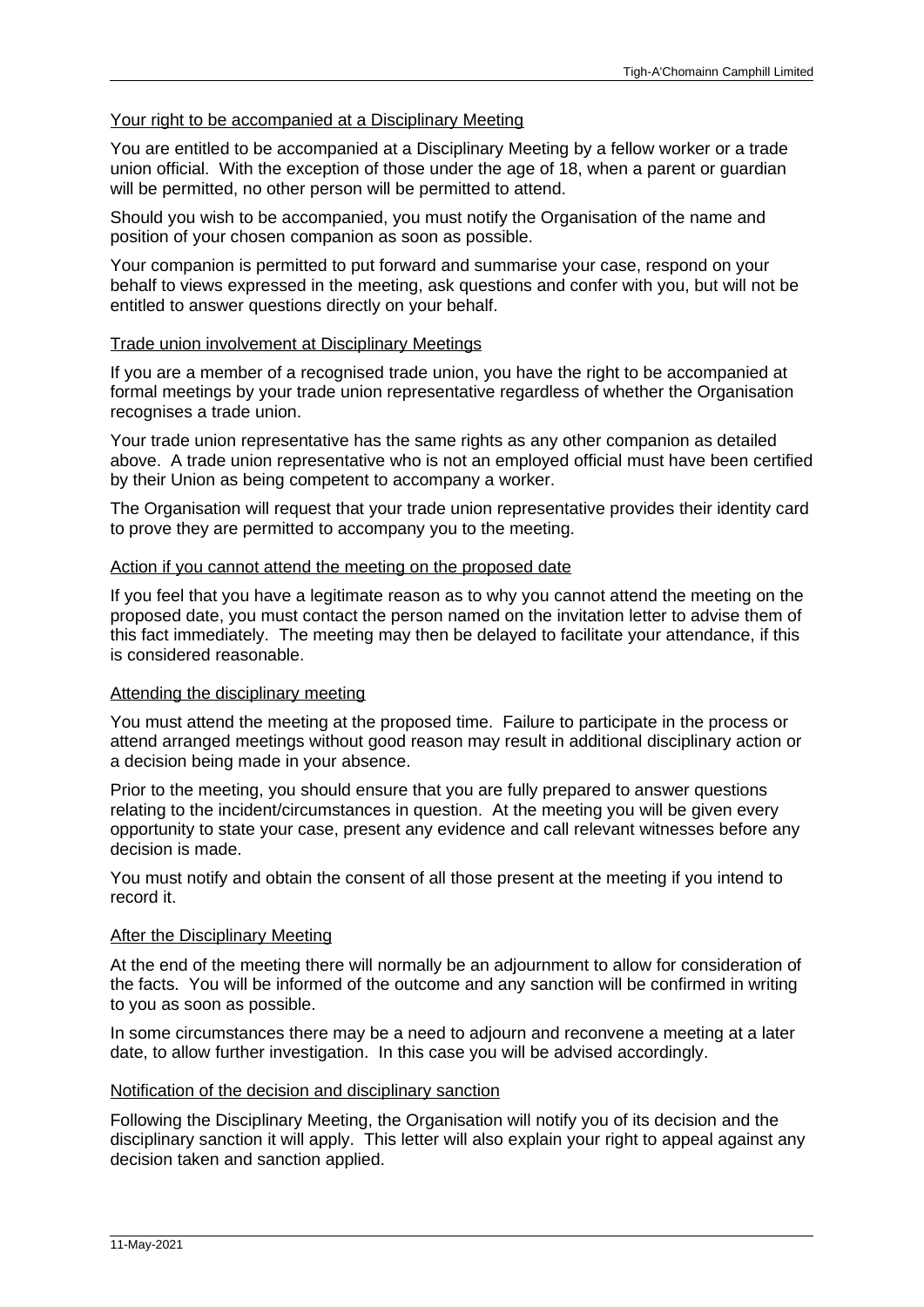# Your right of appeal against disciplinary action

If you wish to appeal against a decision you must submit your request in writing, stating the reasons for the appeal, to the individual identified in the letter confirming the sanction. This should be submitted within five working days of receiving notification.

# The Appeal Meeting

You will be informed of the date and time of the Appeal Meeting. If you feel that you have a legitimate reason as to why you cannot attend the meeting on the proposed date, you must contact the person named on the invitation letter to inform them of this fact immediately. The meeting may then be delayed to facilitate your attendance, if this is considered reasonable. You will be entitled to be accompanied by a fellow worker or a Trade Union official.

You must notify and obtain the consent of all those present at the meeting if you intend to record it.

At the Appeal Meeting you will be given an opportunity to state your case. Your companion is permitted to put forward and summarise your case, respond on your behalf to views expressed in the meeting, ask questions and confer with you, but will not be entitled to answer questions directly on your behalf.

The meeting will then be adjourned to allow the Organisation to consider the facts and the decision will be confirmed in writing. The outcome will be communicated as soon as possible, taking into account the complexity of the issues raised in the appeal. The decision at this stage will be final.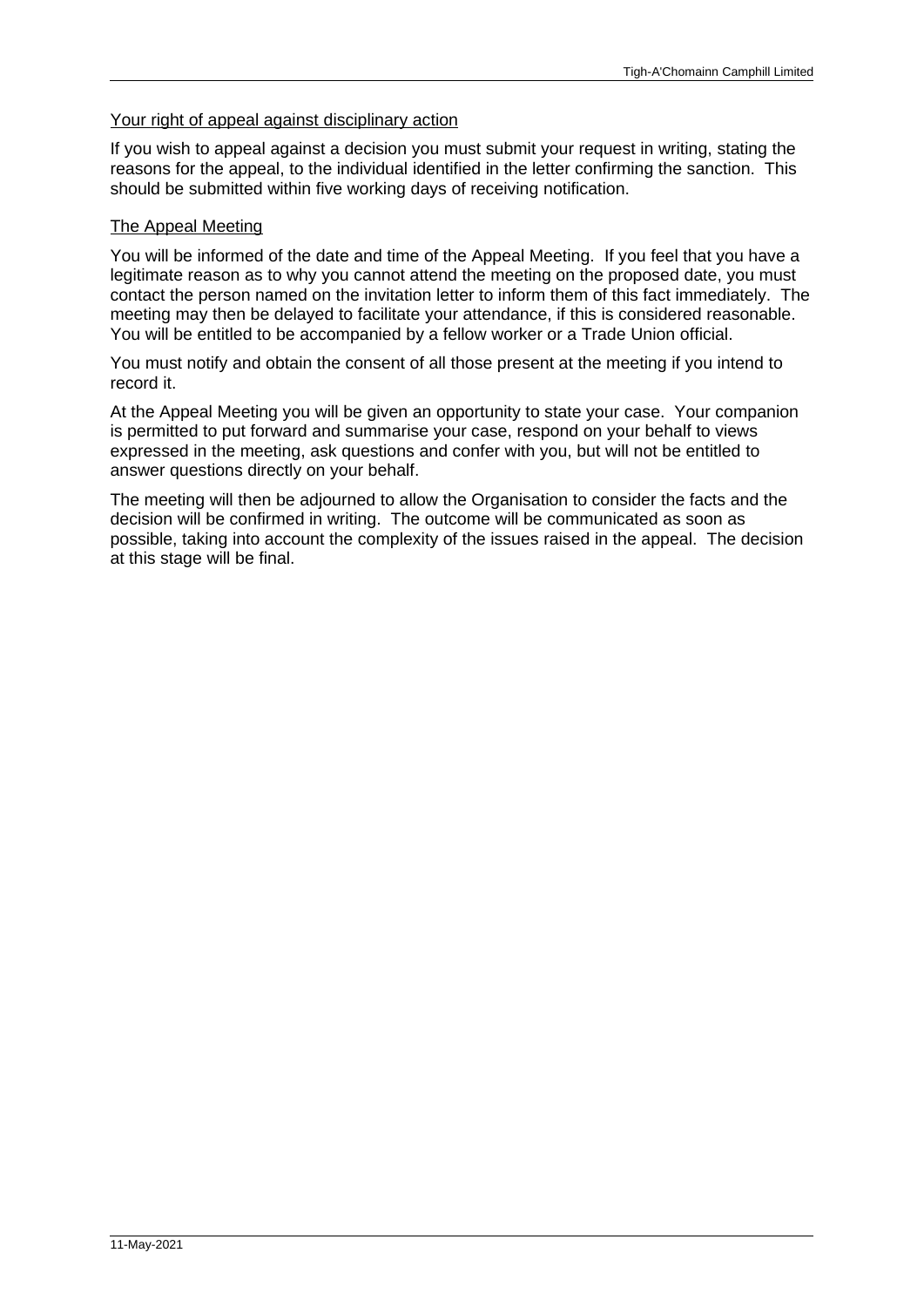# <span id="page-28-0"></span>**Disclosures and Disclosure Information**

# **What this policy covers**

This policy applies to employees, workers and contractors.

The Organisation uses a Disclosure service to assess the suitability of individuals for employment in positions of trust. As recipients of Disclosure Information, the Organisation must comply fully with the relevant Code of Practice.

This policy outlines the Organisation's legal basis for processing and also obligations in respect of the handling, use, storage, retention and disposal of Disclosures and Disclosure Information. It also sets out your obligations regarding disclosing information and the implications of an unsatisfactory disclosure being received.

# **The Organisation's responsibilities**

# General principles

The Organisation will only process Disclosure and Disclosure Information to perform obligations or to exercise rights in employment law as provided under data protection legislation.

The Organisation will tell you the reasons for processing Disclosure and Disclosure Information, how it uses such data and the legal basis for this processing in its Privacy Notices.

Where a Disclosure is required for the position concerned, all application forms, job advertisements and recruitment briefs will contain a statement that a Disclosure will be conducted in the event of the candidate being offered the position.

The Organisation also complies fully with its obligations under data protection legislation and other relevant legislation pertaining to the safe handling, use, storage, retention and disposal of Disclosure Information.

# Use of disclosure information

Disclosure Information is only used for the specific purpose for which it was requested, as detailed in the Organisation's Privacy Notice and for which the Organisation has the legal right to use it and for which your full consent has been given.

In the event of an unsatisfactory Disclosure the Organisation will arrange to meet with you to discuss this issue and reserves the right to withdraw any employment offer or terminate your employment.

# Storage and access

Disclosure Information is held separately from your personnel file and stored securely, in lockable, non-portable, storage containers with access strictly controlled and limited to those who are entitled to see it as part of their duties.

# Handling

In accordance with relevant legislation, Disclosure Information is only passed to those who are authorised to receive it in the course of their duties. The Organisation maintains a record of all those to whom Disclosures or Disclosure Information has been revealed and recognises that it is a criminal offence to pass this information to anyone who is not entitled to receive it.

# Retention

The Organisation will not retain your Disclosure Information for any longer than is absolutely necessary. This retention will allow for the consideration and resolution of any dispute or complaint, or be for the purpose of completing safeguarding audits.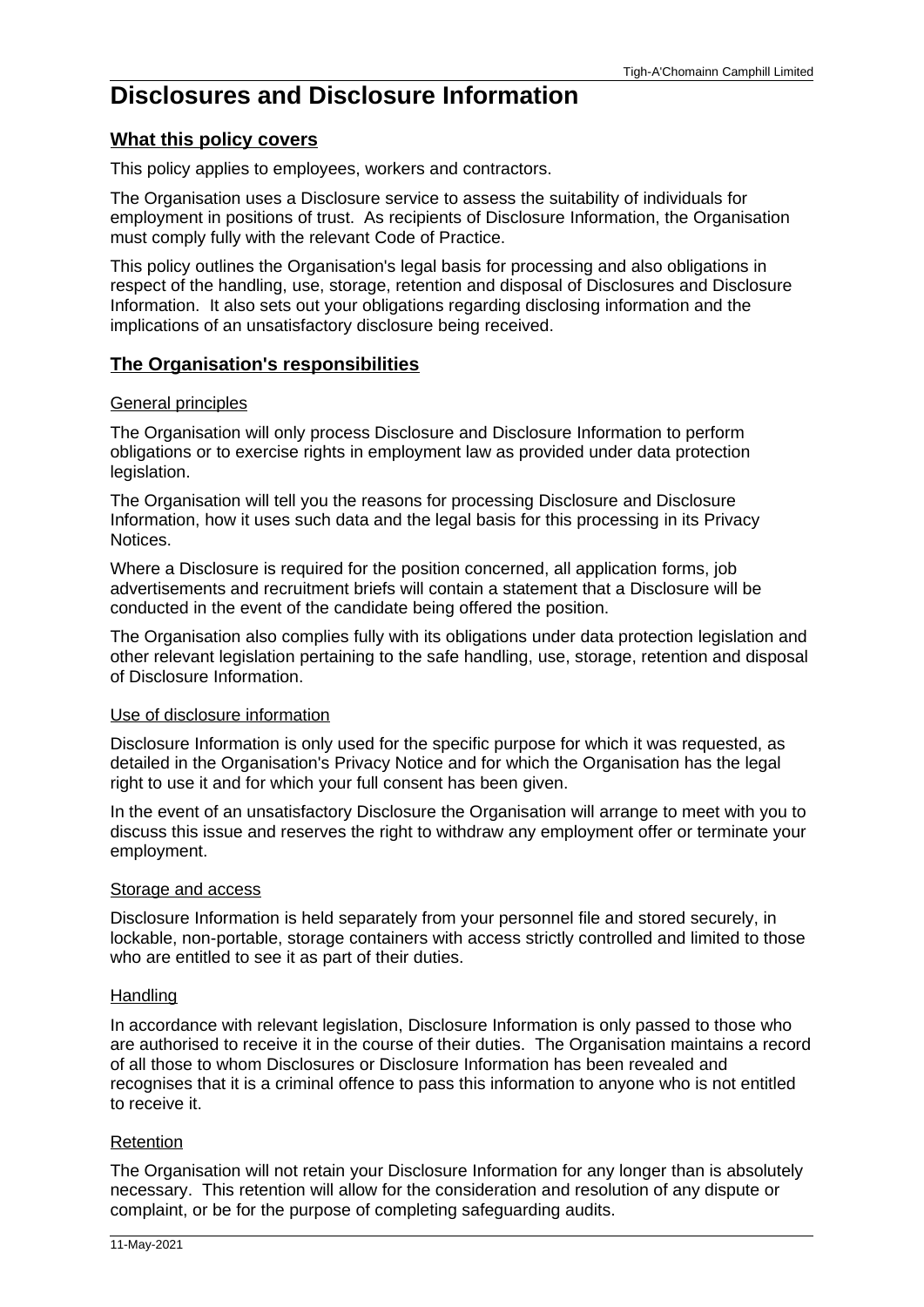Throughout this time the usual conditions regarding safe storage and strictly controlled access will prevail.

#### Disposal

Once the retention period has elapsed, the Organisation will ensure your Disclosure Information is immediately destroyed by secure means. While awaiting destruction, Disclosure Information will not be stored in any unsecured receptacle (e.g. waste bin).

The Organisation will not keep any photocopy or other image of the Disclosure Information or any copy or representation of the contents of a Disclosure. However, the Organisation may keep a record of the date of issue of a Disclosure, the name of the subject, the type of Disclosure requested, the position in relation to which the Disclosure was requested, the unique reference number of the Disclosure and the details of the recruitment decision taken.

# **Your responsibilities**

You are required to inform the Organisation immediately if at any time during your employment you are questioned in connection with, charged with or convicted of any criminal offence or if you are in receipt of any notice of prosecution or police caution. Failure to notify the Organisation may result in disciplinary action against you, up to and including dismissal without notice for gross misconduct.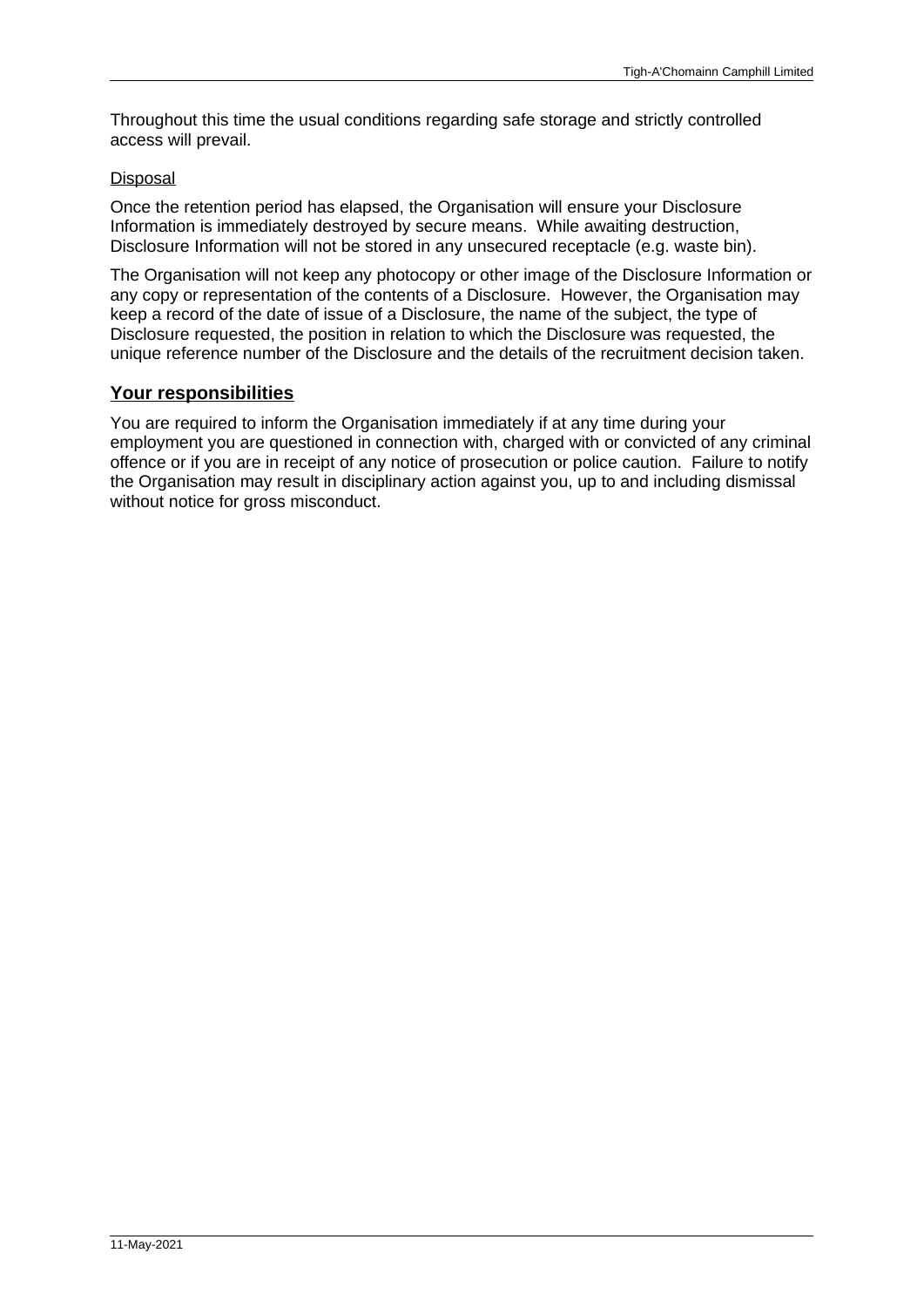# <span id="page-30-0"></span>**Equality, Diversity and Inclusion**

# **What this policy covers**

This policy applies to employees, workers and contractors.

The Organisation values and actively strives to have a diverse and inclusive workforce in a working environment free from discrimination. An inclusive work culture where people of different backgrounds are valued equally will ensure better outcomes for us all. We continually engage with our staff as well as external partners to help us to understand how we can make our workplace more inclusive and gain an insight into what our staff need most from us.

The Organisation will seek to promote the principles of equality, diversity and inclusion in all its dealings with employees, workers, job applicants, clients, customers, suppliers, contractors, recruitment agencies and the public.

Everyone who acts on the Organisation's behalf are required to adhere to this policy when undertaking their duties or when representing the Organisation in any other guise.

# **Your entitlements and responsibilities**

#### Unlawful discrimination

Unlawful discrimination of any kind in the working environment will not be tolerated and the Organisation will take all necessary action to prevent its occurrence.

Specifically, the Organisation aims to ensure that no employee, worker or job applicant is subject to unlawful discrimination, either directly or indirectly, on the grounds of gender, gender reassignment, race (including colour, nationality, caste and ethnic origin), disability, sexual orientation, marital status, part-time status, pregnancy or maternity, age, religion or belief, political belief or affiliation or trade union membership. This commitment applies to all aspects of employment, including:

- · recruitment and selection, including advertisements, job descriptions, interview and selection procedures
- · training
- · promotion and career-development opportunities
- terms and conditions of employment, and access to employment-related benefits and facilities
- · grievance handling and the application of disciplinary procedures
- selection for redundancy.

Equality, diversity and inclusion practice is developing constantly as social attitudes and legislation change. The Organisation will review all policies and implement necessary changes where these could improve equality of opportunity.

#### Inclusion

Everyone within the Organisation must fully understand and comprehend how this policy will affect them and they must abide by the following when carrying out their duties. When working for or representing the Organisation you must: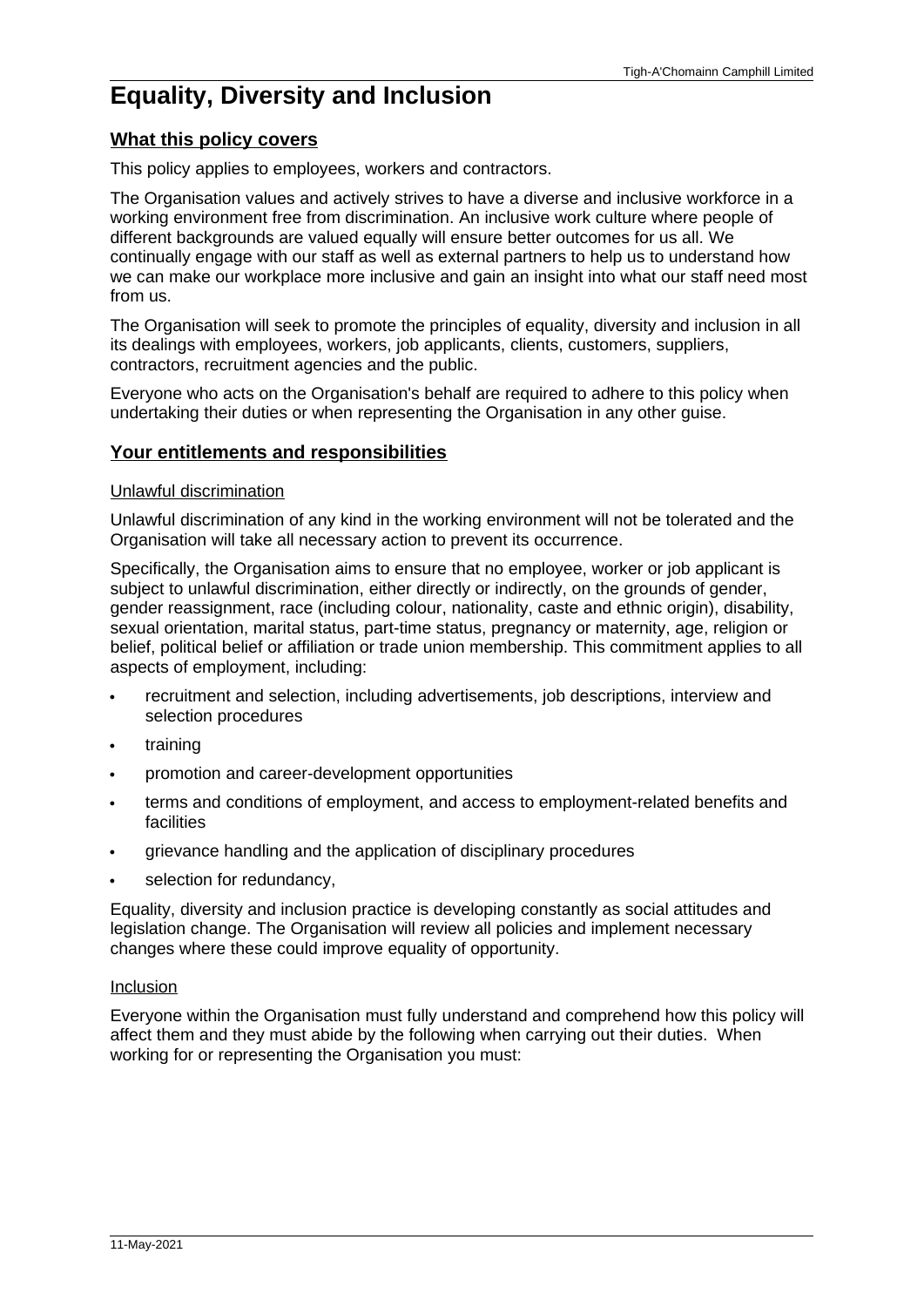- ensure that you are always presenting the best of yourself at work and in supporting your colleagues so that we encourage an engaged, welcoming and committed workplace which realises the potential of all involved;
- understand the policies surrounding Equality, Diversity and Inclusion in the capacity of your role and how they affect not only you but your fellow colleagues;
- be receptive and open to differences and where appropriate challenge your own thinking to ensure you do not fall foul of making assumptions about colleagues and/or residents who may be different to you;
- · understand the full breadth of the negative impact discrimination of any kind can have on the Organisation, our residents and your colleagues;
- follow the appropriate channels to challenge behaviours that are not inclusive; and
- ensure that the Organisation's Equality, Diversity and Inclusion Policy is at the forefront of your mind when dealing with residents in order to respect their differences so that you represent the Organisation in the correct light.

# Managers

In addition, managers must:

- establish inclusive values throughout your team to ensure differences are being valued and inappropriate behaviour is being challenged swiftly;
- take appropriate action where there is a clear breach of the Organisation's Equality, Diversity and Inclusion Policy in order to discourage such behaviour and supply relevant training to encourage correct behaviours;
- be a clear role model to the team you manage to demonstrate your own actions and behaviours are in line with those of the Organisation's inclusion commitment; and
- · consider all steps to ensure inclusion is prevalent within every stage from induction to exiting, ensuring that all decisions taken are based completely on merit and that clear opportunities to develop skills and potential is available to all.

#### Recruitment of ex-offenders

The Organisation actively promotes equality of opportunity for all candidates, including those with criminal records where appropriate.

The Organisation requires you to provide details of any relevant criminal record at an early stage in the application process. Specific rules about which convictions and spent convictions you should disclose and those you need not disclose - known as "protected convictions" - are contained in legislation.

Any such information should be sent in a separate confidential letter to the designated person. Only those who need to see it as a formal part of the recruitment process will have access to this information.

Having a criminal record will not necessarily prevent you from being appointed.

Any recruitment decision will depend on the nature of the position and the circumstances and background of the offence(s). The Organisation will discuss with you the relevance of any offence to the job in question.

If you fail to reveal any information relating to disclosures in accordance with the Organisation's Disclosures Policy, this may lead to the withdrawal of an offer of employment.

The Organisation's policy in relation to the handling of criminal records data is contained in the Disclosure and Disclosure Information Policy.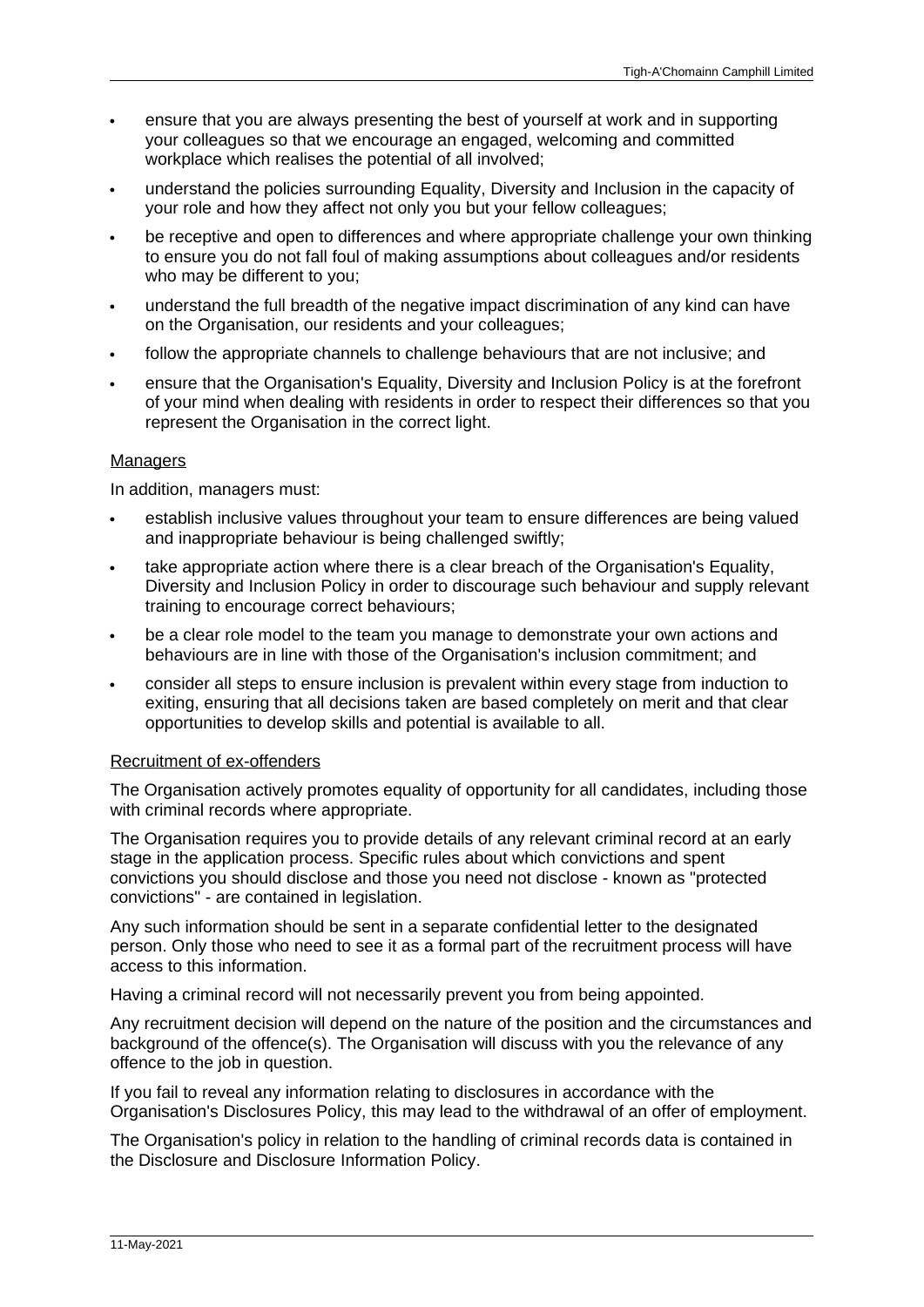# Career development

While positive measures may be taken to encourage under-represented groups to apply for employment opportunities, recruitment or promotion to all jobs will be based solely on merit.

Everyone will have equal access to training and other career-development opportunities appropriate to their experience and abilities.

However, the Organisation will take appropriate positive action measures (as permitted by equal opportunities legislation) to provide specialist training and support for groups that are under-represented in the workforce and encourage them to take up training and careerdevelopment opportunities.

# **Procedure**

#### Complaints of discrimination

Everyone is responsible for the promotion and advancement of this policy. Behaviour, action or words that breach the policy will not be tolerated and could be deemed an act of discrimination.

The Organisation will treat seriously all complaints of discrimination made by employees, clients, customers, suppliers, contractors or other third parties and will take action where appropriate.

If you believe that you have been discriminated against, you are encouraged to raise the matter as soon as possible with your manager or other senior manager using the Organisation's Grievance Procedure (outlined elsewhere in the Employee Handbook). If the Grievance Procedure does not apply, you should raise a complaint to a senior manager.

Allegations regarding potential breaches of this policy will be treated in confidence and investigated thoroughly. If you make an allegation of discrimination, the Organisation is committed to ensuring that you are protected from victimisation, harassment or less favourable treatment. Any such incidents will be dealt with under the Organisation's Disciplinary Procedures (or other such appropriate measures where the Disciplinary Procedure does not apply).

#### Investigating accusations of unlawful discrimination

If you are accused of unlawful discrimination, the Organisation will investigate the matter fully.

During the course of the investigation, you will be given the opportunity to respond to the allegation and provide an explanation of your actions.

If the investigation concludes that the claim is false or malicious, the complainant may be subject to disciplinary action.

If the investigation concludes that your actions amount to unlawful discrimination, you will be subject to disciplinary action, up to and including dismissal without notice for gross misconduct.

# **Monitoring**

The Organisation may carry out monitoring for the purposes of measuring the effectiveness of its Equality, Diversity and Inclusion Policy.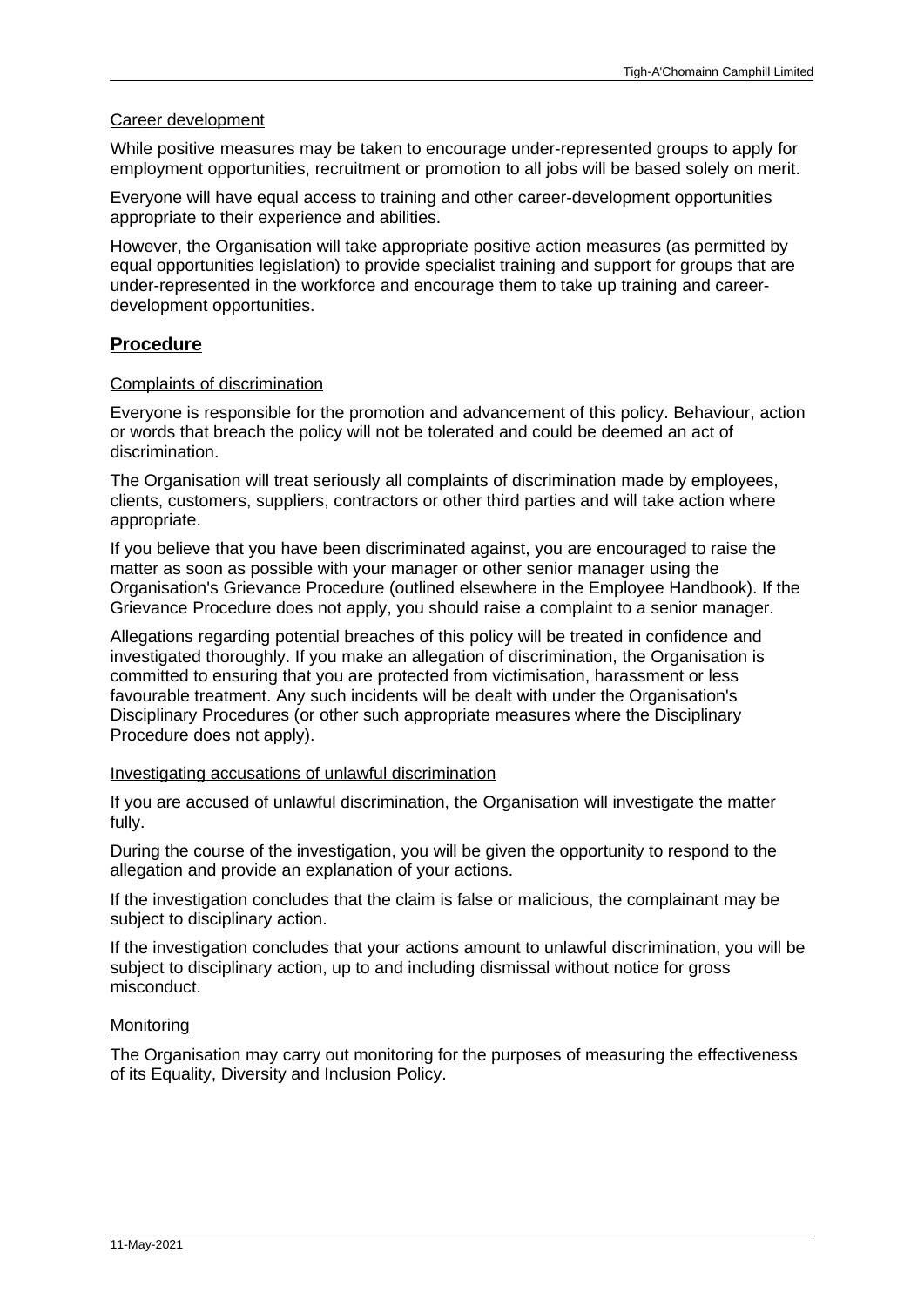# <span id="page-33-0"></span>**Flexible Working**

#### **What this policy covers**

This policy applies to employees only.

The Organisation recognises that you may be interested in reducing your working hours, working from home or changing working patterns.

This policy outlines who is eligible to make a formal flexible working request, the procedure that should be followed and the issues that will be taken into account when deciding whether to agree to the request.

The Organisation will make every effort to accommodate requests for flexible working, provided that your duties can still be carried out effectively.

# **Your entitlements**

#### Eligibility for flexible working

To be eligible to make a request for flexible working, you must:

- have been employed by the Organisation for at least 26 weeks before the request is made
- not have made a formal request to work flexibly during the past 12 months

# **Procedure**

Where you are considering making an application to the Organisation in terms of this policy you have a responsibility to think carefully about your desired working pattern before making an application.

#### Making an application

You are only permitted to make one formal application per year; each year runs from the date when the application was made.

Applications must be made in writing and submitted to your manager. An application will be considered to have been made on the day that it was received by the Organisation.

For an application to be considered by the Organisation, you must:

- set out the date of the application, the change to working conditions that you are seeking and when you would like the change to come into effect
- explain what effect, if any, you think the proposed change would have on the Organisation and how any such effect might be dealt with
- · state that this is a statutory request and whether a previous application has been made to the Organisation and, if so, when it was made

To help the Organisation consider the request please also provide details of the reasons for your application.

If you fail to provide all the required information, the Organisation reserves the right to ask you to re-submit the application. An application may not be considered unless it is completed and submitted in full.

#### How your application will be considered

Unless your Manager intends to approve the request straight away, they will arrange to meet with you. The proposed changes will be considered in light of the impact on the Organisation financially, from a service viewpoint and in terms of the impact upon colleagues, as well as other practical considerations.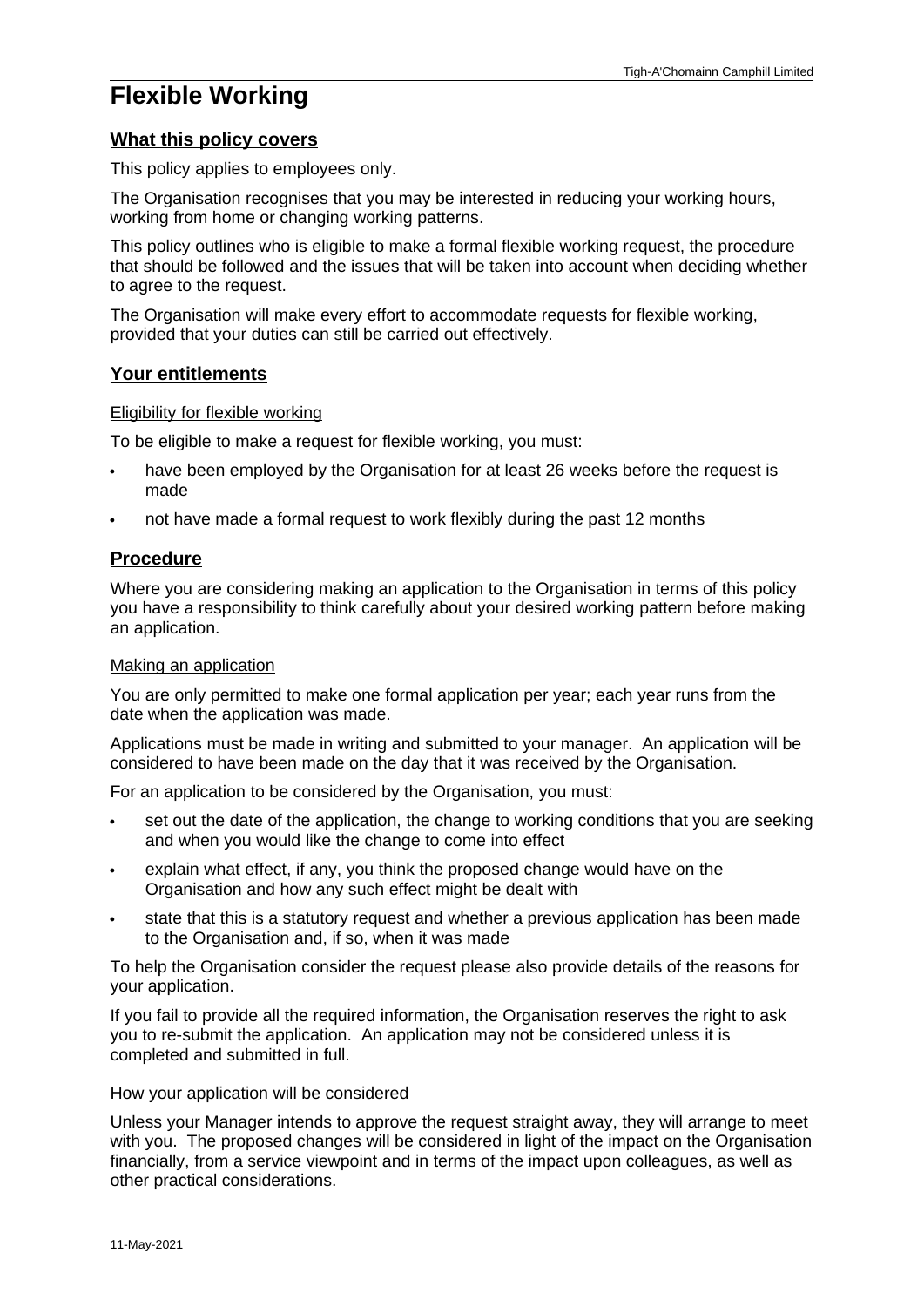The meeting provides an opportunity to explore the desired work pattern in depth and to discuss how best it might be accommodated. It will also provide an opportunity to consider other alternative working patterns, should there be difficulties in accommodating the desired work pattern outlined in your application. You can be accompanied by a work colleague at this meeting.

If the application for flexible working is granted, it will mean a permanent change to your own terms and conditions of employment. Accordingly, it will be important that, before making an application, you give careful consideration to:

- any financial implications it might have on you in cases where the desired working pattern will involve a drop in salary
- any effects it will have on the Organisation and how these might be addressed.

# The Organisation's response

Following the meeting your manager will write to you to either:

agree to a new work pattern and confirm the date from which the contract variation shall take effect

Or

· provide clear business grounds as to why the application cannot be accepted and setting out your right to appeal.

Business reasons for which the Organisation may reject your request are:

- the burden of additional costs
- · detrimental effect on its ability to meet customer demand
- · inability to reorganise work among existing employees
- inability to recruit additional employees
- · detrimental impact on quality
- detrimental impact on performance
- insufficiency of work during the periods that you propose to work
- planned changes

There may also be occasions on which the Organisation will need further time to consider an application or to put in place other arrangements before notifying you of the final decision. Accordingly, all time periods can be extended by agreement.

#### Appealing if your application is refused

If you wish to appeal against a decision, you must submit your request in writing to the individual identified in the letter confirming the outcome, no later than the end of the fifth working day after you have been notified in writing of the decision.

You will be informed of the date and time of the subsequent appeal. If you cannot attend on this day, you must contact the person named on the invitation letter to inform them of this fact. You can be accompanied by a work colleague.

After the appeal meeting, the Organisation shall write to you notifying you of the decision reached. This decision will be final and you will not be permitted to make another formal application until 12 months after the date of your original application.

The law requires that all requests, including any appeals, must be considered and decided on within a period of three months from first receipt.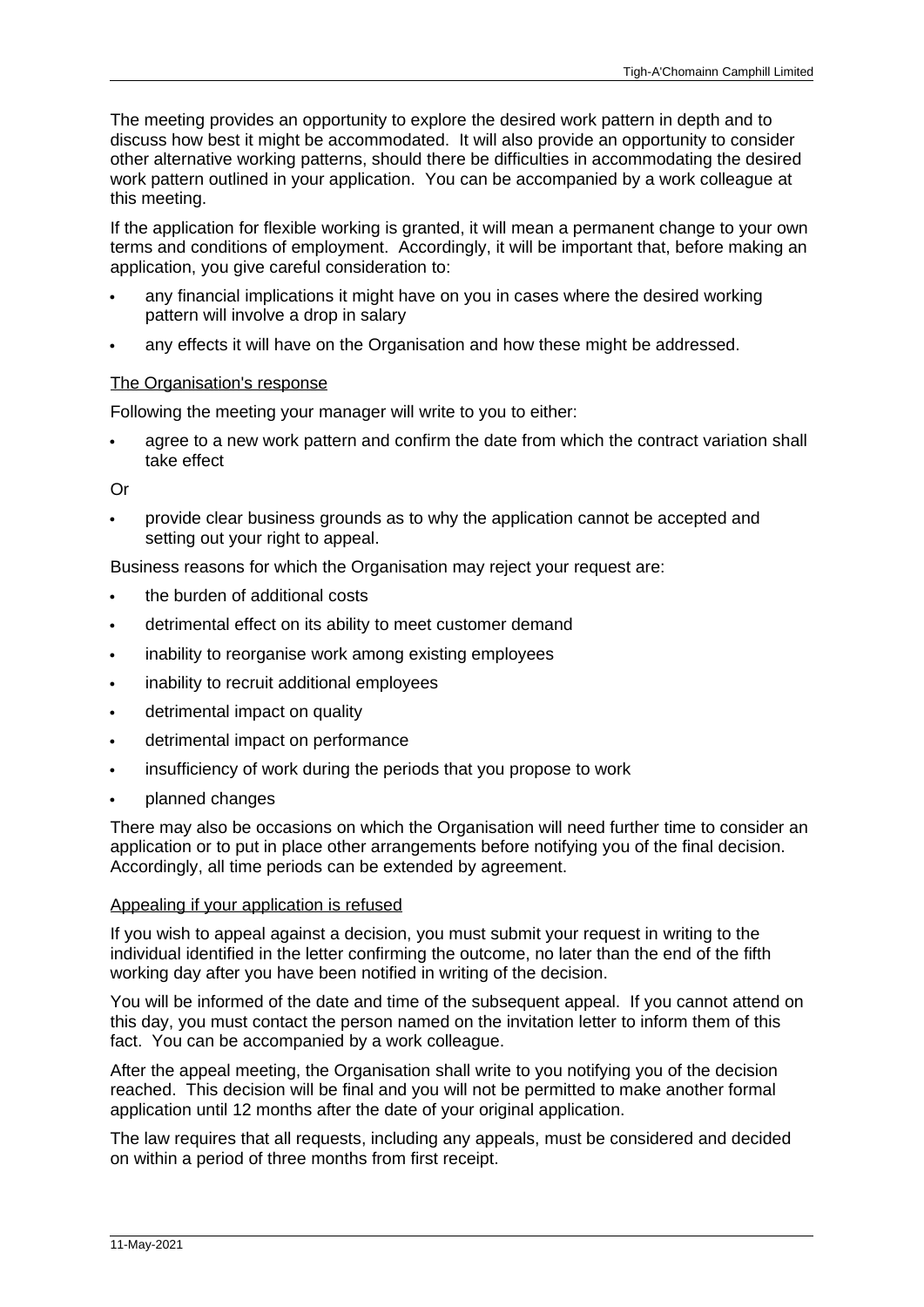# <span id="page-35-0"></span>**Grievance**

# **What this policy covers**

This policy applies to employees and workers.

A grievance is any concern, problem or complaint that you have in relation to your employment.

Where possible, you should try to settle any grievance informally with your manager at the earliest opportunity. Where any grievance is unable to be resolved informally, this policy sets out the Organisation's Grievance Procedure.

# **Your responsibilities**

You have a responsibility to raise any grievances promptly and reasonably, assist the Organisation, if required, in any investigation of the matters raised in your grievance, follow the grievance procedure and attend all meetings arranged under it.

You may raise grievances either informally or formally. If you raise a grievance informally first, you may still raise the grievance formally subsequently if it is not resolved to your satisfaction.

The Organisation aims to deal with all grievances promptly and impartially, and to make all reasonable efforts to achieve a satisfactory outcome.

You have the right to appeal against a decision the Organisation makes in respect of a grievance raised by you. In these cases, the Organisation will make every effort for the grievance to be dealt with by a different manager to the person who dealt with the grievance initially.

The Organisation's decision at the appeal stage is final and there is no further right of appeal.

# **Procedure**

# Dealing with grievances informally

If you have any grievance, you should discuss this with your manager in the first instance, who will then attempt to resolve the situation on an informal basis.

If you feel unable to approach your manager directly, you should approach another manager or a more senior member of the Organisation, who will discuss with you ways of dealing with the matter.

If attempts to resolve the matter informally do not work, it may be appropriate for you to raise a formal grievance under the following formal procedure.

# Your right to be accompanied at Grievance Meetings

At all formal stages of this procedure, you are entitled to be accompanied by a fellow worker or by a trade union official. If you are under 18, your parent or guardian will be allowed to accompany you.

Should you wish to be accompanied, you must notify the Organisation of the name and position of your chosen companion as soon as possible.

# Trade union involvement at Grievance Meetings

If you are a member of a recognised trade union you have the right to be accompanied at formal meetings by your trade union representative regardless of whether the Organisation recognises a trade union.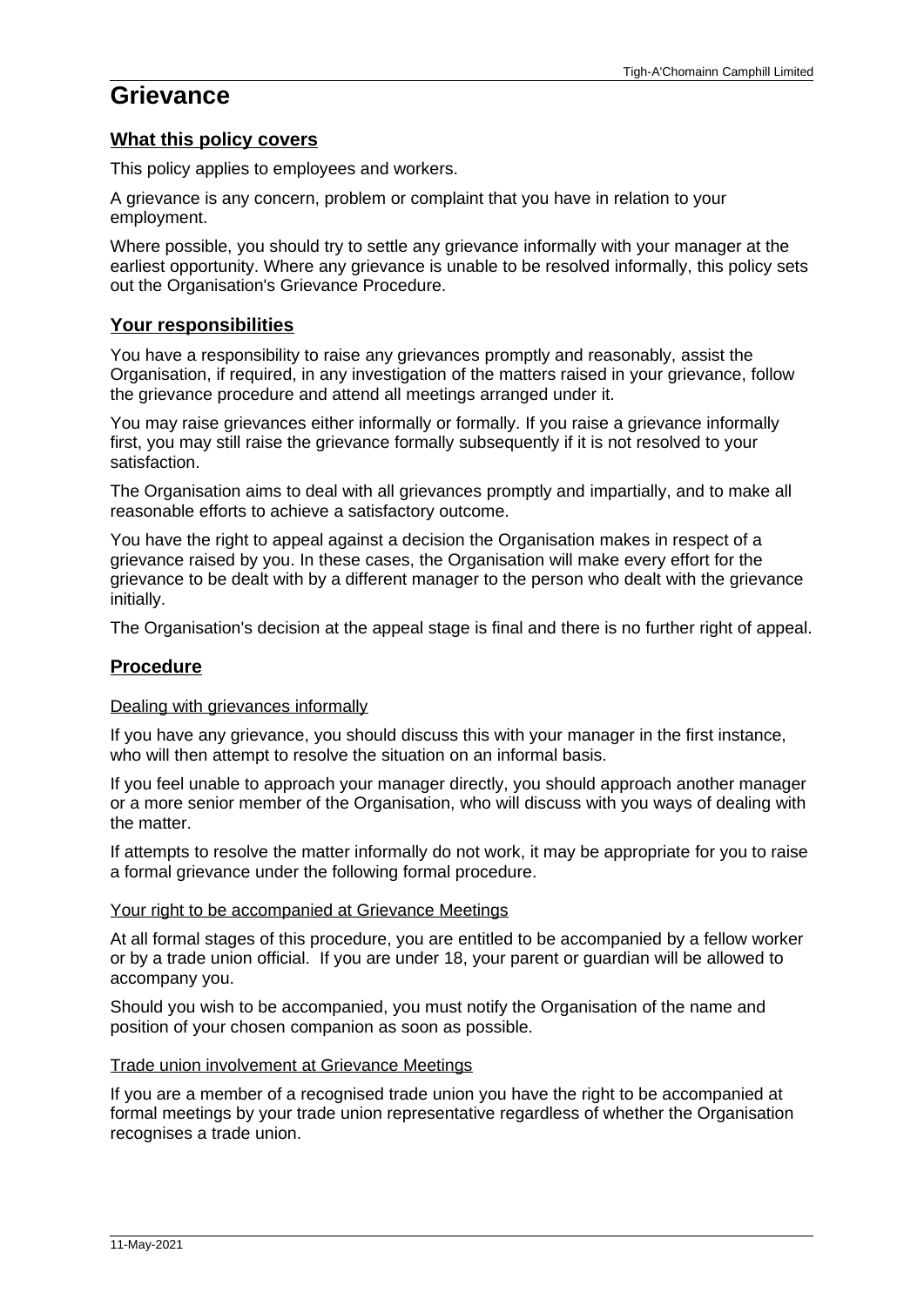Your trade union representative has the same rights as any other companion in that he or she is permitted to put forward and summarise your case, respond on your behalf to views expressed in the meeting, ask questions and confer with you but will not be entitled to answer questions directly on your behalf. A trade union representative who is not an employed official must have been certified by their union as being competent to accompany a worker.

The Organisation will request your trade union representative provides their identity card to prove they are permitted to accompany you to the meeting.

## Formal procedure

The Organisation will make all reasonable efforts to deal with formal grievances in a fair and consistent manner. While the Organisation will make every effort to settle any grievance within the time limits detailed in this procedure, this may not be possible on some occasions.

You must set out the nature of the grievance, and the full particulars of it, in writing. The written grievance should be submitted to your manager in the first instance, or to the person identified in your contract of employment. If your grievance is against your manager, you should submit it to another manager or a more senior member of the Organisation.

### Attending the Grievance Meeting

You will be invited to a meeting to discuss the grievance, normally within five working days of the Organisation receiving your grievance. You must take all reasonable steps to attend this meeting.

Prior to the meeting, you should ensure that you are fully prepared to present your grievance, share any supporting evidence and answer any questions relating to the incident/circumstances in question.

You must notify and obtain the consent of all those present at the meeting if you intend to record it.

### Notification of the outcome

After the Grievance Meeting, an appropriate period of time may be taken to allow for any further investigation and/or the consideration of all the facts before a decision is reached. The Organisation will then, normally, inform you in writing of its decision regarding the raised grievance without unreasonable delay. The letter will also explain your right to appeal against any decision taken.

### Recording of meetings

The Organisation will normally arrange for summary minutes to be taken at any formal meeting. It is not the policy of the Organisation to record meetings by any other means (e.g. digital, audio recording and photographs). You (or any party accompanying you) must not record any meeting without the express permission of the Organisation in advance. Where a meeting is to be recorded then parties must agree to it in advance. If requested, a copy of the minutes/recording will be provided (in line with data protection principles).

## Appeals against grievance outcomes

If you are dissatisfied with a decision made regarding a grievance you have raised, you have the right of appeal. Whenever possible, the appeal will be dealt with by a different manager to the person who dealt with the grievance.

Your appeal must be made in writing, stating the reasons for the appeal, to the individual identified in the decision letter. This should be submitted no later than the end of the fifth working day after you received written notification.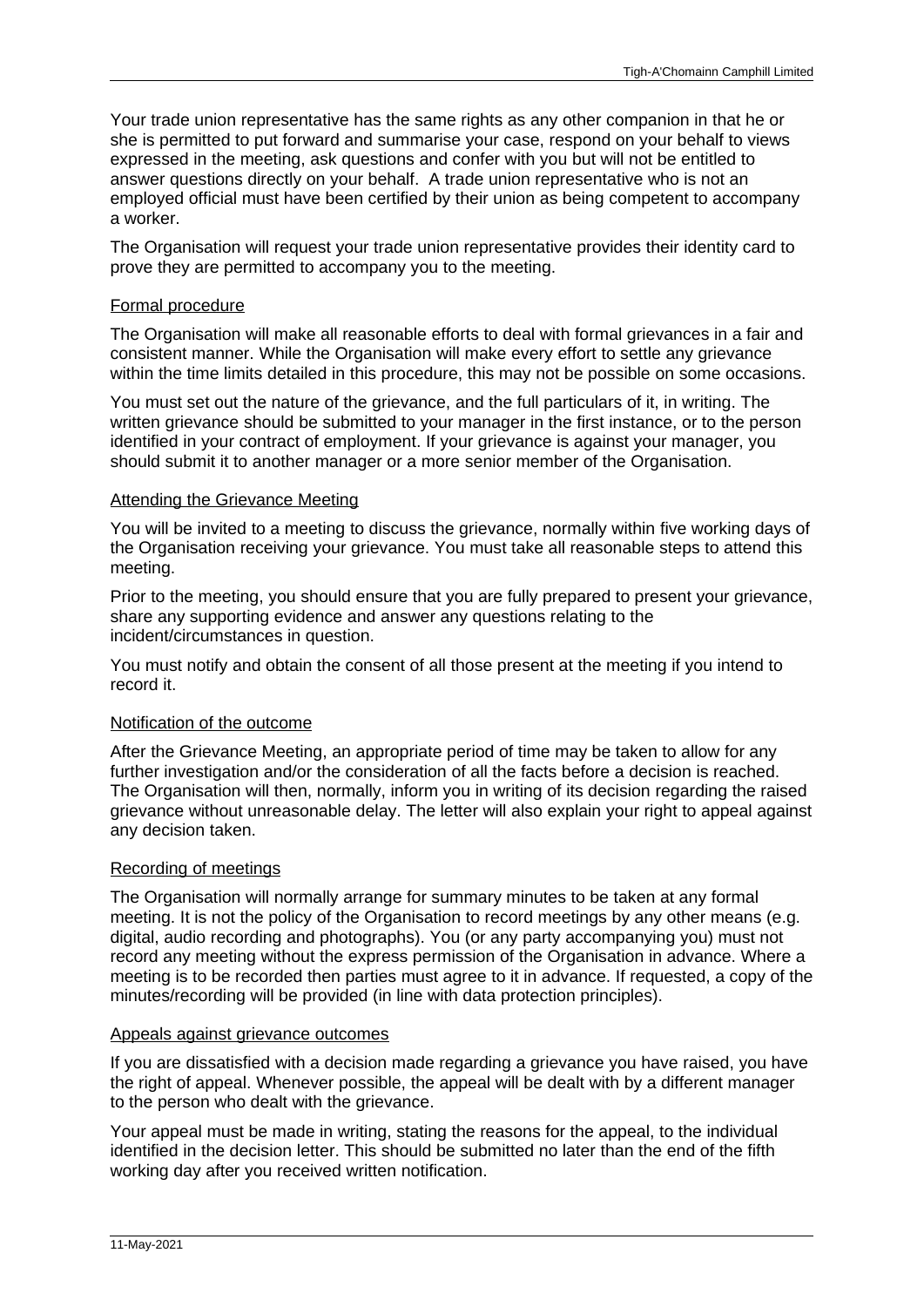# The Appeal Meeting

The Organisation will arrange and hold an Appeal Meeting as quickly as possible, normally within five days. You will be entitled to attend the Appeal Meeting and will be given an opportunity to state your case.

You must take all reasonable steps to attend this meeting. If you feel that you have a legitimate reason as to why you cannot attend the meeting on the proposed date, you must contact the person named on the invitation letter to inform them of this fact immediately. The meeting may then be delayed to facilitate your attendance, if this is considered reasonable.

You must notify and obtain the consent of all those present at the meeting if you intend to record it.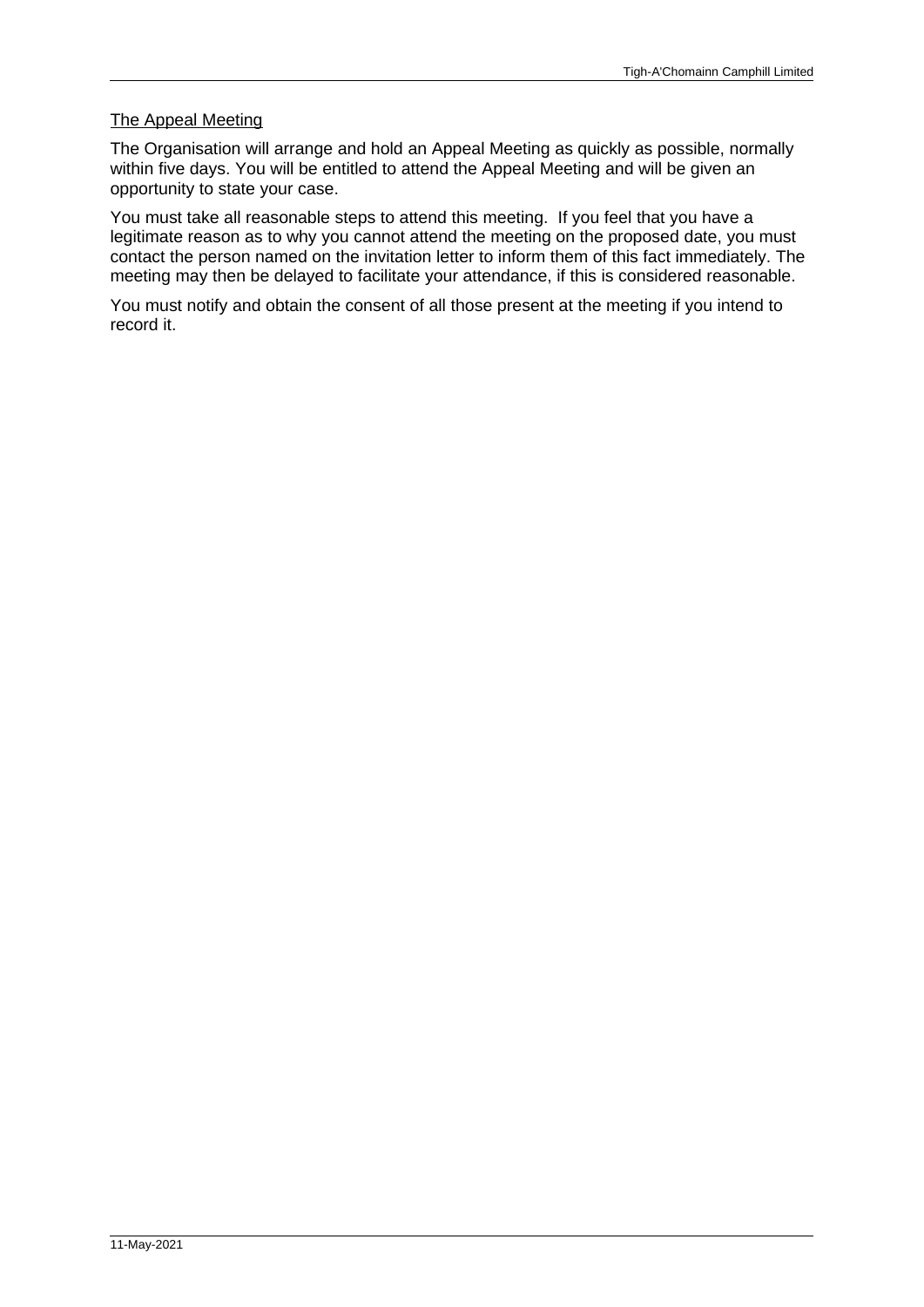## **What this policy covers**

This policy applies to employees, workers and contractors and covers bullying & harassment of anyone in the workplace. The workplace includes normal business premises, client sites or any work-related setting (including locations for training and work-related social events). This policy also applies to virtual settings and social media where deemed to be work-related.

As part of the Organisation's overall commitment to equality of opportunity, it is fully committed to promoting a fair and harmonious working environment in which everyone is treated with respect and dignity and in which no individual feels bullied, threatened or intimidated. The aim of this policy is to prevent harassment and bullying in the workplace which includes harassment and bullying by other workers or by third parties you encounter while doing your job.

Harassment or bullying at work in any form is unacceptable behaviour and will not be permitted or condoned and will be viewed as a gross misconduct offence which may result in dismissal without notice.

## **What is harassment and bullying?**

Harassment and bullying detract from a productive working environment and can impact on the health, confidence, morale and performance of those affected by it, including anyone who witnesses or has knowledge of the unwanted or unacceptable behaviour.

#### Definition of harassment

Harassment is any unwanted physical, verbal or non-verbal conduct based on sex, sexual orientation, marital or civil partnership status, gender reassignment, religion or belief, age, race or disability which affects the dignity of anyone at work or creates an intimidating. hostile, degrading, humiliating or offensive environment.

A single incident of unwanted or offensive behaviour can amount to harassment. Some examples are given below, but many forms of behaviour can constitute harassment. These examples are:

- physical conduct, ranging from touching, pushing or grabbing to punching or serious assault
- · verbal or written harassment through jokes, offensive language, defamatory remarks, gossip, threats or letters
- · unwelcome sexual behaviour, including unwanted suggestions, propositions or advances
- the sending or displaying of material that is pornographic or obscene, including e-mails, text messages, video clips, photographs, posters, emblems or any other offensive material
- · inappropriate posts or comments on or via social media commonly known as "cyber bullying"
- isolation, non-co-operation at work or exclusion from social activities
- · coercion, including pressure for sexual favours
- · inappropriate personal contact, including intrusion by pestering or spying

It should be noted that it is the impact of the behaviour that is relevant and not solely the motive or intent behind it.

### Definition of bullying

Bullying is persistent, offensive, abusive, intimidating or insulting behaviour, which, through the abuse of power, makes the recipient feel upset, threatened, humiliated or vulnerable.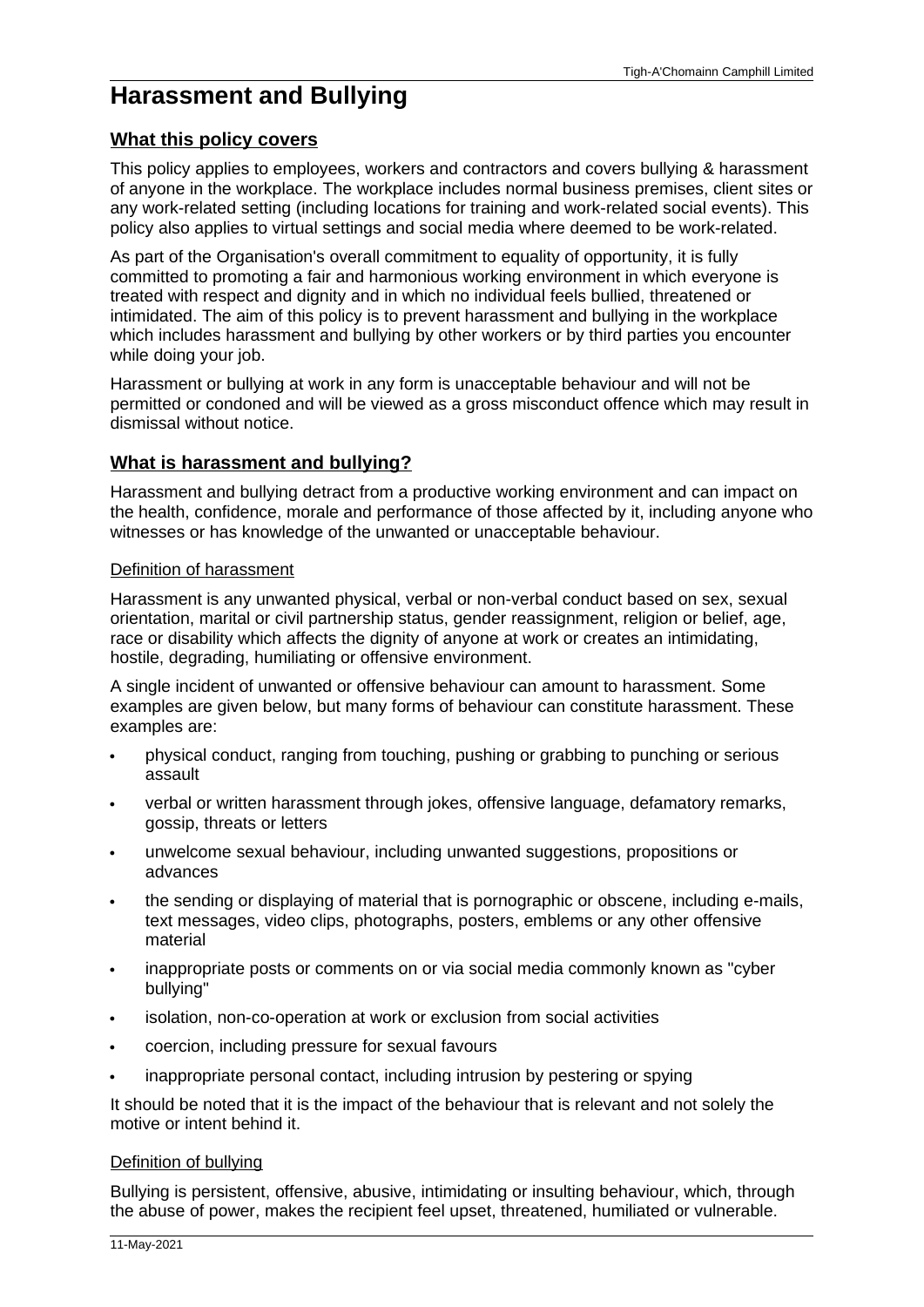Bullying can be a form of harassment and can undermine an individual's self-confidence and self-esteem and cause them to suffer stress.

Bullying can take the form of physical, verbal and non-verbal conduct. As with harassment, there are many examples of bullying, which can include:

- shouting at or humiliating others
- high-handed or oppressive levels of supervision
- unjustified, offensive and/or insulting remarks about performance
- exclusion from meetings, events or communications without good cause
- · physical or emotional threats

Bullying can occur in the workplace and outside of the workplace at events connected to the workplace, such as social functions or business trips.

# **Your rights and responsibilities**

## Your rights

You have the right to work in an environment which is free from any form of harassment or bullying. The Organisation recognises your right to complain about harassment or bullying should it occur. All complaints will be dealt with seriously, promptly and confidentially.

Every effort will be made to ensure that, when you make a complaint, you will be protected from further acts of bullying and harassment. If others also give evidence or information in connection with the complaint, they equally will be protected. Perpetrators of these acts will be subject to disciplinary action which may warrant dismissal.

## Your responsibilities

You have a responsibility to help ensure a working environment in which the dignity of everyone is respected. You must comply with this policy and you should ensure that your behaviour to colleagues and anyone connected to the Organisation, does not cause offence and could not in any way be considered to be harassment or bullying.

You should discourage harassment and bullying by making it clear that you find such behaviour unacceptable. You should also support colleagues who suffer such treatment and are considering making a complaint. You must alert a manager or supervisor immediately to any incident of harassment or bullying to enable the Organisation to deal with the matter promptly and effectively.

## The Organisation's responsibilities

The Organisation will ensure that adequate resources are made available to promote respect and dignity in the workplace and to deal effectively with complaints of harassment and bullying. This policy and procedure will be communicated effectively to all and the Organisation will ensure that everyone is aware of their responsibilities. Appropriate training, where necessary, will be provided.

## **Procedure**

In order to raise a complaint of harassment or bullying, please refer to the Organisation Grievance Procedure (outlined elsewhere in this Employee Handbook).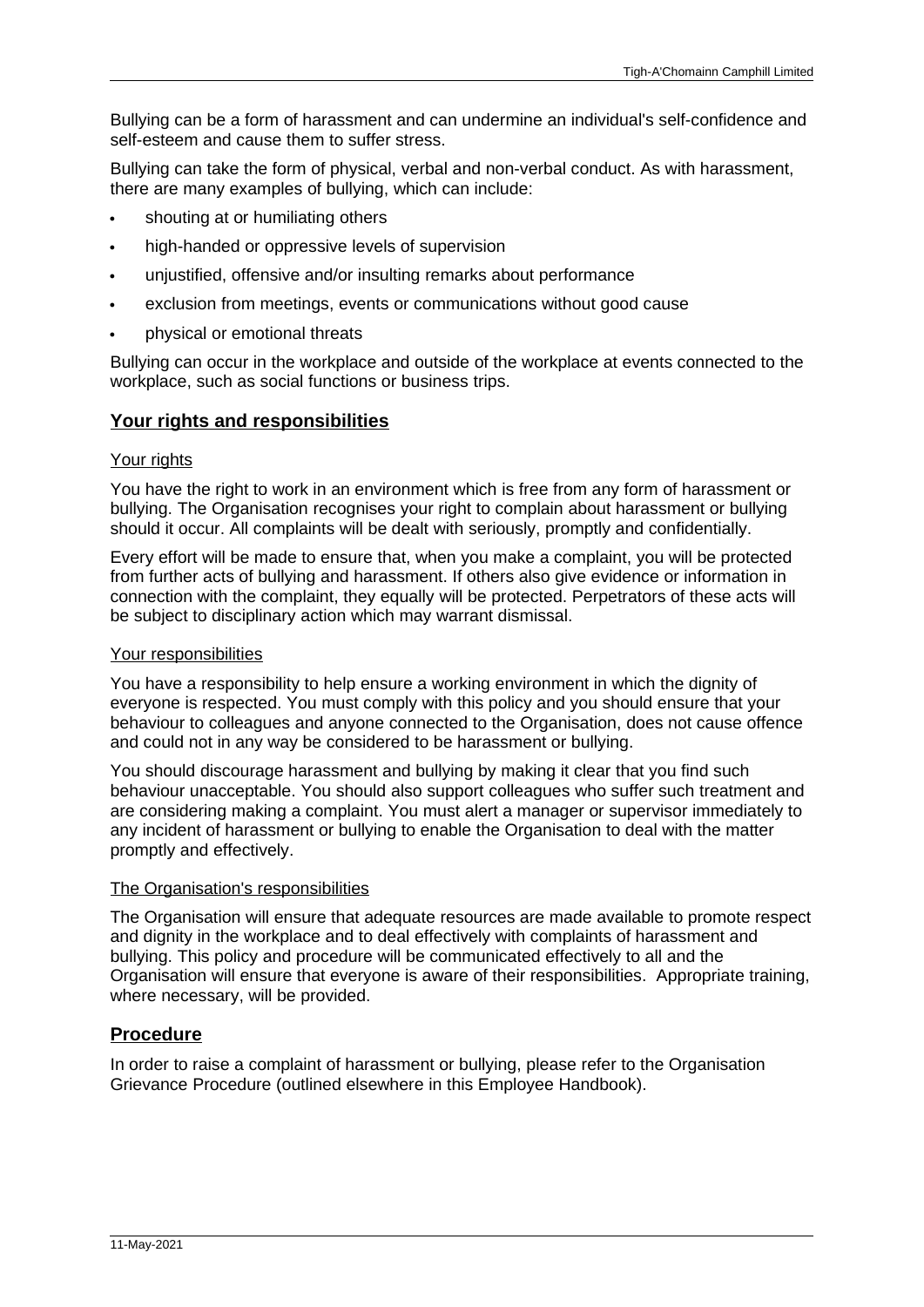# **Maternity and Adoption Leave**

# **What this policy covers**

This policy applies to employees. However, Statutory Maternity and Adoption Pay may be available to both employees and workers.

This policy outlines your statutory rights and responsibilities when you are pregnant. give birth or adopt a child. It also outlines the arrangements and notification requirements before, during and after a period of Maternity or Adoption Leave, your statutory entitlements to pay during your leave and your right to return to work following Maternity or Adoption Leave.

This policy also covers associated issues such as holidays.

Entitlements and procedures that apply to Shared Parental Leave are contained in a separate policy in this Handbook.

# **Your entitlements**

# Time off for antenatal care

If you are pregnant, you have the right to take reasonable time off work, with pay, during your working hours to receive antenatal care, regardless of your length of service. This includes relaxation and/or parent craft classes, when this has been recommended on medical grounds by your registered medical practitioner or registered midwife.

The Organisation requires you to give reasonable notice when making a request to take time off for scheduled antenatal appointments. Prior to time off being authorised, you will also be required to provide a copy of your appointment card and/or medical certificate confirming your pregnancy, with the exception of your first appointment.

## Time off for adoption appointments

If you intend to adopt a child, you are entitled to time off to attend adoption appointments. Adoption appointments refer to those which take place after you are notified that a child is to be placed with you for adoption or for a fostering for adoption placement and before the placement occurs.

The amount of time off (and any entitlement to pay) depends on whether you have elected to be the main adopter or are the partner of the main adopter. No request for time off will be unreasonably refused.

If you are the main adopter, you are entitled to time off to attend adoption appointments on up to five occasions. The maximum time off which can be taken on each occasion is six and a half hours. Time off will be paid at your normal rate of pay.

If you are the partner of the main adopter, you are entitled to time off to attend up to two adoption appointments. The maximum time off which can be taken on each occasion is six and a half hours. Time off is unpaid.

### Different types of leave available

If you are pregnant or you have recently given birth, you are entitled to Maternity Leave.

If you adopt a child, either you or your partner will be entitled to Adoption Leave. Adoption leave can be taken by either partner adopting a child jointly, regardless of your gender. To obtain the benefit of these rights, you must comply with the qualifying conditions that are outlined below.

Where you meet the eligibility criteria, you are entitled to 52 weeks' Maternity or Adoption Leave, in order to care for a new baby or a newly adopted child who is up to 18 years of age.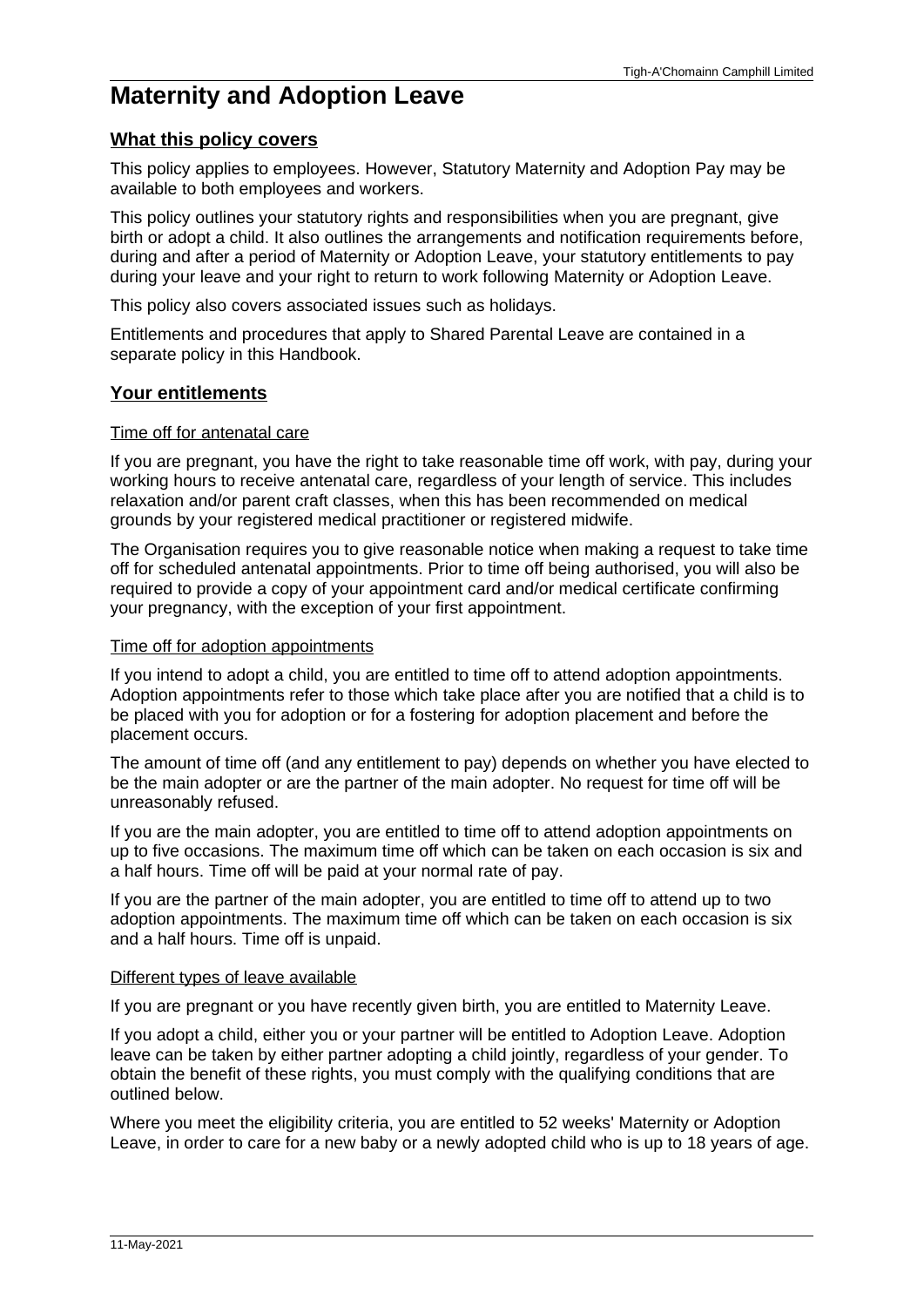Maternity and Adoption Leave is made up of 26 weeks' Ordinary Leave, followed by 26 weeks' Additional Leave. Additional Maternity Leave (AML) or Additional Adoption Leave (AAL) follows immediately after the end of your Ordinary Leave. There can be no gap between the two types of leave.

New mothers and adoptive parents have the right to transfer all, or part, of their AML or AAL entitlement to the other parent or to share Parental Leave. Further details can be found in the Paternity Leave policy and the Shared Parental Leave policy (outlined elsewhere in the Employee Handbook).

## Compulsory Maternity Leave

When you give birth, you are legally compelled to take a minimum of two weeks' Maternity Leave immediately after giving birth. For health and safety reasons, new mothers who work in a factory have a longer minimum period of four weeks.

## Benefits during Maternity or Adoption Leave

During Maternity or Adoption Leave, you are entitled to receive all your normal contractual benefits, including annual holiday entitlement, with the exception of your normal pay.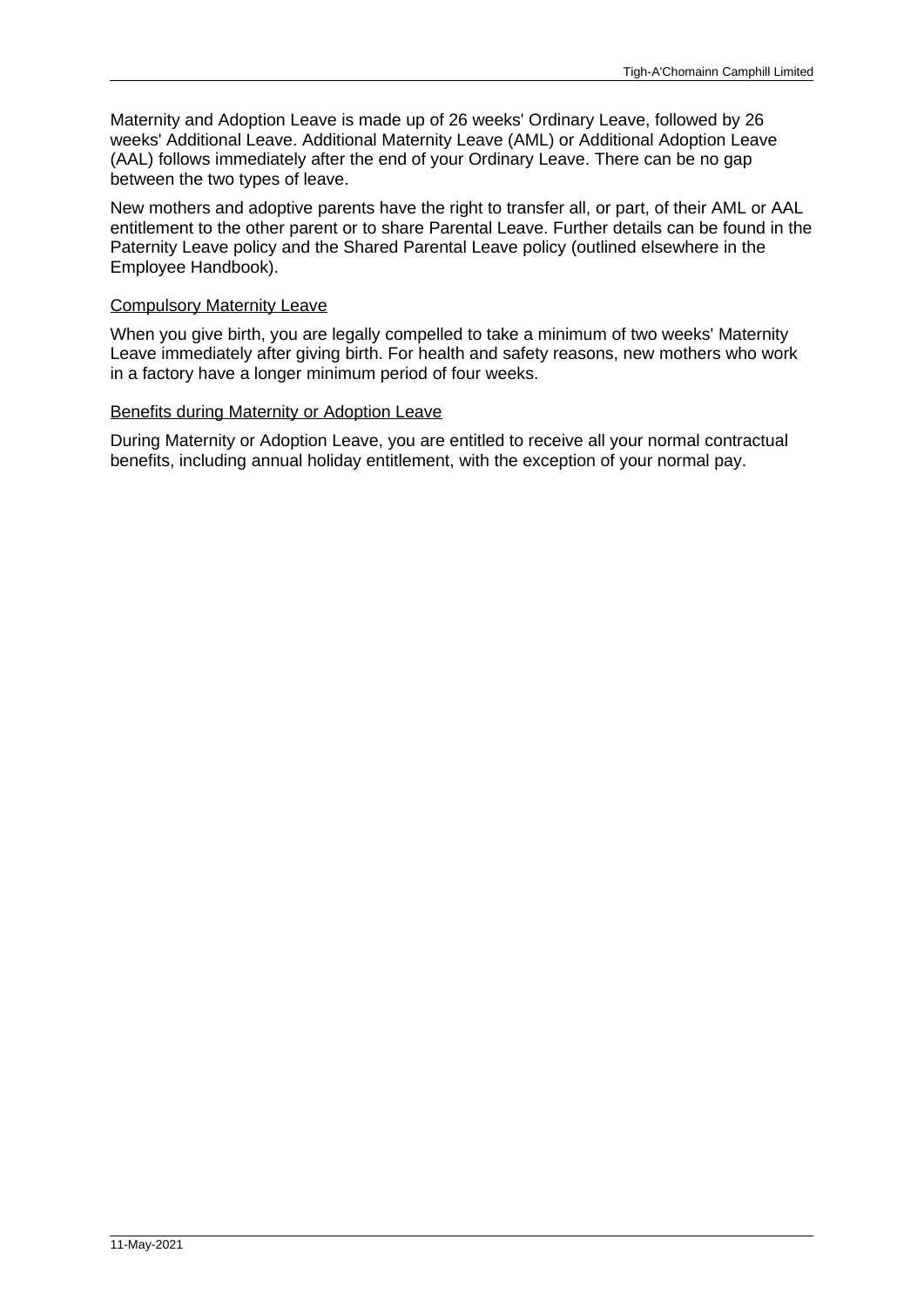## Statutory Maternity and Adoption Pay (SMP/SAP)

SMP and SAP are payable for up to 39 weeks.

The first six weeks are payable at the higher rate, which is the equivalent of 90% of your normal earnings. For SMP your normal earnings are calculated based on the eight-week period before the Qualifying Week, i.e. the 15th week before your expected week of childbirth. For SAP your normal earnings are calculated over the eight-week period ending with the week in which you are notified of having been matched with the child for adoption.

The remaining 33 weeks are payable at a standard rate for the relevant tax year and can change each year.

If your earnings are below the standard rate set by the Government, you will be paid at the equivalent of 90% of your average earnings in the eight-week period before the Qualifying Week or the date the child is matched.

If you do not qualify for SMP or SAP, you may be entitled to claim for an allowance of financial support by contacting your local benefits office.

## Qualifying for SMP and SAP

To qualify for SMP or SAP you must:

- have average weekly earnings equal to or above the Lower Earnings Limit for National Insurance purposes during the eight-week period up to and including the Qualifying Week or the date you are matched with a child
- have been continuously employed for at least 26 weeks, ending with the  $15<sup>th</sup>$  week before your expected week of childbirth (the 'Qualifying Week') or the date you are informed by the approved adoption agency, or the central authority, that you have been matched with a child
- (if you are pregnant) still be pregnant at the  $11<sup>th</sup>$  week before your expected week of childbirth or have had the child by that time
- · give the Organisation at least 28 days' notice (or, if that is not possible, as much notice as is reasonably practicable) of the day you would like your SMP or SAP to start
- · provide the Organisation with the appropriate medical certification of your expected week of childbirth, normally using the medical certificate MAT B1, or provide a written declaration that you have chosen to receive SAP rather than Statutory Paternity Pay

## Returning to work after Maternity or Adoption Leave

You do not need to give notice of your return to work if you simply return at the end of your Maternity or Adoption Leave period.

If you wish to return to work before the full entitlement of your Maternity or Adoption Leave has ended, or change your mind about the intended date of return to work, you must give the Organisation a minimum of eight weeks' notice of the intended date of your return.

In the event that you fail to give the required eight weeks' notice of an earlier date of return, the Organisation may postpone your return until the end of the eight weeks' notice you should have given, or until the end of the Maternity or Adoption Leave period, whichever is earlier.

You are entitled to return to your original job at the end of Ordinary Maternity or Adoption Leave. Where you take Additional Maternity or Adoption Leave, you are also entitled to return to your original job at the end of the Additional Leave. However, if this is not reasonably practicable, you will be offered a similar role on no less favourable terms and conditions.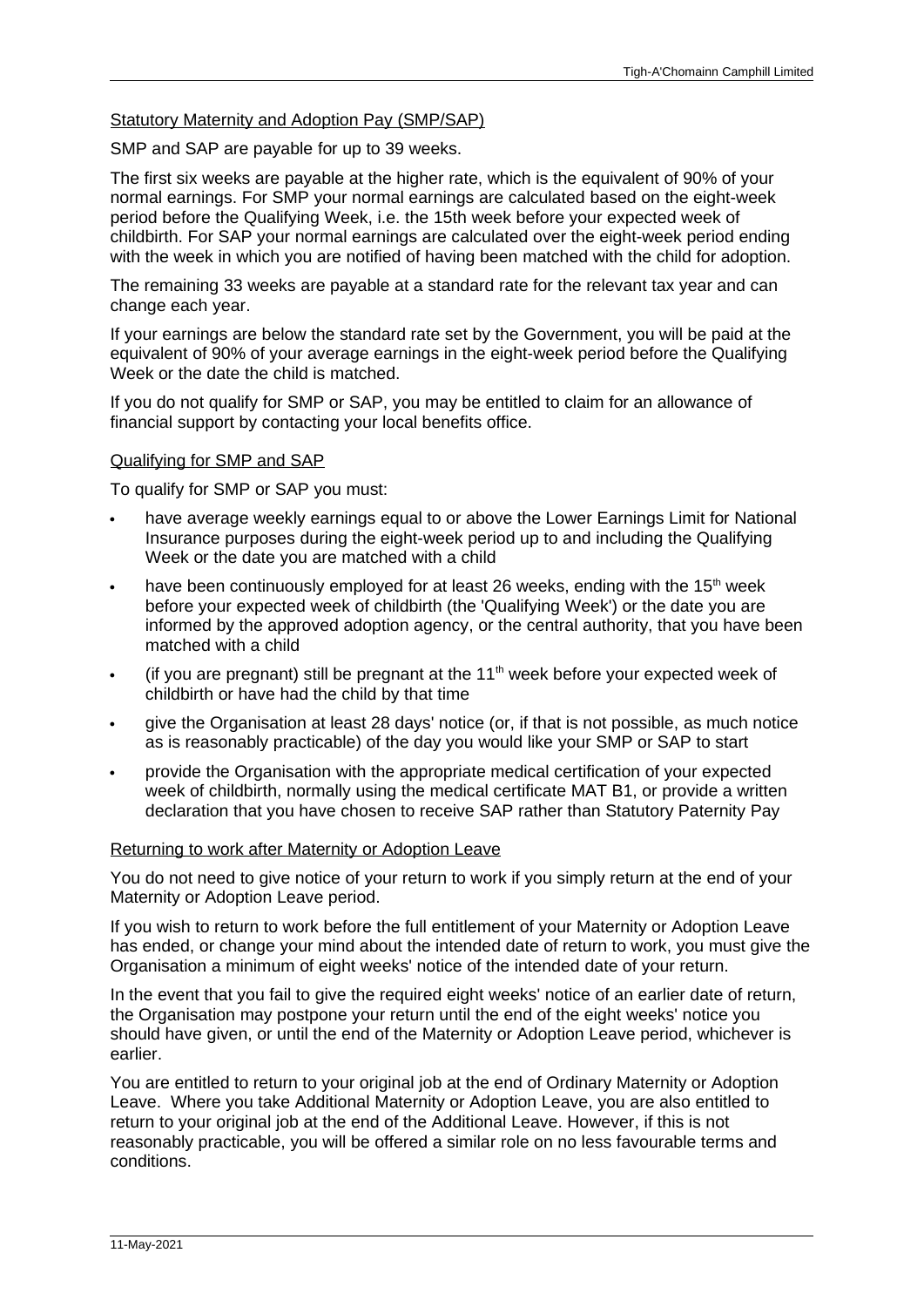You will not lose the right to return to work if you do not follow the correct notification procedures. However, the Organisation may take appropriate disciplinary action if you fail to return to work at the end of the Maternity or Adoption Leave period.

In the event that you are unable to return to work at the end of the Maternity or Adoption Leave due to ill health, the Organisation's normal sickness absence rules, procedures and payments will apply.

## Holiday entitlement and Maternity or Adoption Leave

Annual holiday entitlement will continue to accrue during the whole of your Maternity or Adoption Leave. You must discuss and agree with the Organisation, in advance, when your accrued holiday entitlement can be taken.

Holiday entitlement cannot be taken simultaneously with Maternity or Adoption Leave. Accrued holiday can only be taken either before the beginning of the Leave or after the end of the Leave. Authorisation must be obtained from the Organisation in the normal way prior to your accrued holiday being taken.

## Contact during Maternity or Adoption Leave

The Organisation may make reasonable contact with you during your Maternity or Adoption Leave. In addition, you may attend work during your Maternity or Adoption Leave, for a limited period, without affecting your Maternity or Adoption Leave. These days are referred to as Keeping in Touch days (see below).

## Keeping in Touch (KIT) days

During your Maternity or Adoption Leave, you may work up to 10 days for the Organisation, during your Leave, without losing your right to your Maternity or Adoption Leave pay.

Any days worked will be paid at your normal rate of pay, and any SMP or SAP will be taken into account for these purposes.

Neither you nor the Organisation is under any obligation to agree to work or provide work for KIT days.

# **Procedures**

### Notification procedures for Maternity Leave

If you are pregnant and give birth to a child, you are entitled to take Maternity Leave. To be eligible, you must comply with the rules and procedures set out below:

- · no later than the end of the 15th week before the week your child is due, you must give the Organisation notice of:
	- o the fact that you are pregnant and the date on which you intend to start your Maternity Leave
	- o the expected week of childbirth, which must be confirmed by providing the medical certificate MAT B1
- · within 28 calendar days of you giving notice, the Organisation will respond in writing, to confirm the date on which your Maternity Leave will end. This will normally be 52 weeks from the start of your Maternity Leave
- the earliest you may start your Maternity Leave is 11 weeks before your expected week of childbirth. However, Maternity Leave will start automatically if you give birth before this date

Your Maternity Leave will automatically start if you are absent from work for a pregnancyrelated illness during the four weeks before your expected week of childbirth.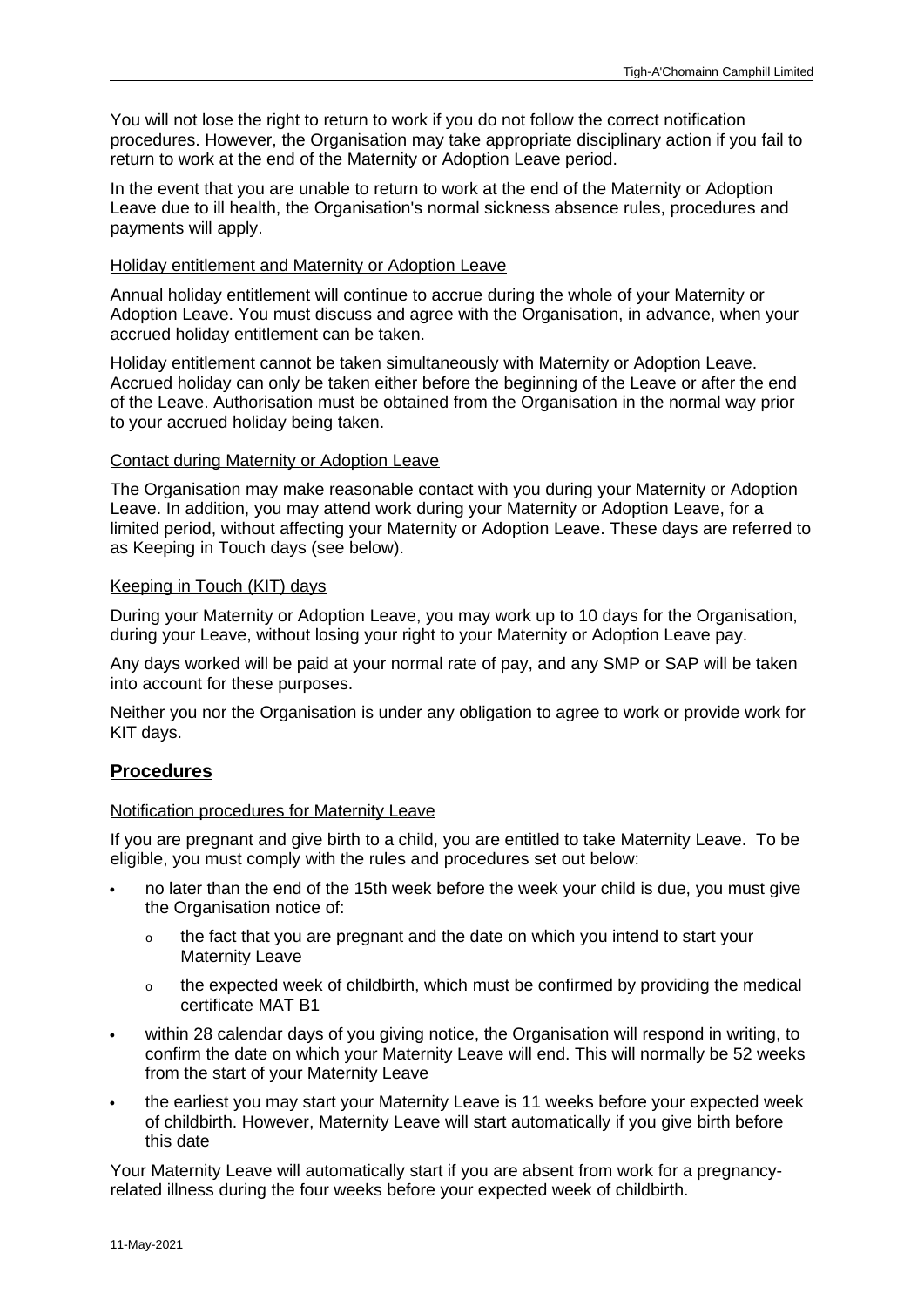# Changing the start of your Maternity Leave

You may change your mind about when you want to start your Maternity Leave, as long as you notify the Organisation, in writing, of your new start date. You must give the Organisation the relevant notice by whichever date is the earlier of the following notice periods:

· 28 days before the date on which you originally intended to start your leave

Or

28 days before the new date on which you want to start your leave

## Notification procedures for Adoption Leave

If you adopt a child, you are entitled to Adoption Leave. This right applies to both men and women.

The partner of an individual who adopts, or the other partner of a couple adopting a child jointly, may also be entitled to Paternity Leave and Statutory Paternity Pay.

If you are part of a couple that adopts a child, you can choose which partner will take Adoption Leave and which will take Paternity Leave. Either partner can choose the type of leave that applies to them.

To qualify for Adoption Leave, you must:

- be newly matched with a child for adoption by an approved adoption agency (this includes placement of a child with local authority foster parents who are prospective adopters under the fostering for adoption scheme)
- have notified the agency that you agree that the child should be placed with you and have agreed the date of placement
- notify the Organisation of when you want to take Adoption Leave no more than seven calendar days after being notified that you have been matched with a child
- in the case of surrogacy adoption leave, be in receipt of, or in the process of applying for, a parental order.

You should also give the Organisation the matching certificate from the approved adoption agency as evidence of your entitlement to Adoption Leave. Only one period of Adoption Leave will be available, irrespective of whether you have more than one child placed with you for adoption as part of the same arrangement.

Within 28 calendar days of you giving notice, the Organisation will respond in writing to you, confirming the date when your Adoption Leave will end. This will normally be 52 weeks from the start of the Adoption Leave.

You may choose to start your Adoption Leave either from;

· the date of the child's placement

Or

· a fixed date, which can be up to 14 calendar days before the expected date of the child's placement

## Changing the start of your Adoption Leave

You may change your mind about when you want to start Adoption Leave, as long as you notify the Organisation, in writing, of your new start date. You must give the Organisation the relevant notice by whichever date is the earlier of the following notice periods;

- · 28 days before the date you originally intended to start your leave or
- · 28 days before the new date you want to start your leave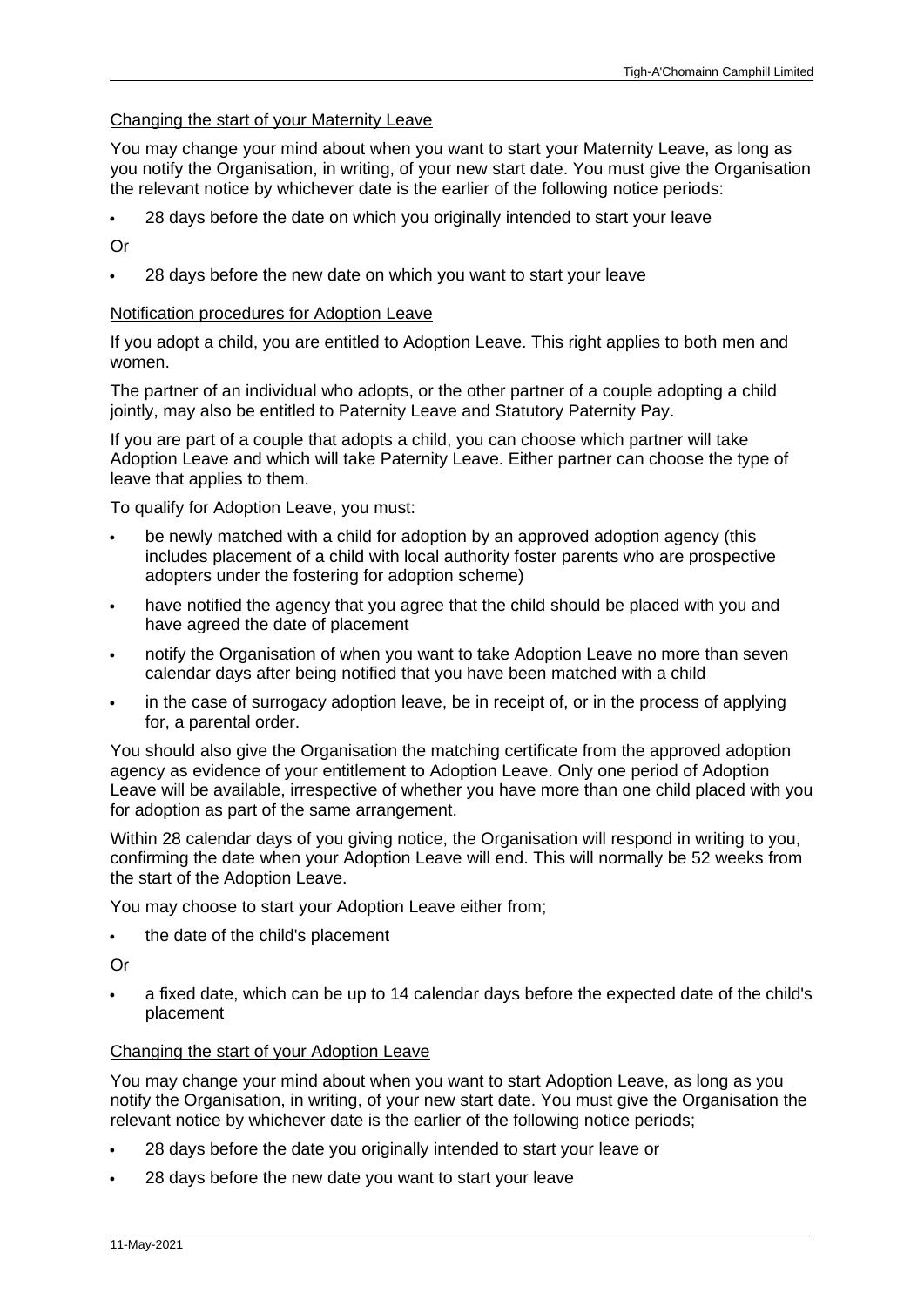## Overseas adoption

If you are adopting a child from overseas, you must have received official notification that the adoption has been approved by the central authority and give the Organisation notice, in writing, at each of the three notification stages.

The Organisation will require copies of official notification as evidence of the child arriving in the UK and to support your request to take Adoption Leave.

The procedures for overseas adoption are determined by the central authority and are thorough. In the first instance, you should discuss your intention to take Adoption Leave within 28 days of the date on which you received the official notification.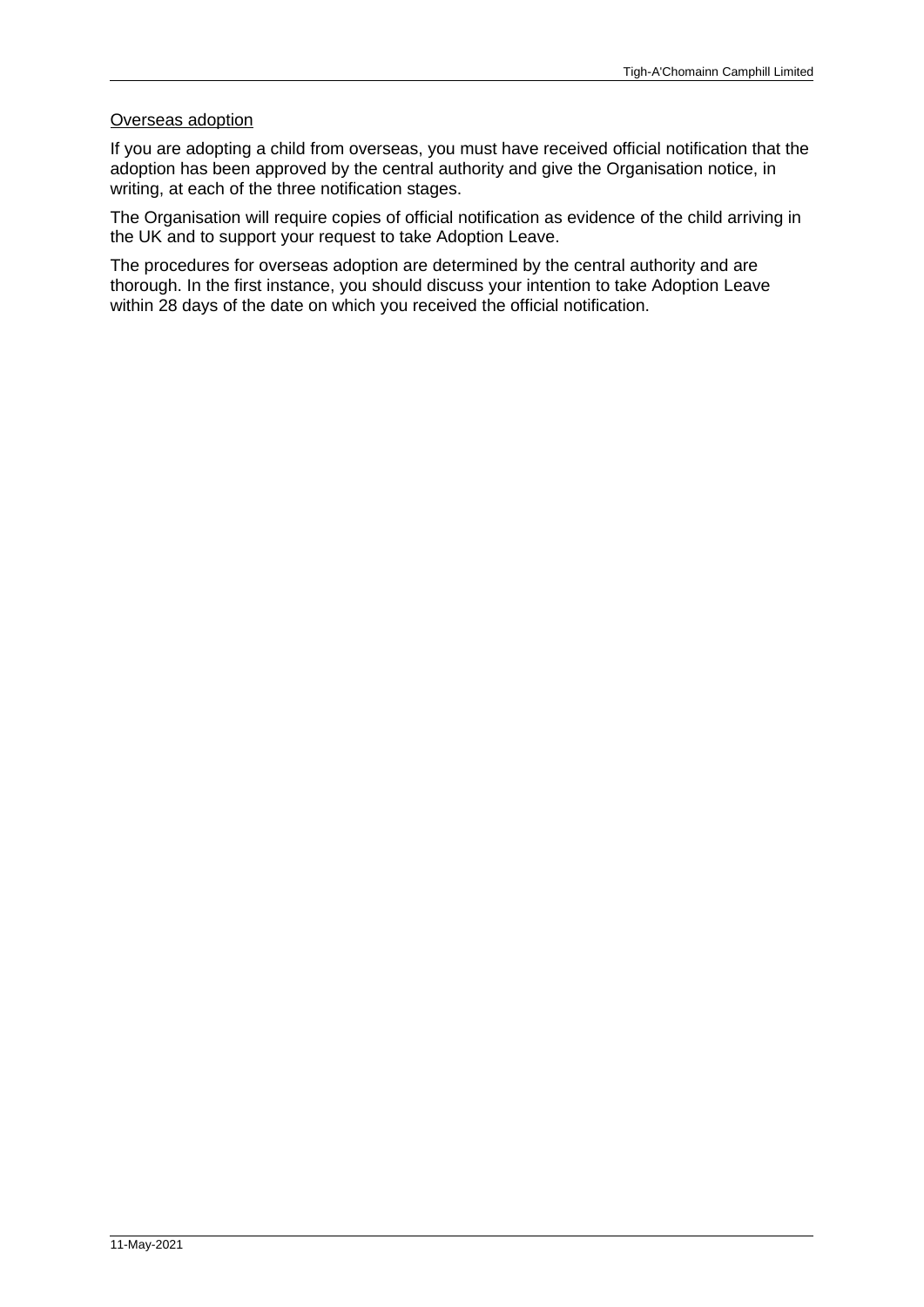# **Monitoring**

# **What this policy covers**

This policy applies to employees, workers and contractors.

This policy sets out the Organisation's approach to monitoring, provides information relating to the types of monitoring used and the Organisation's obligations in relation to such monitoring and in introducing additional monitoring.

# **The Organisation's responsibilities**

You should be aware that the Organisation may carry out monitoring of employees, workers and contractors.

Monitoring may be necessary either to allow the Organisation to perform its contract with you or for the Organisation's own legitimate interests. The Organisation's reasons for monitoring include:

- security and the prevention and detection of crime
- · ensuring appropriate use of the Organisation's telecommunications and computer systems
- ensuring compliance with regulatory requirements
- · monitoring attendance, work and behaviour;

# Types of monitoring

The monitoring carried out may include:

- · monitoring of premises using video cameras
- · monitoring e-mails and analysing e-mail traffic
- monitoring websites visited by staff using Organisation systems
- · recording telephone calls and checking call logs
- · monitoring the use of Organisation vehicles via vehicle-tracking systems
- monitoring, including recording, of digital meeting systems used by staff
- · entry and exit systems, including the use of biometric data such as fingerprints
- tracking via mobile devices

The Organisation may use information gathered through monitoring as the basis for disciplinary action.

If disciplinary action results from information gathered through monitoring, you will be given the opportunity to see or hear the relevant information in advance of the disciplinary meeting.

The Organisation will ensure data collected through monitoring is processed in accordance with the Organisation's Data Protection Policy and data protection legislation and, in particular, it will be kept secure and access will be limited to authorised individuals.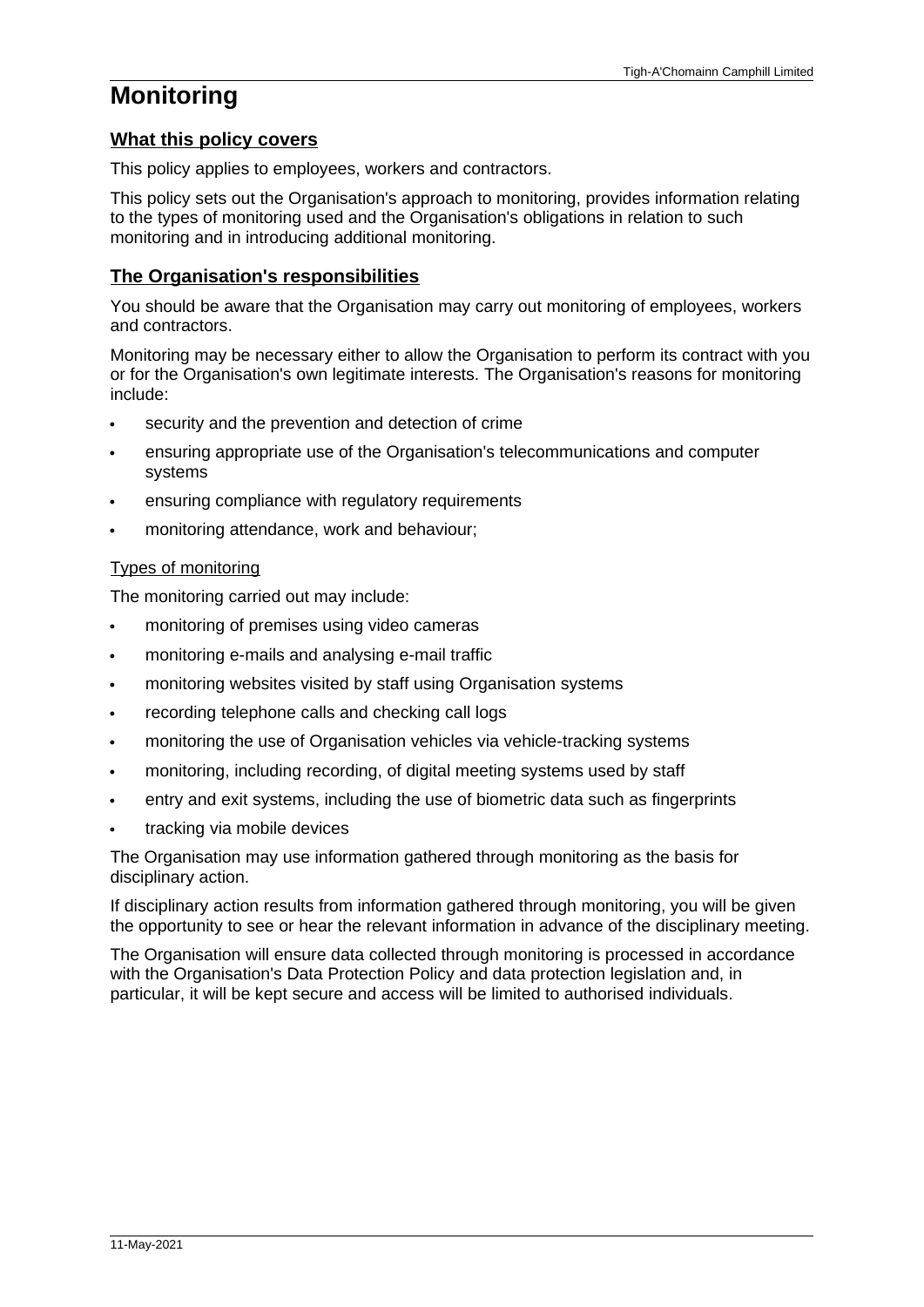# Additional monitoring

The Organisation reserves the right to introduce additional monitoring. Before doing so, the Organisation will:

- identify the purpose for which the monitoring is to be introduced
- · ensure that the type and extent of monitoring is limited to what is necessary to achieve that purpose
- where appropriate, consult with affected staff in advance of introducing the monitoring
- weigh up the benefits that the monitoring is expected to achieve against the impact it may have on staff

The Organisation will ensure that you are aware of when, why and how monitoring is to take place and the standards they are expected to achieve.

## Covert monitoring

If the Organisation has reason to believe that certain employees, workers or contractors are engaged in criminal activity, the Organisation may use covert monitoring to investigate that suspicion. In such instances, any monitoring will take place under the guidance of the police and will be carried out in accordance with Data Protection legislation.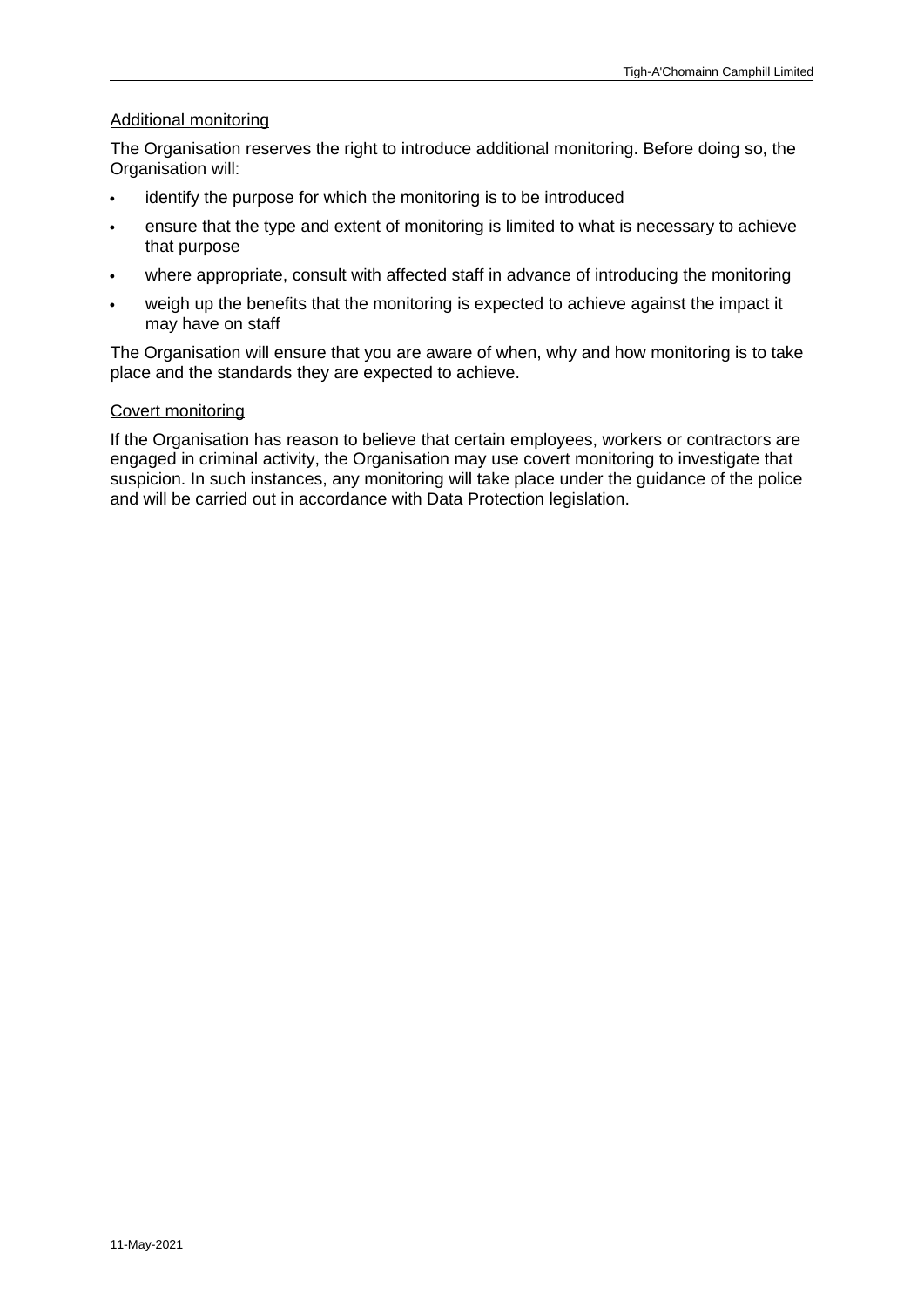# **Parental Bereavement Leave**

# **What this policy covers**

This policy applies to employees. However, Statutory Parental Bereavement Pay may be available to both employees and workers.

This policy outlines your statutory right to Parental Bereavement Leave and the qualifying conditions for Statutory Parental Bereavement Pay and the procedure that you need to follow when requesting Parental Bereavement Leave. It also provides information relating to your contractual rights and your right to return to work following Parental Bereavement Leave.

The following sections provide only a general guide; further guidance and clarification must be sought from Management.

# **Your entitlements and responsibilities**

You can take up to two weeks' Parental Bereavement Leave in the 56 weeks following the death of a child aged under 18 of which you are a parent or partner of a parent.

Leave may be taken as a single unit of two weeks, or as two units of one week each.

## Qualifying conditions for Parental Bereavement Leave

In order to qualify for Parental Bereavement Leave you must:

- be a "parent" of the child or be the partner of such a person. "Parent" is defined widely and includes adoptive parents and kinship carers.
- · confirm the requested leave is parental bereavement leave.

If you are eligible you are entitled to take up to two weeks' paid parental bereavement leave.

Parental bereavement leave must be taken in units of either one whole week or two consecutive whole weeks. Leave may start on any day of the week, on or following the child's death, but must be completed within 56 weeks of the date of death of the child.

## Statutory Parental Bereavement Leave Pay

Statutory Parental Bereavement Leave Pay is paid at a statutory rate, or 90% of weekly earnings, whichever is the lower amount.

In order to qualify for Statutory Parental Bereavement Leave Pay you must:

- have worked continuously for the Organisation for 26 weeks up to the end of the week prior to the child's death (the "relevant week")
- have average weekly earnings equal to or above the Lower Earnings Limit for National Insurance purposes over the eight week period leading up to the end of the relevant week.

## Contractual benefits during your Parental Bereavement Leave

You are entitled to your normal terms and conditions of employment, with the exception of pay, whilst on Parental Bereavement Leave.

### Right to return to work following Parental Bereavement Leave

You are normally entitled to return to the same job following your Parental Bereavement Leave.

If your Parental Bereavement Leave immediately follows a period of Additional Maternity Leave, Shared Parental Leave or Parental Leave of more than four consecutive weeks you are also entitled to return to your original job at the end of the Parental Bereavement Leave. However, if this is not reasonably practicable, you will be offered a similar role on no less favourable terms and conditions.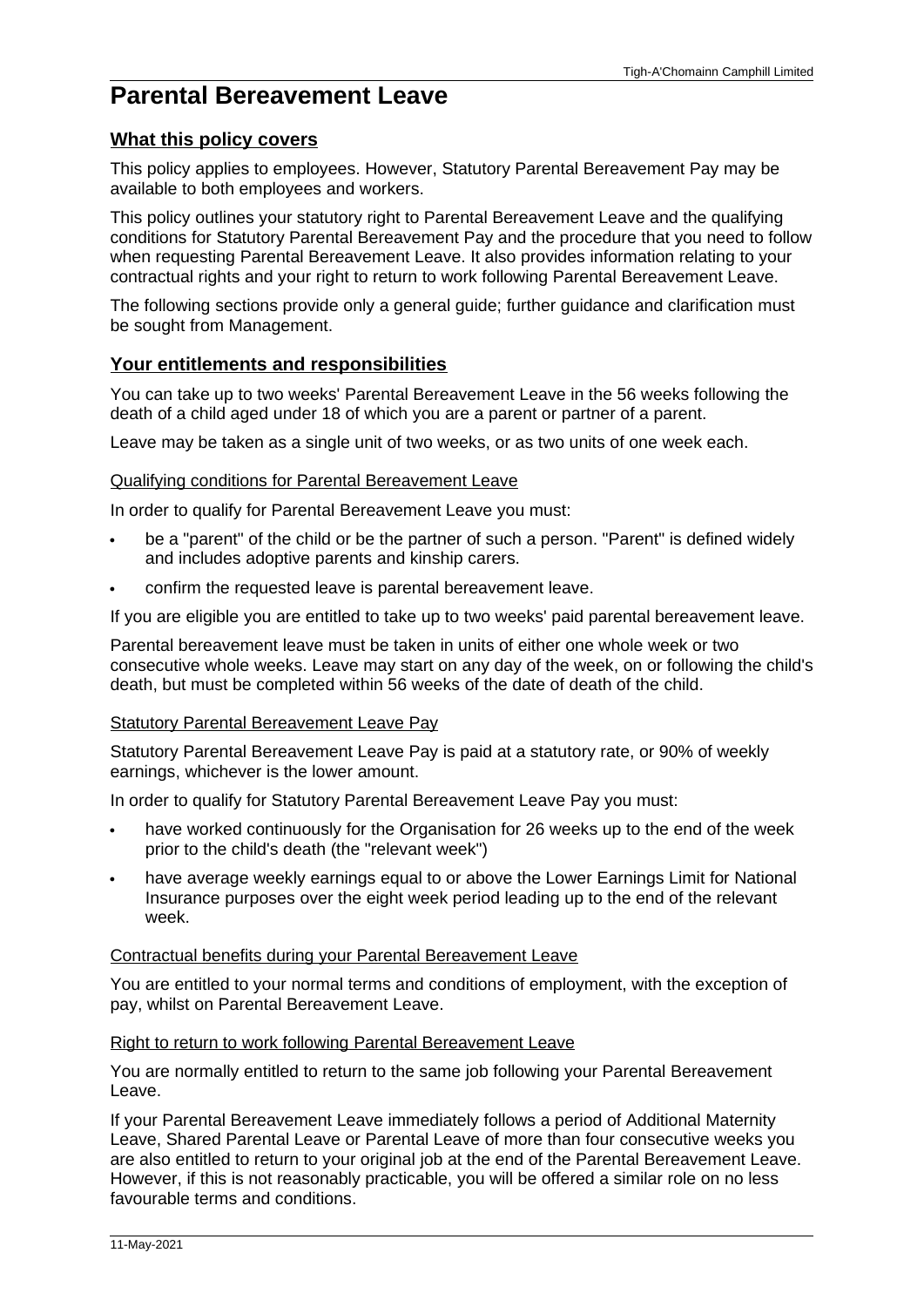## Contact during Parental Bereavement Leave

The Organisation may make reasonable contact with you during your Parental Bereavement Leave.

# **Procedure**

## Requesting Parental Bereavement Leave

The Organisation understands that, due to the nature of the circumstances giving rise to Parental Bereavement Leave, it will not always be possible to give the Organisation advance notice of any leave, but you should let the Organisation know as soon as you can.

You must give the Organisation notice of your intention to take Parental Bereavement Leave, stating:

- the date of the child's death
- the date on which the leave is to begin
- whether you intend to take one or two weeks' leave

You do not have to do this in writing, but you will need to give the Organisation sufficient information for us to understand that your time off falls under the Parental Bereavement Leave provision.

If notice to take Parental Bereavement Leave is being given within the first 56 days after your child's death, this should be given before your scheduled start time on the first day of absence or, if this is not reasonably practicable, notice should be given as soon as reasonably practicable.

If you wish to take Parental Bereavement Leave later than 56 days after your child's death, you must give at least one week's notice.

### Taking Parental Bereavement Leave

Leave may start on any day of the week on or following the child's death. Your leave must be completed within 56 weeks of the date of death of the child.

### Claiming Parental Bereavement Leave Pay

Although you do not need to give notice in writing to request Parental Bereavement Leave, if you wish to claim Parental Bereavement Leave Pay (subject to the qualifying conditions), you must provide the Organisation with the following information in writing:

- the date of your child's death:
- a declaration that you meet the qualifying conditions (i.e. that you are the parent of the child).

### Returning to work after your Parental Bereavement Leave

You are normally entitled to return to work following Parental Bereavement Leave to the same position you held before commencing your leave. Your terms of employment will continue to be the same as they would have been had you not been on Parental Bereavement Leave.

If your Parental Bereavement Leave has been combined with a period of Additional Maternity Leave or Shared Parental Leave totalling more than 26 weeks or a period of Parental Leave of more than four consecutive weeks, and it is not reasonably practicable for you to return to the job you held before commencing leave, the Organisation will offer you a suitable and appropriate alternative position.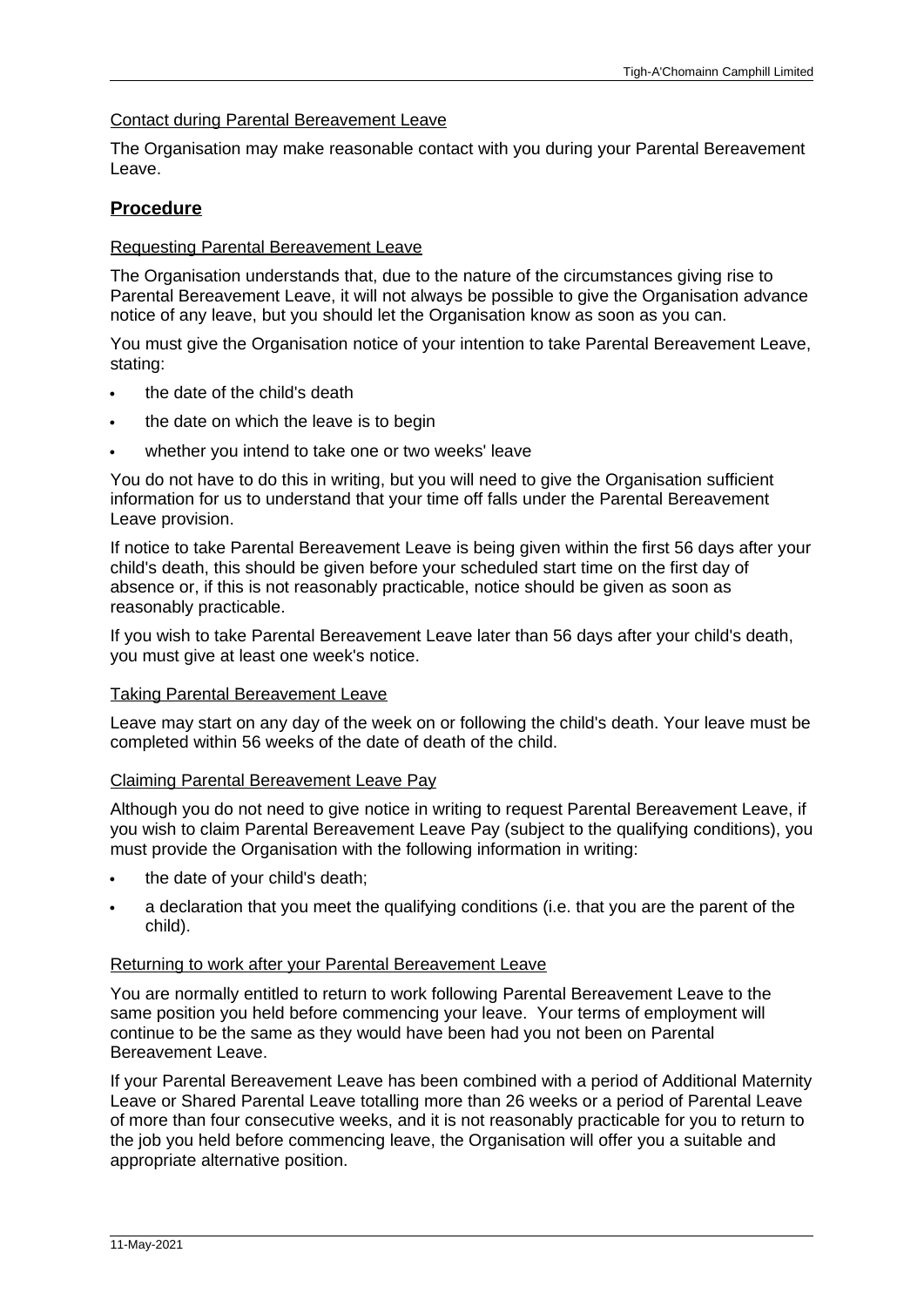# **Breach of this policy**

If you take a period of Parental Bereavement Leave fraudulently, you may be subject to disciplinary action up to and including dismissal.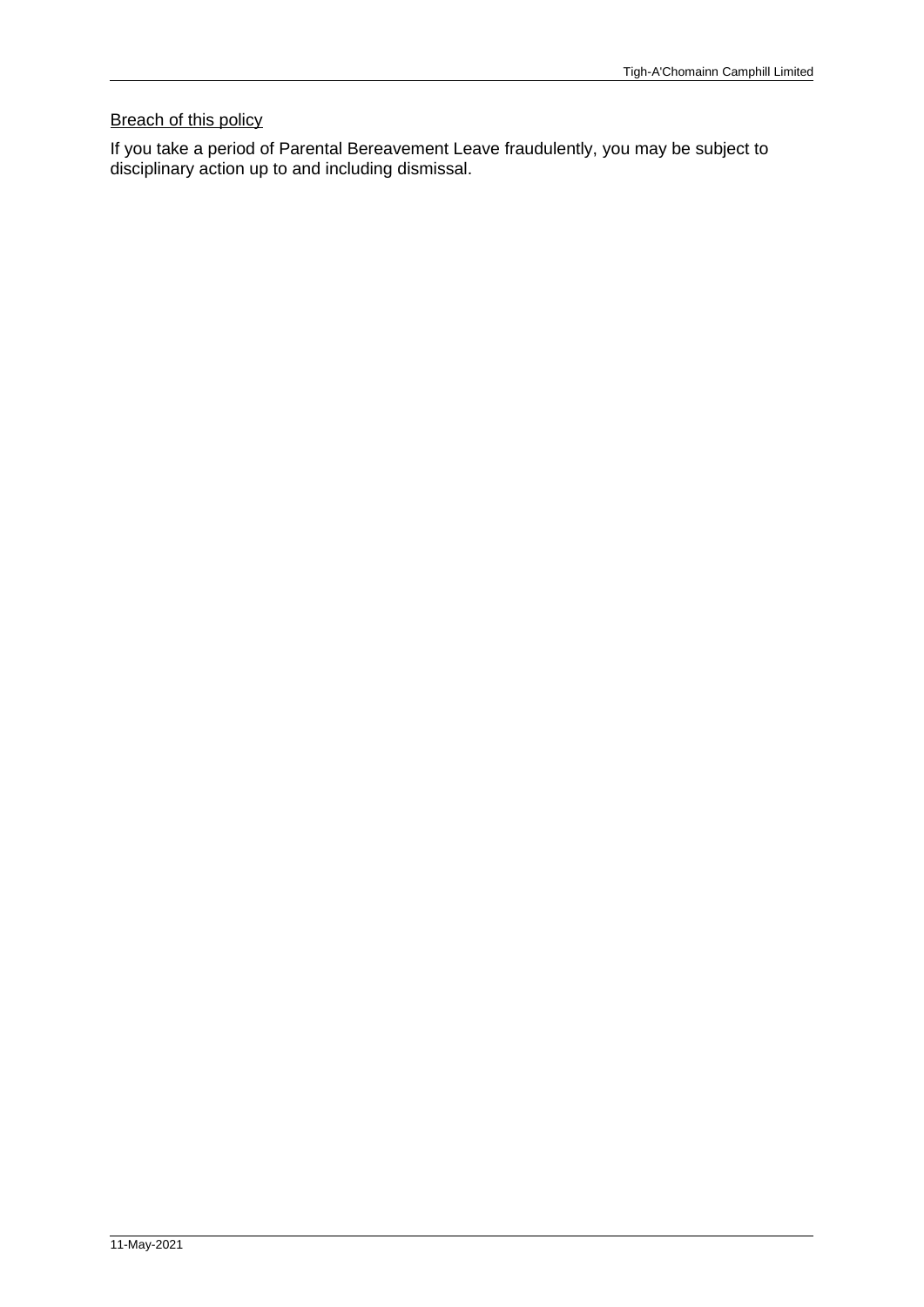# **Parental Leave**

## **What this policy covers**

This policy applies to employees only.

The Organisation recognises that working parents may need to take additional unpaid leave from work to care for their children. This policy outlines the qualifying conditions and the procedure to request Parental Leave. It also sets out how and when the leave can be taken, provides information on your contractual rights and your right to return to work following Parental Leave.

If you meet the qualifying conditions set out below, you are entitled to take the relevant Statutory Parental Leave for each child. The Organisation will consider all requests for Parental Leave, however, you must be aware that Parental Leave can only be authorised to be taken at a time to suit the needs of the business.

# **Your entitlements**

## Qualifying conditions

In order to qualify for Parental Leave, you must have been employed by the Organisation for a continuous period of one year or more. You must also have responsibility for the child and you must be one of the following:

- the biological mother or father of the child
- · the child's adoptive parent (male or female)
- have legal responsibility for the child, such as the child's legal guardian

You must confirm that the requested leave is intended for the purpose of spending time with or caring for the child.

### Taking Parental Leave

If you meet the qualifying conditions, you are entitled to:

a maximum of 18 weeks' unpaid Parental Leave for each of your children under the age of 18; the leave must be taken before the child's  $18<sup>th</sup>$  birthday.

You should be aware that there is a maximum of four weeks' Parental Leave that can be taken in any one year.

Parental Leave can only be taken in blocks of one complete week or more, except in the case of children with a disability, when you may take Parental Leave one day at a time.

## Contractual benefits during Parental Leave

You are entitled to enjoy your normal terms and conditions of employment, with the exception of pay, while on Parental Leave.

## **Procedure**

If you meet the qualifying conditions detailed above, you are required to give the Organisation a minimum of 21 calendar days' notice, in writing, of your request to take Parental Leave. The request must specify the start and end date of the intended leave and state that the purpose of the leave is to spend time with or to take care of the child.

You must confirm if you have previously taken Parental Leave, in relation to the same child, during any previous or other employment with another employer.

You are also required to provide evidence of your responsibility to the child and the child's date of birth or date of adoption placement. This evidence can be a birth certificate; adoption or matching certificate; court order or parental responsibility agreement.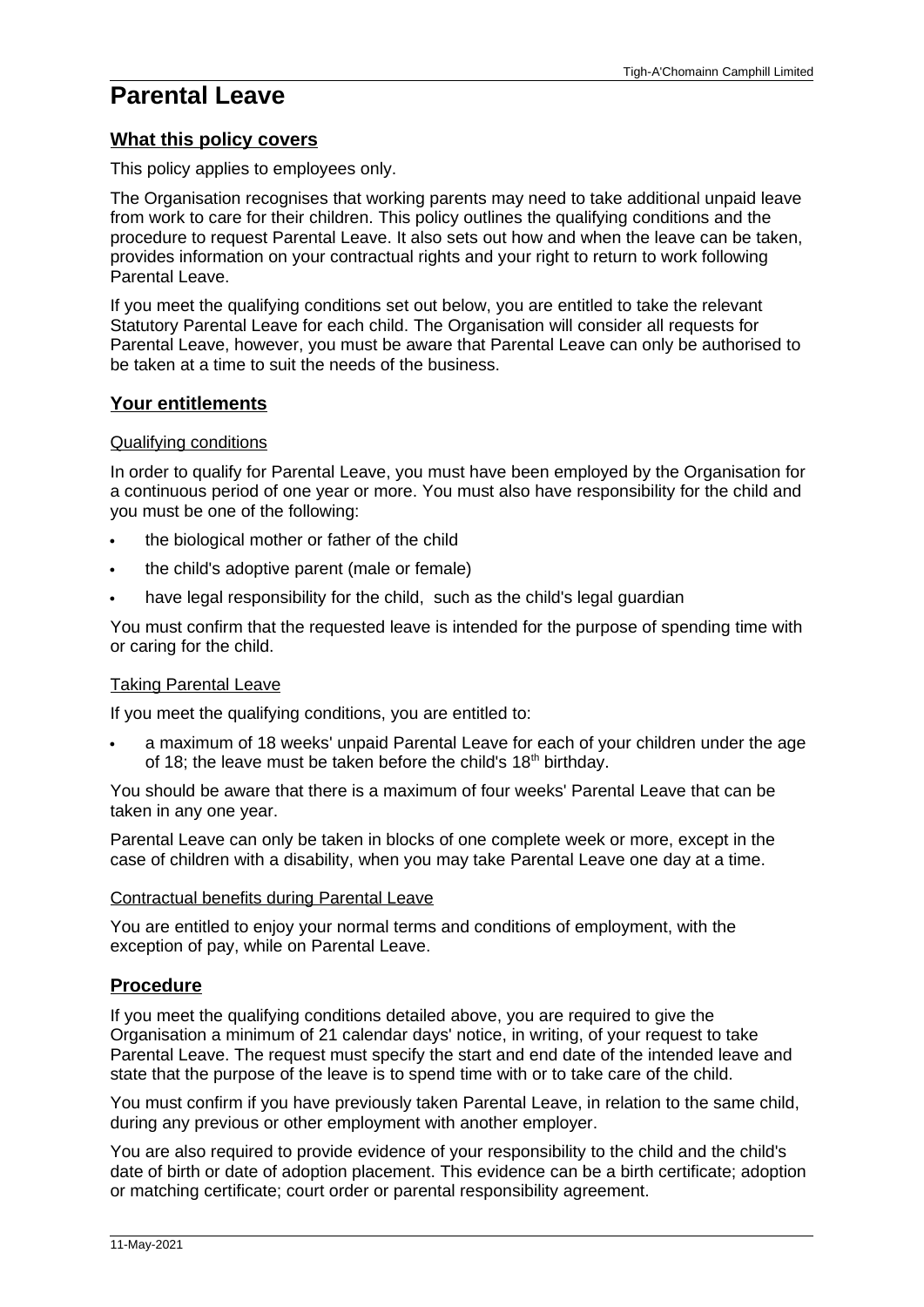If you intend to take a period of Parental Leave immediately after a period of Paternity Leave, you must give the Organisation a minimum of 21 days' notice from the beginning of the expected week of childbirth or placement.

## The right to postpone Parental Leave

The Organisation has the right to postpone your Parental Leave for up to six months if the timing of your absence will unduly disrupt the business. However, any Parental Leave requested to take place immediately after the birth of your child, or the date of placement, will not be postponed provided that you have given 21 calendar days' notice of your intention to take Parental Leave at this time.

## Returning to work after Parental Leave

You are normally entitled to return to work following Parental Leave to the same position you held before commencing your leave. Your terms of employment will remain unchanged upon your return from a period of Parental Leave.

If your Parental Leave has been combined with a period of Maternity, Adoption, Shared Parental or Paternity Leave of more than four consecutive weeks, and it is not reasonably practicable for you to return to the same position you held before commencing leave, the Organisation will offer you a suitable and appropriate alternative position.

## Breach of this policy

If you take a period of Parental Leave under this policy for any purpose other than to spend time with or otherwise care for your child, you may be subject to disciplinary action, up to and including dismissal.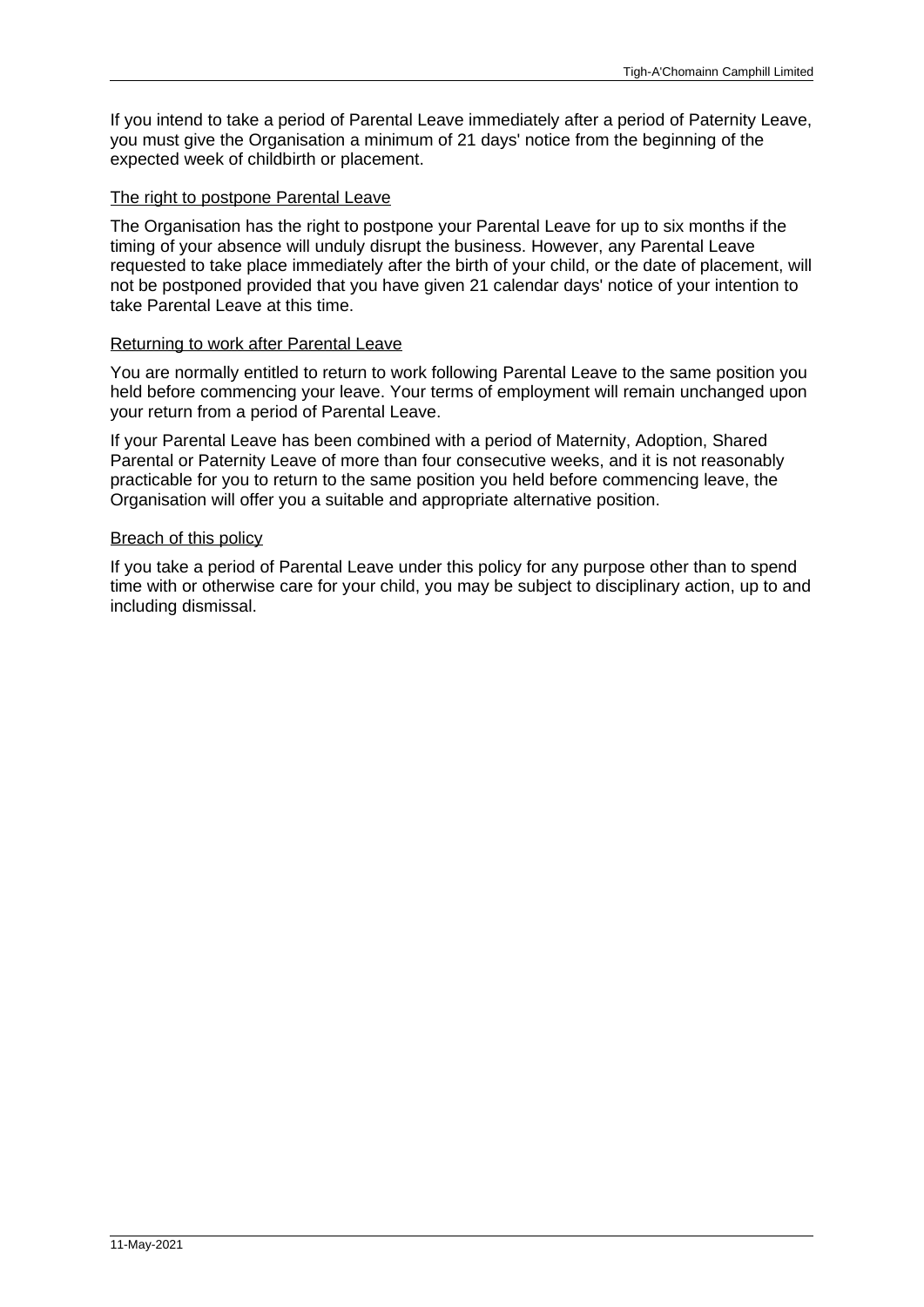# **Paternity Leave and Paternity Pay**

## **What this policy covers**

This policy applies to employees. However, Statutory Paternity Pay may be available to both employees and workers.

This policy outlines your statutory right to Paternity Leave and the qualifying conditions and the procedure that you need to follow when requesting Paternity Leave. It also provides information relating to your contractual rights and your right to return to work following Paternity Leave.

You may also be eligible to take Shared Parental Leave. Entitlements and procedures that apply to Shared Parental Leave are contained in a separate policy in this Handbook.

The following sections provide only a general guide; further guidance and clarification must be sought from Management.

## **Your entitlements and responsibilities**

### Right to accompany a pregnant woman to antenatal appointments

You have the right to take unpaid time off during working hours to accompany a pregnant woman to antenatal appointments where you:

- · are the pregnant woman's husband or civil partner, or
- · live with the woman in an enduring family relationship (whether heterosexual or samesex relationship) and are not a relative of the woman, or
- · are the expected child's father, or
- are one of a same-sex couple who is to be treated as the child's other parent under the assisted reproduction provisions, or
- are the potential applicant for a parental order under surrogacy laws.

This time off is limited to:

- · no more than two occasions
- each lasting no more than six and a half hours

### Paternity Leave

You can take Paternity Leave (PL) in relation to the birth or adoption of a child. If you are the partner of an individual who adopts, or you are the other member of a couple who is adopting jointly, you may be entitled to Paternity Leave.

If you have adopted the child, you can choose who will take the Adoption Leave and who will take the Paternity Leave. Only one period of Maternity or Adoption Leave and one period of Paternity Leave may be taken between the couple even if your partner works for a different company.

Further details of Adoption Leave entitlement are set out in the Maternity and Adoption Policy (outlined elsewhere in the Employee Handbook).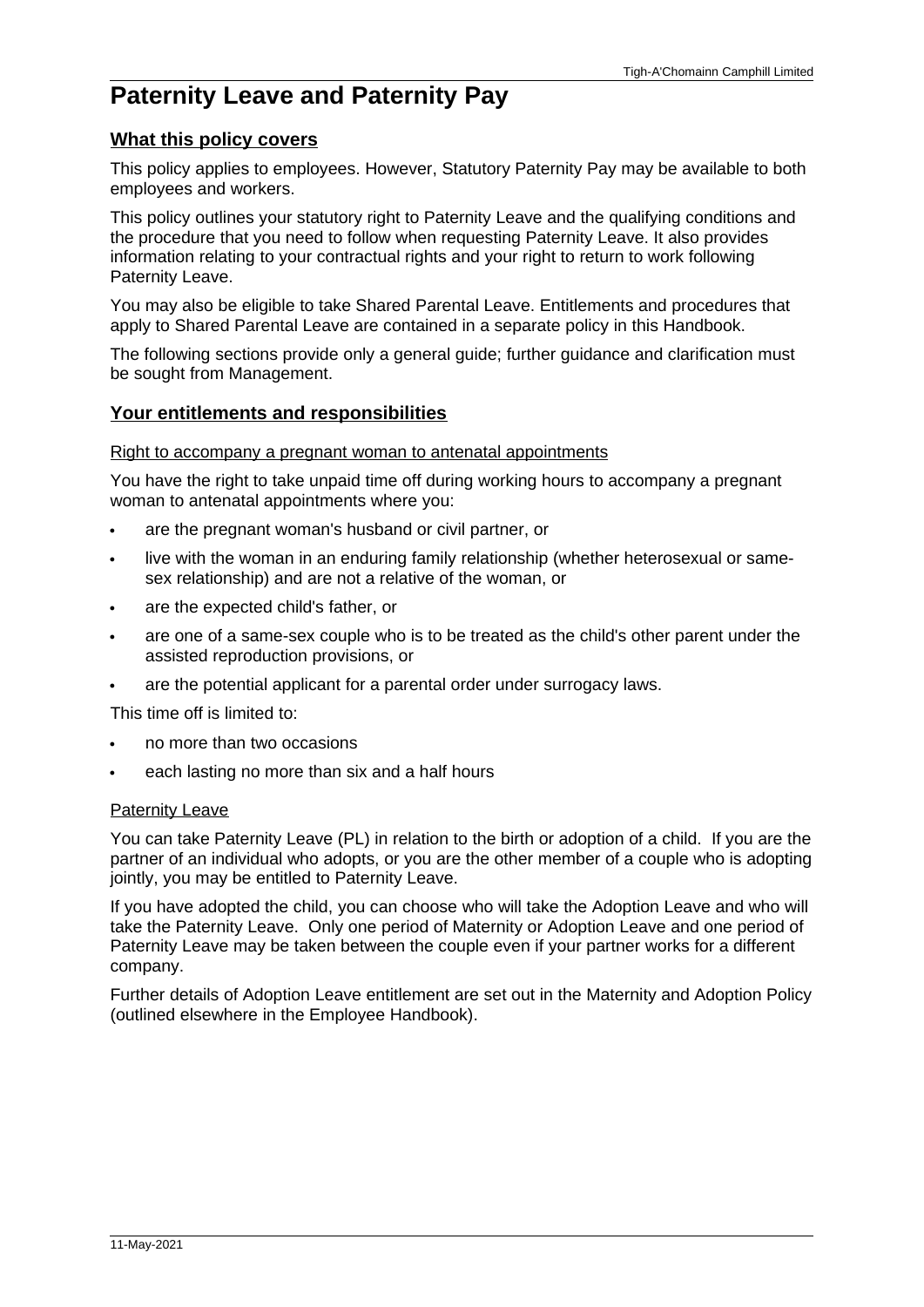## Qualifying conditions for Paternity Leave

In order to qualify for Paternity Leave you must:

- have worked continuously for the Organisation for 26 weeks leading into the 15th week before the child is due; or by the week in which an approved adoption agency matches you with the child (the notification week)
- be the biological father of the child or the mother's husband or partner (male or female) or have, or expect to have, responsibility for the child's upbringing
- confirm the requested leave is intended for the purpose of caring for the child, or to support the child's mother or adoptive parent in caring for the child.

If you are eligible you are entitled to take up to two weeks' paid PL. PL must be taken in units of either one whole week or two consecutive whole weeks. Leave may start on any day of the week, on or following the child's birth, but must be completed:

- within 56 calendar days of the actual date of birth of the child; or
- · if the child is born early, within the period from the actual date of birth up to 56 calendar days after the expected week of birth.

You may change your mind about the starting date for PL, providing you tell the Organisation at least 28 calendar days in advance of the changed start date (or as soon as is reasonably practicable, if not in a position to do so within the prescribed period).

### **Statutory Paternity Pay**

If you are eligible you are entitled to be paid during your PL following the birth or placement of your child in order to care for the child or support its mother or adoptive parent.

During PL, it is likely that you will be entitled to Statutory Paternity Pay (SPP), which will be the same as the standard rate of Statutory Maternity Pay (SMP). In order to qualify for SPP you must:

- meet the PL qualifying conditions mentioned above and
- have average weekly earnings equal to or above the Lower Earnings Limit for National Insurance purposes over the eight week period leading up to and including, the 15th week before the child is due or, in adoption cases, the Notification Week

In addition to meeting the conditions detailed above, the Organisation may request you to provide a self certificate as evidence that the mother or adoptive parent meets these conditions. The self certificate must also provide the information required above and include a declaration that you meet the necessary conditions.

### Contractual benefits during your Paternity Leave

You are entitled to enjoy your normal terms and conditions of employment, with the exception of pay, whilst on Paternity Leave. You are also entitled to return to the same job following your leave.

If the Organisation provides you with an enhanced contractual right to Paternity Leave or Paternity Pay you should clearly understand, that when payment of contractual paternity pay is made this is inclusive of any SPP entitlement i.e. you are not entitled to both.

### Contact during Paternity Leave

The Organisation may make reasonable contact with you during your Paternity Leave.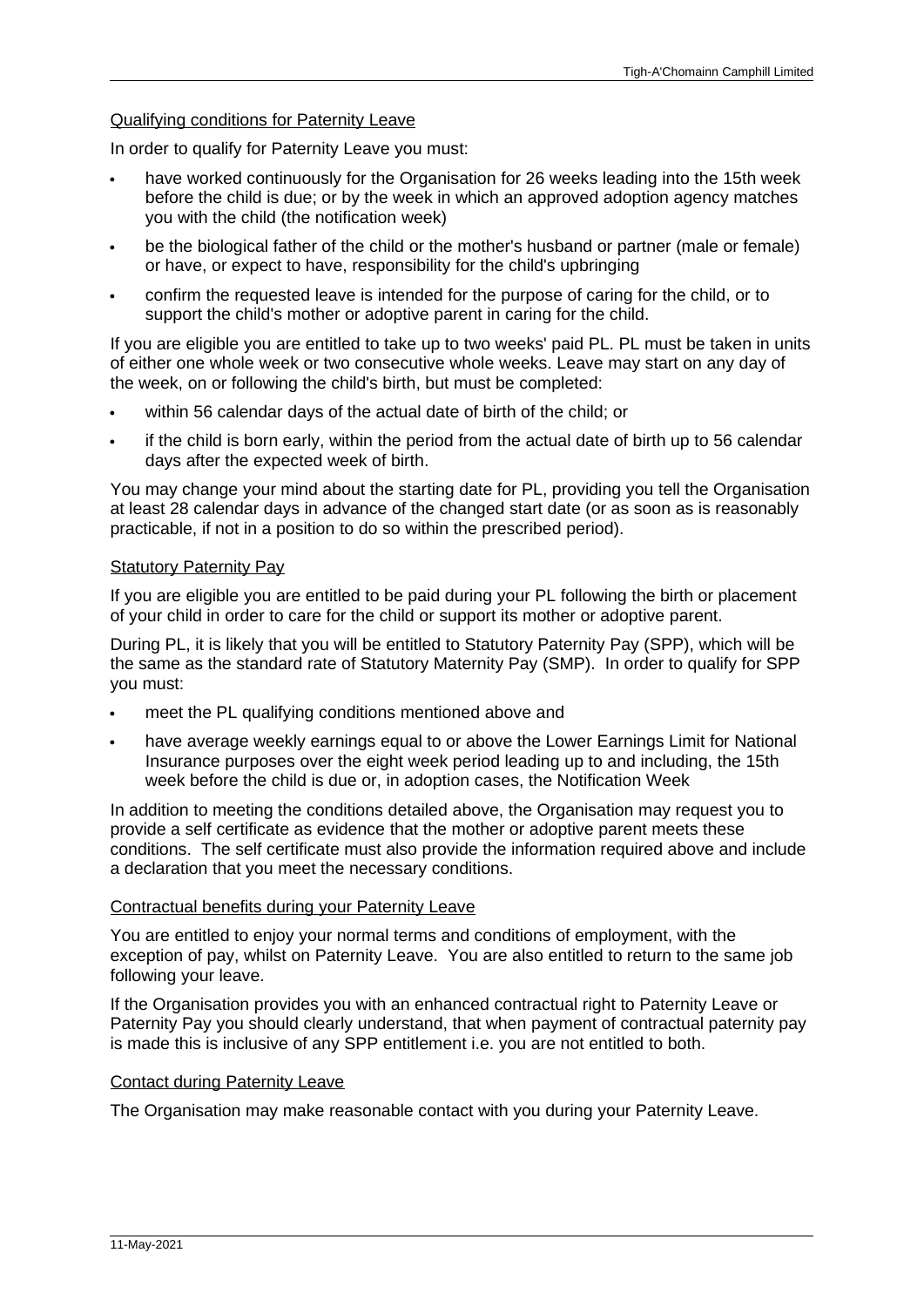# **Procedure**

## Requesting Paternity Leave

If you wish to take PL you must notify the Organisation by the 15th week before the expected week of childbirth or no more than seven days after you are notified of being matched with the child, stating the week the child is due, or the expected placement date; whether you wish to take one week's or two weeks' continuous leave; and the date you want the leave to start.

The Organisation will consider all requests for Paternity Leave. However, you must be aware that Paternity Leave can only be authorised to be taken immediately after the birth or the placement of the child or if later at a time to suit the needs of the business.

## Taking Paternity Leave

You are permitted to take PL in units of either one whole week or two consecutive whole weeks.

Leave may start on any day of the week on or following the child's birth or the date of adoption placement. Your leave must be completed within 56 calendar days of the actual date of birth of the child, or the date of the adoption placement.

If the child is born early, leave must be taken within the period from the actual date of birth up to 56 calendar days after the expected week of birth.

## Changing the start of your Paternity Leave

Where you are to take PL in respect of a child's birth or to coincide with the day a child is placed with you, you can give written notice to vary the start date of your leave from that which you originally specified.

At least 28 days before the Expected Week of Childbirth or the Expected Placement Date, notice should be given where you wish to:

- vary your leave to start on the day of the child's birth
- · vary your leave to start a specified number of days after the child's birth or after the placement date of the child (minus the specified number of days)
- · vary your leave to start on a specific date (or a different date from that you originally specified).

## Returning to work after your Paternity Leave

You are normally entitled to return to work following Paternity Leave to the same position you held before commencing your leave. Your terms of employment will continue to be the same as they would have been had you not been on Paternity Leave.

If your PL has been combined with a period of Shared Parental Leave totalling more than 26 weeks or a period of Parental Leave of more than four consecutive weeks, and it is not reasonably practicable for you to return to the job you held before commencing leave, the Organisation will offer you a suitable and appropriate alternative position.

If you are unable to return to work following a period of Paternity Leave due to sickness or injury, this will be treated as sickness absence and the normal reporting procedures will apply.

You should be aware if you do not return to work for any other reason, the Organisation will treat a late return as an unauthorised absence, which may result in disciplinary action up to and including dismissal without notice.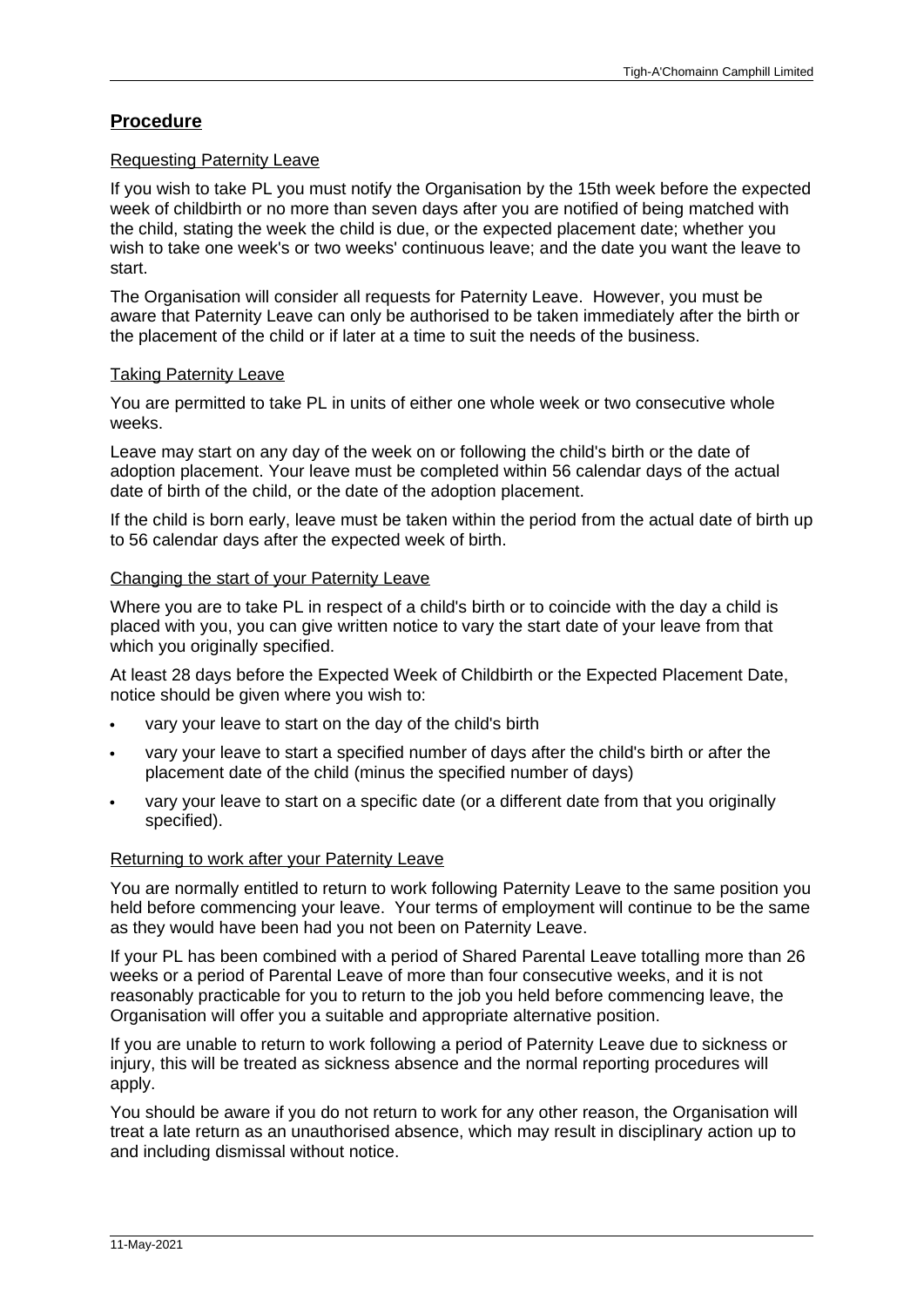# Breach of this policy

If you take a period of Paternity Leave under this policy for any purpose other than to care for the child, you may be subject to disciplinary action up to and including dismissal.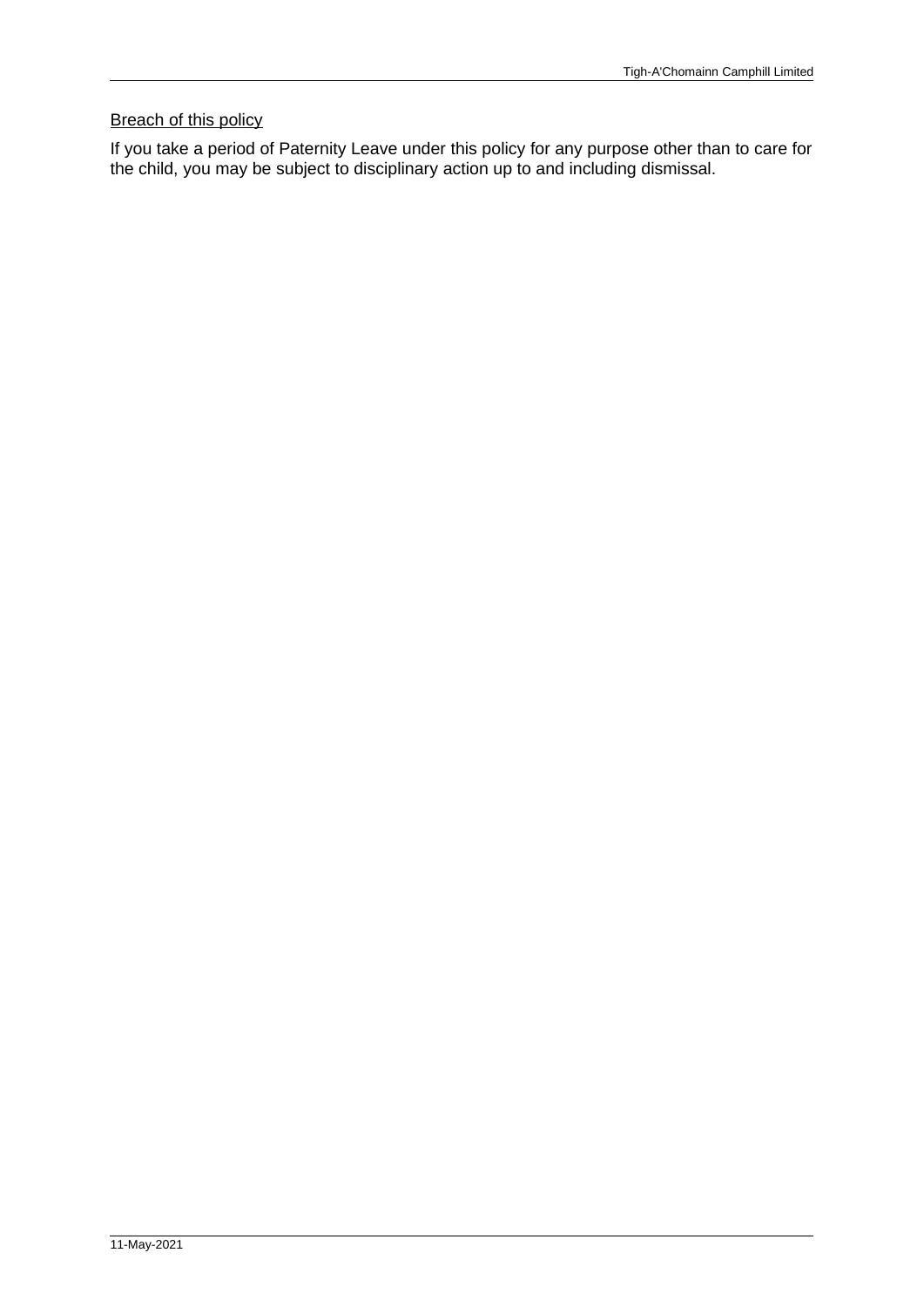# **Protecting Vulnerable Groups**

# **What this policy covers**

This policy applies to employees, workers and contractors.

The Organisation is committed to protecting residents against all forms of abuse. You have a responsibility towards residents to ensure that they are protected from abuse.

This policy sets out the Organisation's obligations on handling recruitment into job roles that involve working with vulnerable people and on monitoring and reporting information about you received during the course of your employment in those roles.

It also sets out your responsibilities for reporting abuse of residents and the procedure for doing so.

# **Your entitlements and responsibilities**

## What is "abuse"?

Abuse is a violation of an individual's human or civil rights by another person and may consist of a single act or multiple acts that cause harm. As well as physical and psychological abuse, acts of neglect or an omission to act may amount to abuse. Abuse may also occur when a child or vulnerable adult is persuaded to enter into a financial or sexual transaction to which he or she has not consented or cannot consent.

# **Recruitment**

The Organisation will make it clear when advertising jobs whether the work will involve "regulated work" as defined by the Protection of Vulnerable Groups (Scotland) Act 2007.

The Protecting Vulnerable Groups (PVG) Scheme legally obliges the Organisation to check an applicant's PVG Scheme Membership before an applicant can be employed by the Organisation in regulated work. This may involve the applicant applying to become a PVG Scheme member for the first time.

The Organisation will always seek an applicant's consent before checking their PVG Scheme Membership status.

# Activities that become regulated work

If the activities you undertake become regulated work or where you are asked to perform activities that are classed as regulated work, the Organisation may require you to become a PVG Scheme member. In such cases, the Organisation will pay the cost of registration.

If you refuse to become a PVG Scheme member, or if Disclosure Scotland is unable to register you, the Organisation will investigate whether you can continue to be employed with the Organisation in activities that are not regulated work, but the Organisation reserves the right to dismiss you.

## If your PVG Scheme membership status changes

The PVG Scheme requires that if your PVG Scheme Membership status changes during your current employment, the Organisation may be legally obliged not to allow you to continue to engage in regulated work. This may mean that the Organisation cannot continue to employ you.

When the online-Register is operational and the Organisation receives notification of a change in your PVG Scheme Membership status, the Organisation will investigate whether you can continue to be employed in activities that are not regulated work, but the Organisation reserves the right to dismiss you without notice.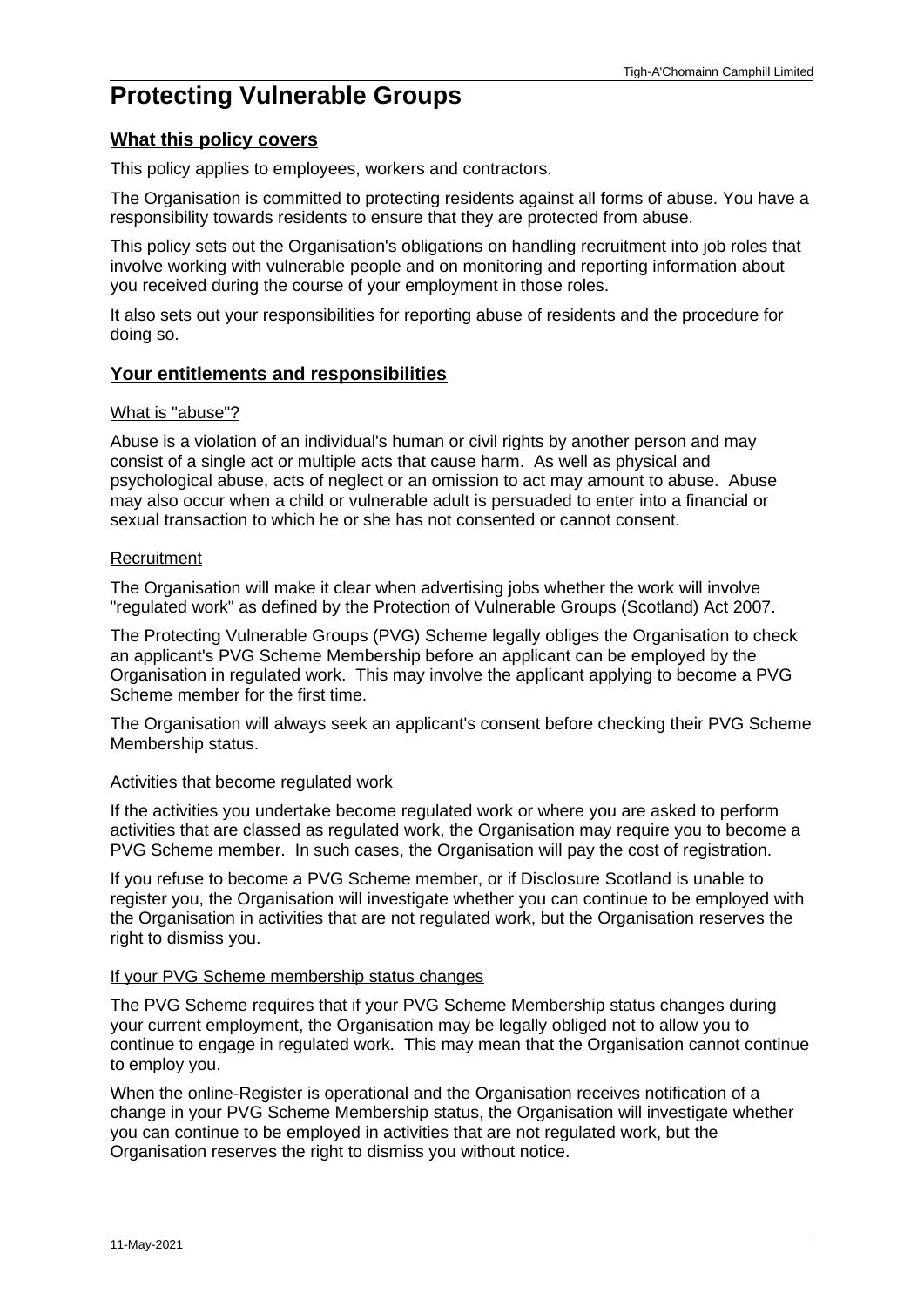## How the Organisation will handle PVG Scheme data

For employment administration and evidential purposes, the Organisation may retain a copy of your PVG Scheme Record or Scheme Record Update on your file during the course of your employment and for a period after termination of your employment.

## The Organisation's duty to refer information

By law, the Organisation has a duty to refer certain information to Disclosure Scotland.

Legislation places a duty on the Organisation to make a referral in circumstances when an individual doing regulated work has done something to harm a child or protected adult and the impact is so serious that the Organisation has (or would) permanently remove the individual from regulated work.

The harmful or inappropriate behaviour must correspond with the type of regulated work the individual does, e.g. a school teacher (doing regulated work with children) who harms a protected adult does not meet the referral grounds. It should be noted the harmful or inappropriate behaviour does not have to have taken place in the workplace, or be connected with that person's work in any way.

### Termination of employment

You should notify Disclosure Scotland on termination of employment to let them know you no longer work for the Organisation. On receipt of your notification, Disclosure Scotland will seek confirmation from the Organisation that you are no longer employed. There is no requirement for you to do this, but if you fail to do so the Organisation will be notified of any consideration for listing, or of any listing decisions in relation to you, even after termination of employment.

## **Procedure**

You must remain vigilant at all times of the risk to residents of abusive behaviour from different sources including members of their family, other residents colleagues or any third party.

If you believe that any residents has/have been subjected to abuse, you should refer the circumstances to your manager (or another manager if appropriate) for full investigation. Please also see the Public Information Disclosure 'Whistleblowing' Policy

If the alleged perpetrator of abuse is another colleague, the circumstances will be investigated fully under the Organisation's Disciplinary Procedure.

If necessary, the Organisation will refer details of the circumstances to Disclosure Scotland.

If, following full investigation of the circumstances, the Organisation determines that the perpetrator should be dismissed, the perpetrator's details will be referred to Disclosure Scotland.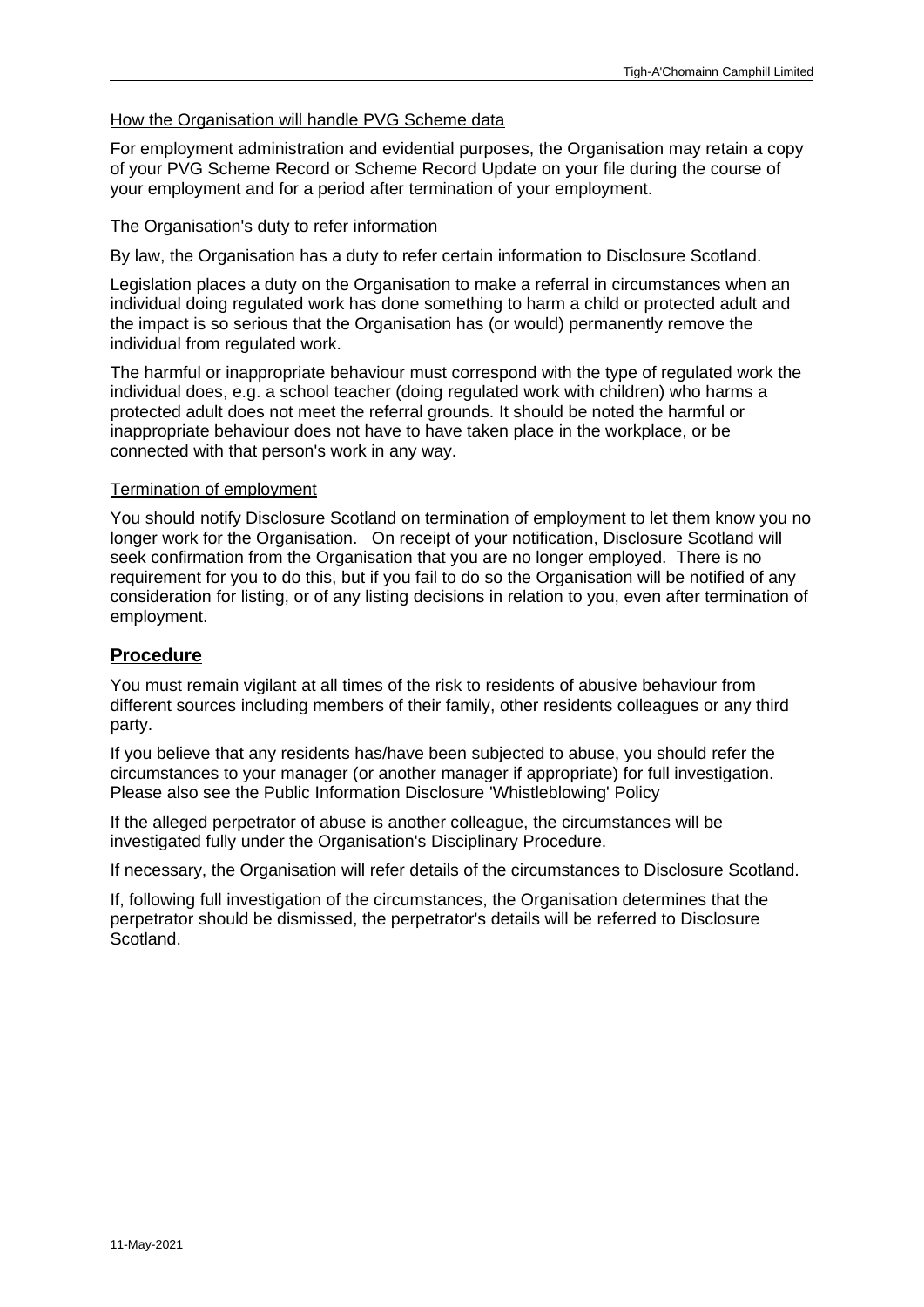# **Public Interest Disclosure ('Whistleblowing')**

## **What this policy covers**

This policy applies to employees, workers and contractors.

The Organisation constantly strives to safeguard and act in the interest of the public and its staff. It is important to the Organisation that any fraud, misconduct or wrongdoing, by employees or other agents, is reported and properly addressed.

This policy applies to all employees and all other agents of the Organisation, who are encouraged to raise concerns in a responsible manner. The Organisation prefers that a concern is raised and dealt with properly, rather than kept quiet.

# **Your responsibilities**

You are encouraged to bring to the attention of the Organisation any practice or action of the Organisation, its employees or other agents that you reasonably believe is against the public interest, in that the practice or action is:

- a criminal offence
- a failure to comply with any legal obligation
- a miscarriage of justice
- · a danger to the health and safety of any individual
- an attempt to conceal information on any of the above

Any individual raising legitimate concerns will not be subject to any detriment, either during or after employment. The Organisation will also endeavour to ensure that the individual is protected from any intimidation or harassment by any other parties.

This policy should not be used for complaints relating to your own personal circumstances, such as the way you have been treated at work, which should be raised under the Organisation's Grievance Procedure.

# **Procedure**

In the first instance, you should raise any concerns you have with your manager. If you believe your manager to be involved, or if, for any reason, you do not wish to approach your manager, then you should raise it with a more senior person in the Organisation.

Any matter raised under this policy will be investigated promptly and confidentially. The outcome of the investigation, as well as any necessary remedial action to be taken, will be confirmed to you. If no action is to be taken, the reason for this will be explained to you.

Allegations regarding potential breaches of this policy will be treated in confidence and investigated thoroughly. If you raise any concerns under this policy, the Organisation is committed to ensuring that you are protected from victimisation, harassment or less favourable treatment. Any such incidents will be dealt with under the Organisation's Disciplinary Procedures.

## Escalating your concern

If you are dissatisfied with this response, you should raise your concerns in writing directly with a more senior person in the Organisation.

If, after escalating your concerns, you believe that the appropriate remedial action has not been taken, you should then report the matter to the proper authority. These authorities include: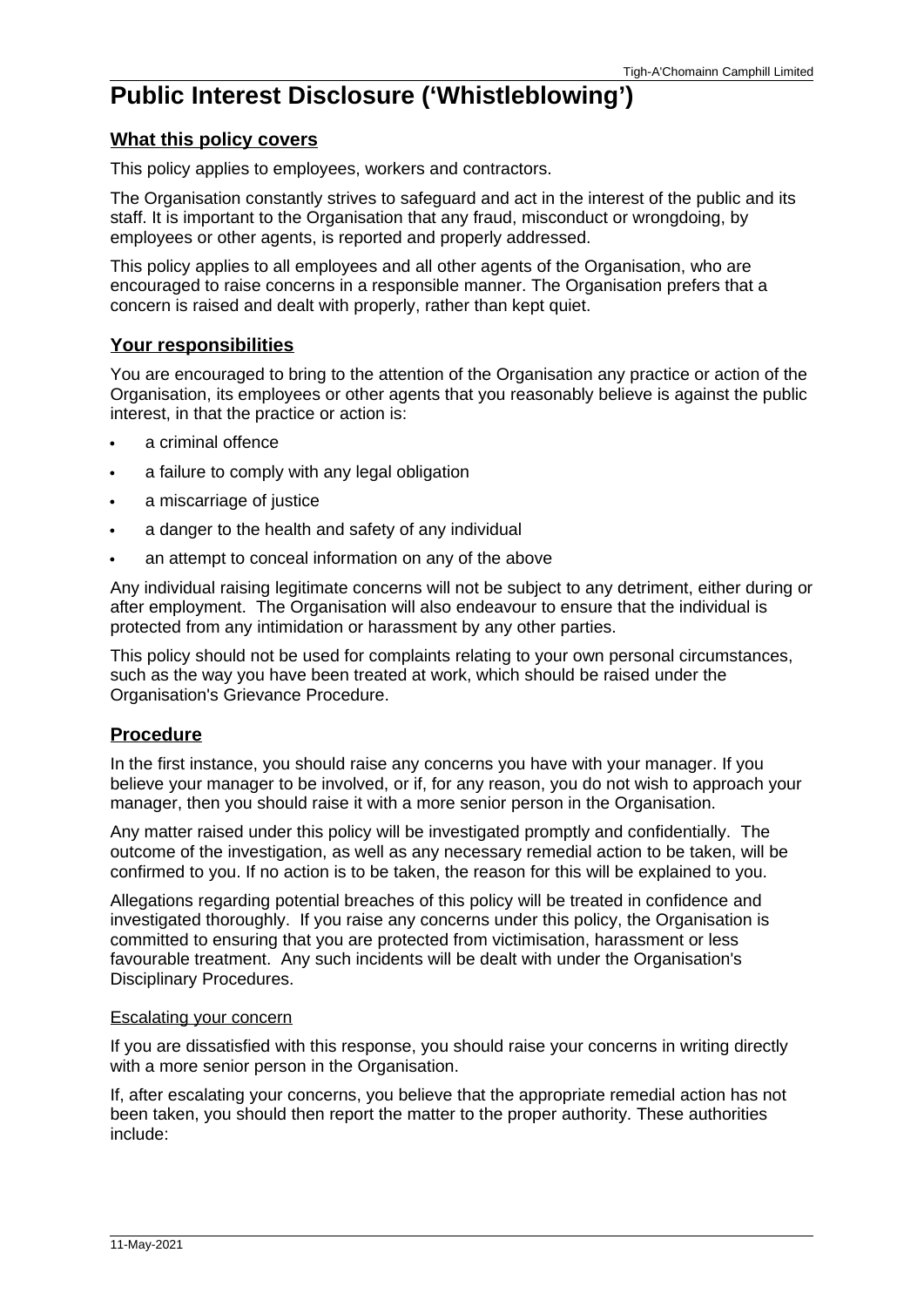- · HM Revenue & Customs
- the Financial Conduct Authority
- the Health and Safety Executive
- · the Environment Agency or Scottish Environmental Protection Agency
- the Information Commissioner

This list is not intended to be exhaustive, and you must take care to ensure you contact the proper authority in relation to the particular concerns you have.

If you are unsure as to the appropriate authority, advice can be sought from Protect (formerly known as "Public Concern at Work") which is an independent Whistleblowing Charity. Their contact details are at the end of this policy.

If you raise a false allegation and you are found to be culpable, or in any way involved in the wrongdoing, or if you raise a concern maliciously or in a manner not prescribed in this policy, then you may be subject to disciplinary action up to and including dismissal without notice for gross misconduct.

You should not disclose to a non-relevant third party any details of any concern raised in accordance with this policy, and you must not, in any circumstances, publicise your concerns in any way.

### Independent advice

Independent advice and support can be obtained from Protect (formerly known as "Public Concern at Work") (Independent Whistleblowing Charity):

| Email address | whistle@protect-advice.org.uk |
|---------------|-------------------------------|
|               |                               |
| Tel           | Tel. 0203 117 2520            |
| Website       | www.protect-advice.org.uk     |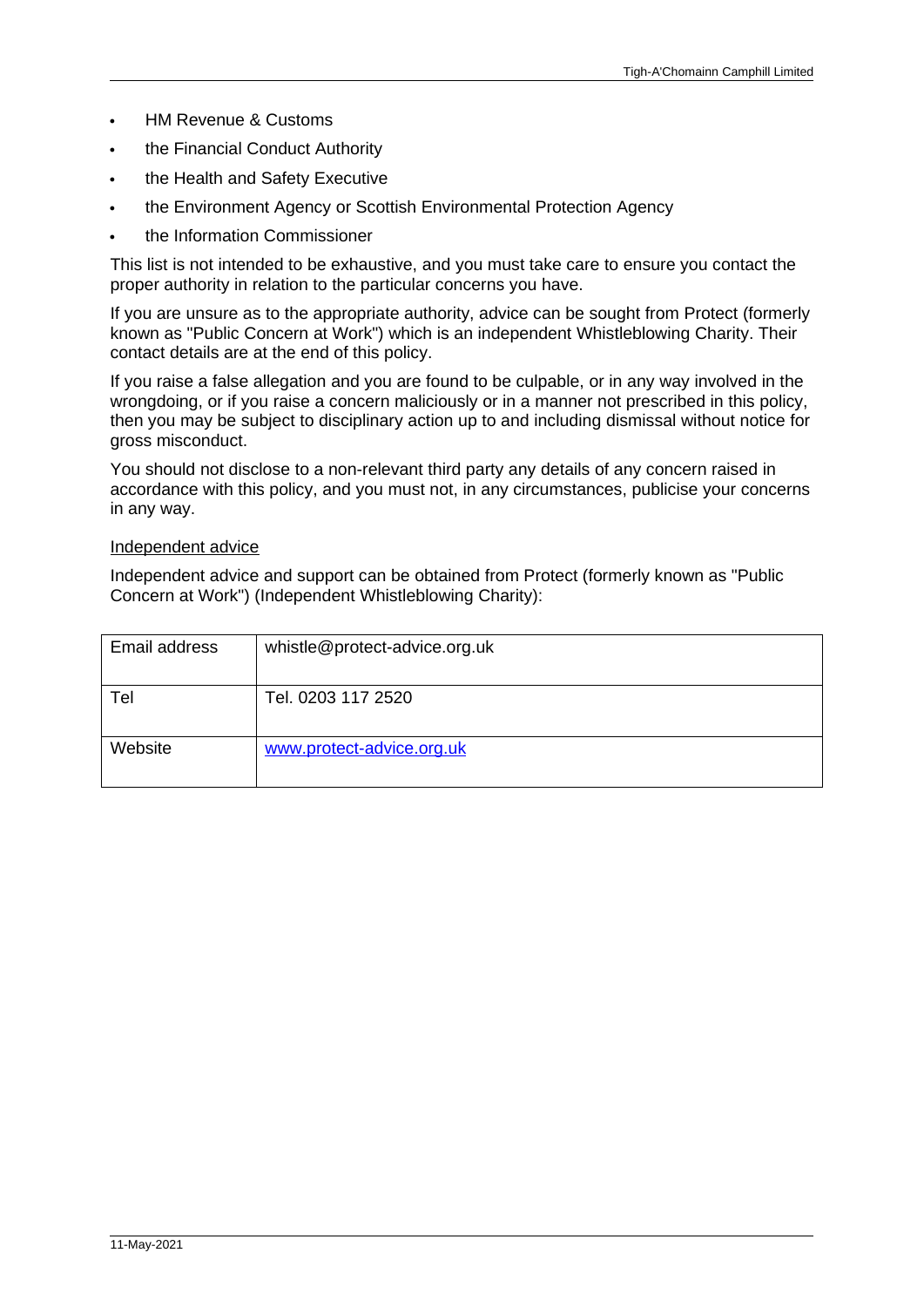# **Shared Parental Leave**

# **What this policy covers**

This policy applies to employees. However, Shared Parental Pay may be available to both employees and workers.

This policy outlines the statutory right to take Shared Parental Leave (SPL) to care for a child following its birth or placement for adoption. It also outlines notification requirements before a period of SPL and entitlement to pay during SPL.

SPL gives those with caring responsibilities for babies or newly adopted children the opportunity to share up to 52 weeks' leave should they wish to do so. Parents taking SPL can take leave in separate blocks, returning to work in between blocks, and both parents can be on leave at the same time. Eligible carers are entitled to submit up to three 'period of leave' notices and are entitled to take SPL on those dates if a continuous period of leave is requested.

# **Your entitlements**

## Qualifying for Shared Parental Leave

To be entitled to SPL you must:

- be the mother, father, or main adopter of the child, or the partner of the mother or main adopter (each will be referred to in this policy as a parent)
- have (or share with the other parent) the main responsibility for the care of the child
- have at least 26 weeks' continuous service at the 15th week before the expected week of birth or at the week in which the main adopter was notified of having been matched for adoption with the child (known as the 'relevant week')
- still be in continuous employment until the week before any SPL is taken.

In addition, the other parent must:

- have at least 26 weeks' employment (employed or self-employed) out of the 66 weeks prior to the relevant week
- have average weekly earnings of at least £30 during at least 13 of the 66 weeks prior to the relevant week

If the other parent meets those conditions, but does not qualify for SPL, you may be entitled to the whole SPL period.

You must also follow the statutory notification and information requirements detailed in this policy.

### Amount and timing of Shared Parental Leave

SPL must be taken in weekly blocks and within a one year period beginning with the date of the baby's birth or the child's placement for adoption.

The maximum of 52 weeks' SPL will be reduced by the number of weeks' maternity or adoption leave that has already been taken by the mother or main adopter (or the number of weeks' Statutory Maternity/Adoption Pay or maternity allowance already taken if the mother or main adopter is not entitled to Statutory Maternity/Adoption Leave).

After the birth of a child it is compulsory for the mother to take two weeks' maternity leave (four weeks for new mothers who work in a factory), so in the majority of cases working parents will have the opportunity to split 50 weeks of SPL.

SPL is in addition to the statutory right to two weeks' paternity leave for fathers and partners. If you wish to take paternity leave you must do so before you take any SPL.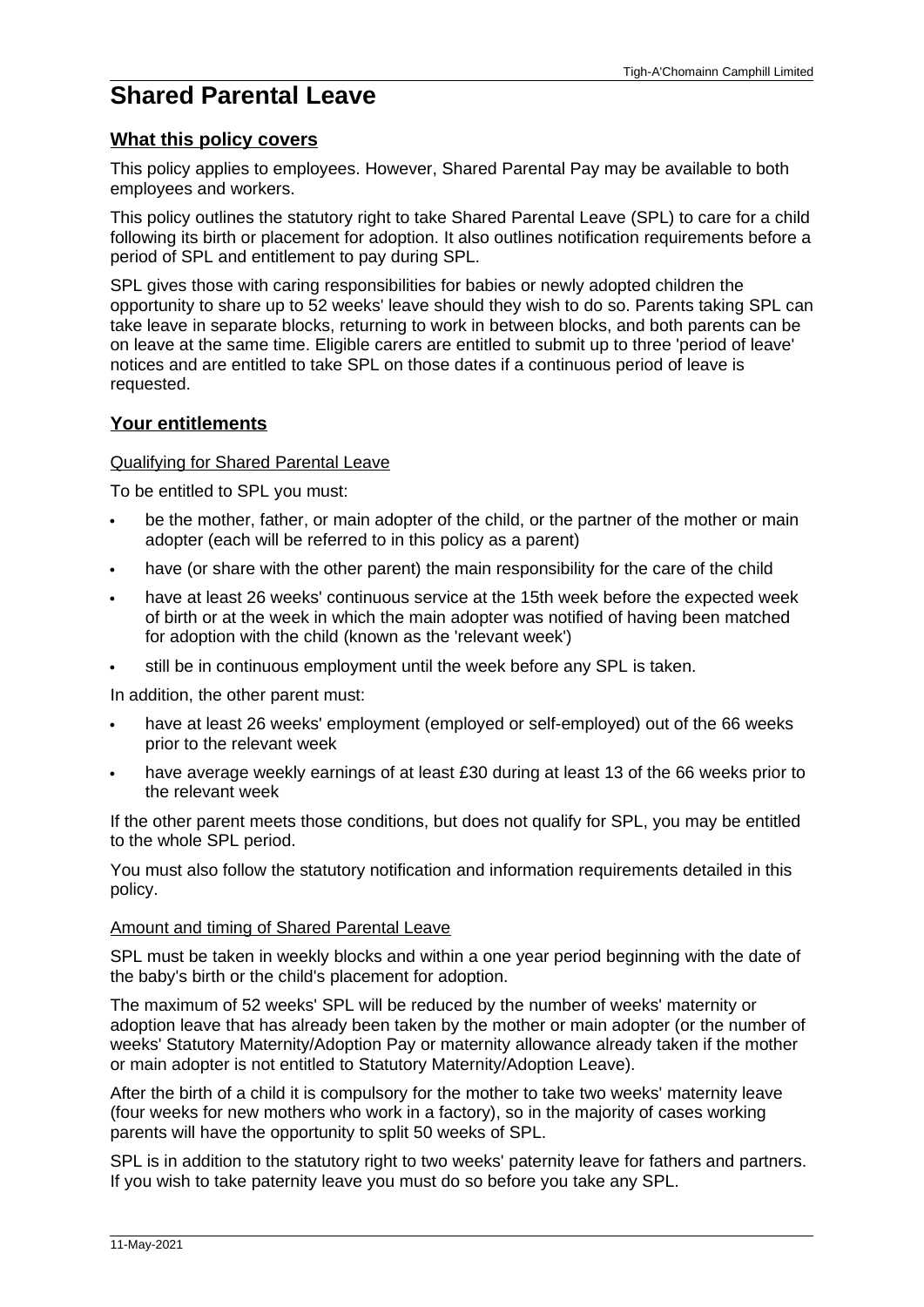## Benefits during Shared Parental Leave

During SPL, you are entitled to receive all your normal contractual benefits, including annual holiday entitlement, with the exception of your normal pay.

## Shared Parental Pay

In addition to the requirements regarding entitlement to leave outlined above, if you wish to claim Shared Parental Pay (ShPP) you must have average weekly earnings equal to or above the Lower Earnings Limit over the eight week period ending with the relevant week.

A maximum of 39 weeks' ShPP is payable, and this will be reduced by the number of weeks' Statutory Maternity/Adoption Pay or maternity allowance already taken by the mother or main adopter. ShPP is a standard weekly rate (or 90% of your normal weekly earnings if this is lower) which is set by government each tax year.

You must follow the statutory notification and information requirements detailed below.

## Holiday entitlement and Shared Parental Leave

Annual holiday entitlement will continue to accrue during the whole of your SPL. You must discuss and agree with the Organisation, in advance, when your accrued holiday entitlement can be taken.

Holiday entitlement cannot be taken simultaneously with SPL. Accrued holiday can only be taken either before the beginning of the leave, after the end of the leave or in between blocks of leave. Authorisation must be obtained from the Organisation in the normal way prior to your accrued holiday being taken.

## Contact during Shared Parental Leave

The Organisation may make reasonable contact with you during your SPL. In addition, you may work for up to 20 days without bringing the SPL to an end, but work during SPL will not have the effect of extending your SPL period. These days are referred to as Shared Parental Leave In Touch (SPLIT) days. If you do work, you will be paid your normal rate of pay inclusive of any ShPP entitlement. You are under no obligation to work during SPL, and the Organisation is under no obligation to offer work.

The 20 SPLIT days available during SPL are in addition to the 10 "Keeping in touch" days available during Maternity and Adoption Leave.

## **Procedure**

Where possible you should have an informal discussion prior to giving formal notification of intention to take SPL so that statutory entitlements to other types of leave and pay can be discussed, and to ensure that plans for any discontinuous periods of leave can be considered as early as possible.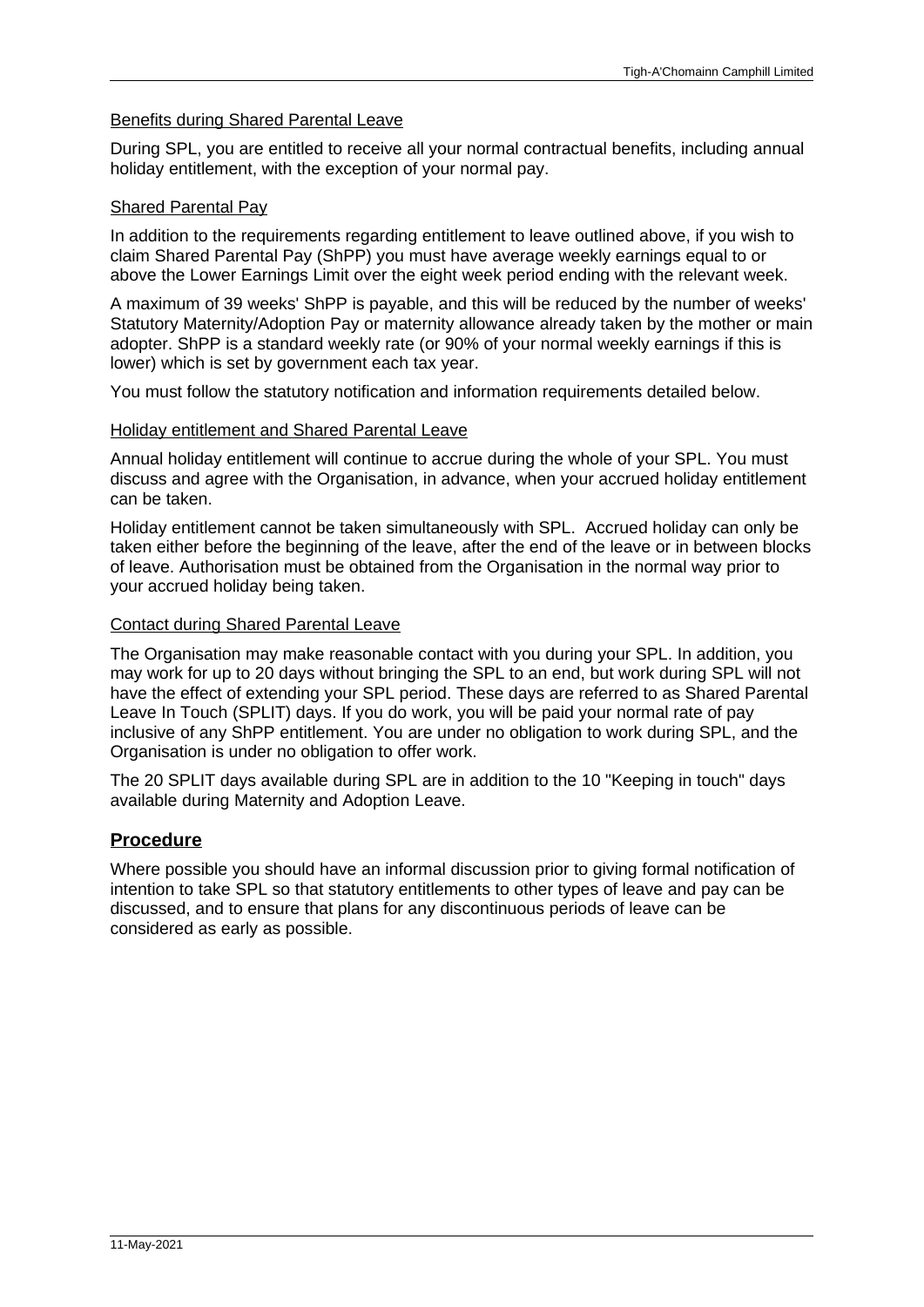# Notice of entitlement and intention to take SPL and ShPP

You must notify the Organisation in writing at least eight weeks before the start date of the first period of SPL. The written notice must contain the following information:

- · your name and the other parent's name
- · the start and end dates of the mother's or main adopter's maternity/adoption leave (or the start and end dates of the statutory maternity/adoption pay or maternity allowance period if the mother/main adopter is not entitled to statutory leave)
- the expected date of birth/placement and the actual date of birth/placement if the written notice is given after the birth/placement
- · the amount of SPL and ShPP available and an indication of how much each parent intends to take (this may be varied by a subsequent written notice signed by both parents)
- an indication of the start and end dates of the periods of SPL and ShPP that you intend to take. This indication is not binding and can be amended at a later date
- · a signed declaration that you meet the conditions for entitlement to SPL, that the information provided is accurate and that you will notify the Organisation immediately if you cease to meet the conditions for entitlement
- a signed declaration from the other parent containing:
	- o their name, address and National Insurance number
	- o confirmation that they meet the employment and earnings conditions
	- o confirmation that, at the time of the birth, they will share the main responsibility for the care of the child
	- o their consent to the amount of leave you intend to take
	- o confirmation that they will immediately inform you if they cease to satisfy the employment and earnings conditions

## Notice of curtailment of Statutory Maternity/Adoption Leave and payments

At the same time that a notice of entitlement and intention to take SPL is submitted, the mother/main adopter must give the Organisation a leave and pay curtailment notice giving 8 weeks' notice of the date on which Maternity/Adoption Leave and Pay is to end (or the date on which Maternity/Adoption Pay is to end if they are not entitled to Maternity/Adoption Leave). If the mother is only entitled to maternity allowance (and not Maternity Leave) her notice of curtailment must be submitted to Jobcentre Plus. Her maternity allowance cannot be reinstated, so she is in effect giving consent for her partner to take the whole of any ShPP entitlement.

A notice of curtailment is usually binding, but may be revoked in the following circumstances:

- · if it becomes apparent that neither parent is entitled to SPL or ShPP; or
- · if the curtailment notice was given before the birth and is revoked up to six weeks following the birth (in this case another curtailment notice can be submitted); or
- if the other parent dies.

### Notice to take a specific period of SPL and ShPP

The first period of SPL may be identified in the initial notice of entitlement and intention to take SPL. You are entitled to submit a maximum of three formal periods of leave notices.

Each period of leave notice must be given at least eight weeks before the start of a period of leave, stating the dates of the leave and the dates on which ShPP will be claimed, if applicable.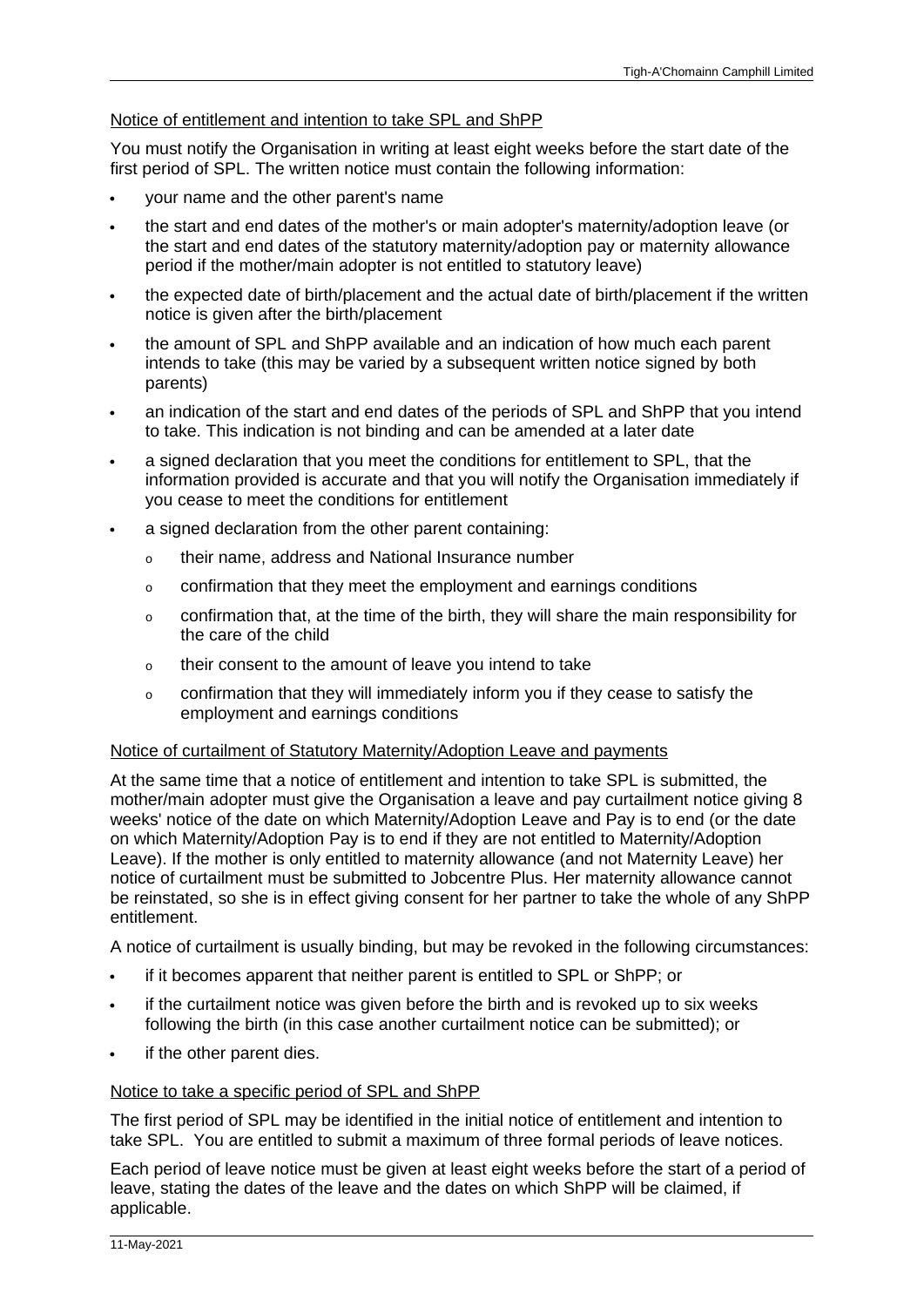If the first period of leave notice is given prior to the birth of a child, the notice may express the start date in relation to the date of birth, for example 'starting two weeks after the baby is born for a period of four weeks'.

## Confirmation of SPL & ShPP

If a continuous period of leave is requested in each period of leave notice, you will be entitled to take that period of leave and this will be confirmed in writing.

If more than one period of leave is requested in a period of leave notice, the Organisation will seek to accommodate the request but this cannot be guaranteed. Your manager will discuss the request with you to determine if it can be accommodated. If it cannot be accommodated, there may be an alternative pattern of leave which can be agreed, or the request may be refused. The Organisation's decision will be confirmed in writing.

If no agreement is reached within 14 calendar days of the period of leave notice being submitted you can:

- take the discontinuous periods of leave requested in one continuous block, beginning on the original start date; or
- withdraw the request within 15 calendar days of the request being submitted. If the request is withdrawn in these circumstances it will not count as one of your three requests; or
- take the continuous block starting on a new date, as long as the new date is later than the original start date, and you notify the Organisation of the new date within 19 calendar days.

### Varying a period of leave

If you wish to vary your period of SPL, you are entitled to submit a request to:

- · vary the start date as long as the variation is requested at least eight weeks before the original start date and the new start date; or
- · vary or cancel the amount of leave requested at least eight weeks before the original start date; or
- · request that a single period of leave becomes a discontinuous period of leave, or vice versa

A variation will count as one of your three periods of leave notices unless:

- · it is made as a result of the child being born earlier or later than the expected week of childbirth
- the Organisation has requested the variation
- · the Organisation has agreed to accept more than three period of leave notices

The usual eight week notice requirement may be modified if your child is born early and the new start date for the period of leave is the same length of time following the birth as in the original notice. In this case notice to vary the start date should be given as soon as reasonably practicable after the birth of the child.

### Evidence requirements

The Organisation may request a copy of the child's birth certificate and the name and address of the other parent's employer.

In the case of adoption, the Organisation may request the name and address of the other parent's employer, along with evidence confirming the following: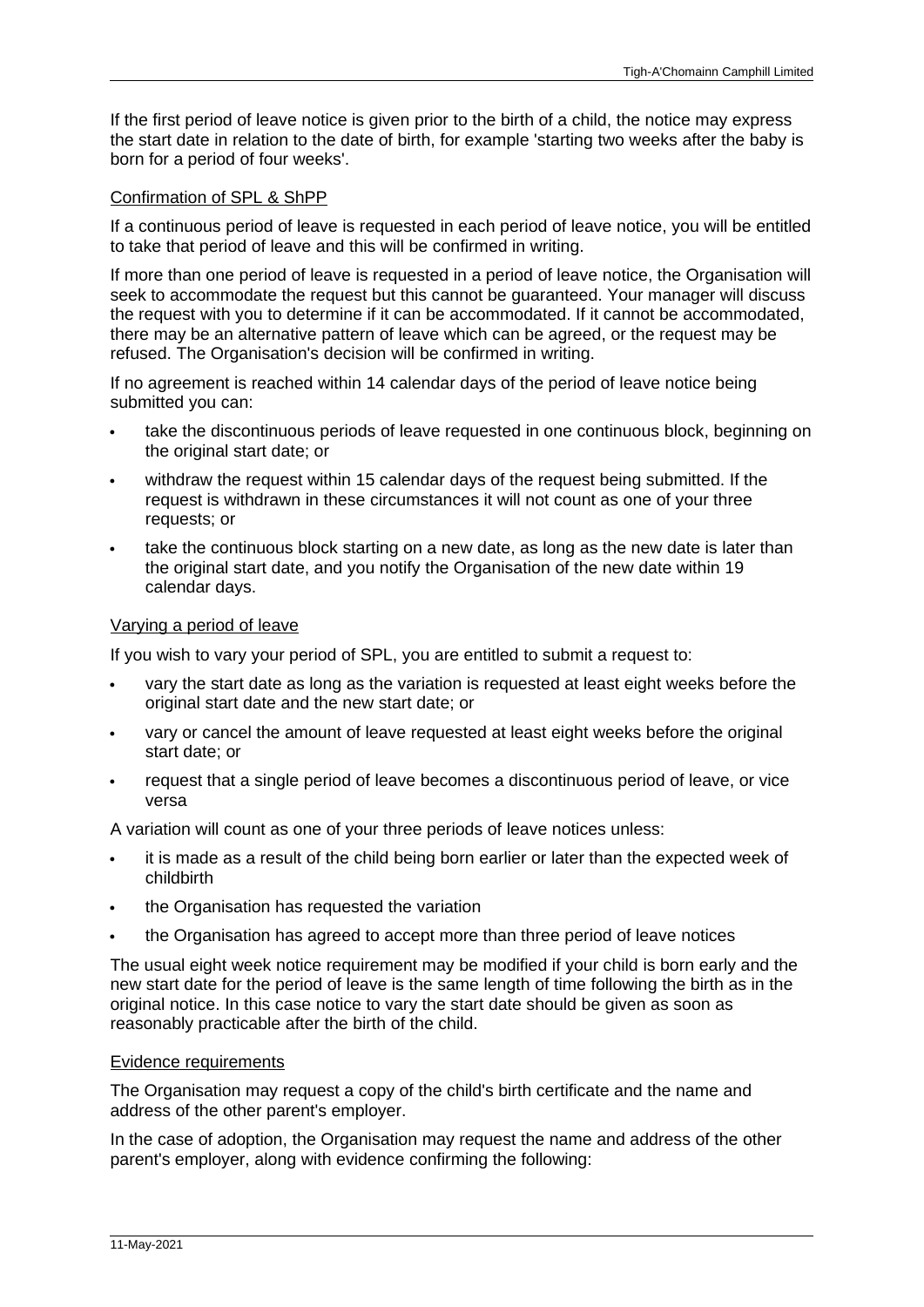- the name and address of the adoption agency
- · the date that the main adopter was notified of having been matched for adoption with the child
- the date on which the adoption agency expects to place the child

Any such request will be made by the Organisation within 14 days of receiving your notice of entitlement and intention to take SPL and ShPP. You must respond to the request for evidence within 14 days (or within 14 days of the birth of the child if our request was made before the child was born).

If a birth certificate has not yet been issued, you must sign a declaration stating that fact along with the date and location of the child's birth. If the other parent has no employer, this must also be declared.

### Returning from Shared Parental Leave

If you wish to return early from SPL, or extend the period of your SPL, you must notify the Organisation at least 8 weeks before both the original end date and the new end date.

If you return to work immediately after a period of SPL which (together with any Statutory Maternity/Adoption Leave you may have taken to care for the same child) was 26 weeks or less, you will return to work in the same job that you left.

If you return to work from a period of SPL which (together with any Maternity/ Adoption Leave you may have taken to care for the same child) was more than 26 weeks you will normally be entitled to return to the job in which you were employed before your absence. If that is not reasonably practicable, you will be offered a similar role on no less favourable terms and conditions.

You will not lose the right to return to work if you do not follow the correct notification procedures. However, the Organisation may take appropriate disciplinary action if you fail to return to work at the end of the SPL period.

In the event that you are unable to return to work at the end of the SPL due to ill health, the Organisation's normal sickness absence rules, procedures and payments will apply.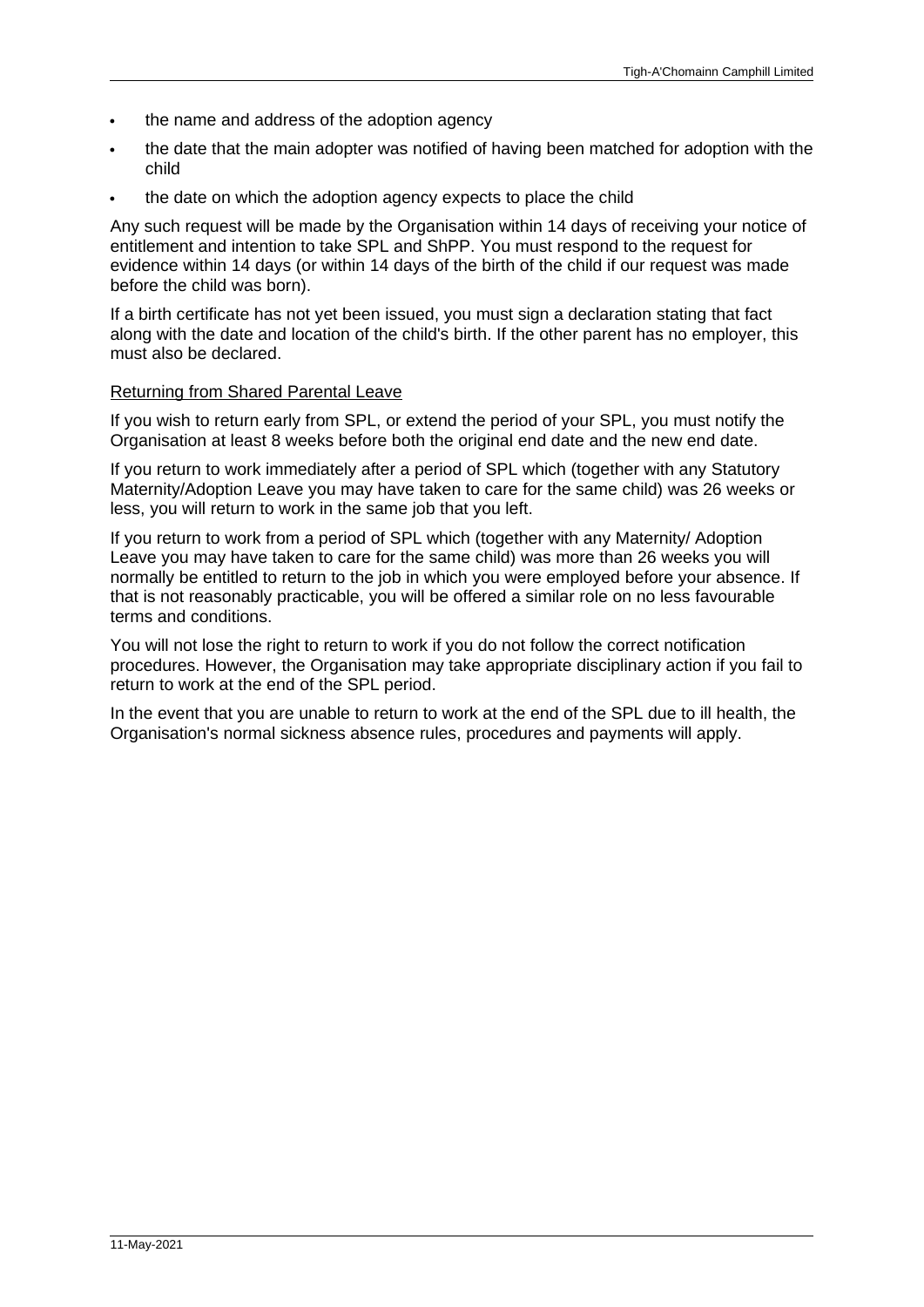# **Sick Pay**

# **What this policy covers**

This policy applies to employees and workers.

This policy sets out your entitlement to sick pay and outlines the basic rules and qualifying criteria that apply to sick pay. The payment of sick pay is dependent on your adherence to the Organisation's Absence Procedures, which can be found in this Employee Handbook.

# **Your entitlements**

# Statutory Sick Pay

Regardless of your length of service, if you are absent from work because of sickness or injury, you will normally be entitled to receive Statutory Sick Pay (SSP) from the Organisation at the prevailing rate. The payment of SSP is conditional upon you satisfying the following qualifying conditions:

- your period of absence consists of at least four consecutive days
- · you earn at least the 'Lower Earnings Limit' for National Insurance Contributions (NIC), which is reviewed on an annual basis

The first three days of sickness absence are classed as waiting days, and SSP will not normally be paid.

Once you have met the necessary qualifying conditions and provided the required medical evidence that you are unfit for work, SSP will be paid for each subsequent work day that you remain absent due to sickness or injury. You will only be paid for those days on which you would normally work or are scheduled to work.

SSP is normally payable for a maximum of 28 weeks.

If your absence is as a result of an injury or illness caused by a third party, any Statutory Sick Pay paid is required to be repaid if any compensation for loss of earnings is recovered from the third party.

The provisions relating to SSP are extremely complex. If you have any questions about this policy, you should discuss these with your manager.

# **Procedure**

You must comply with the Organisation's Absence Procedure, which is outlined in this Employee Handbook.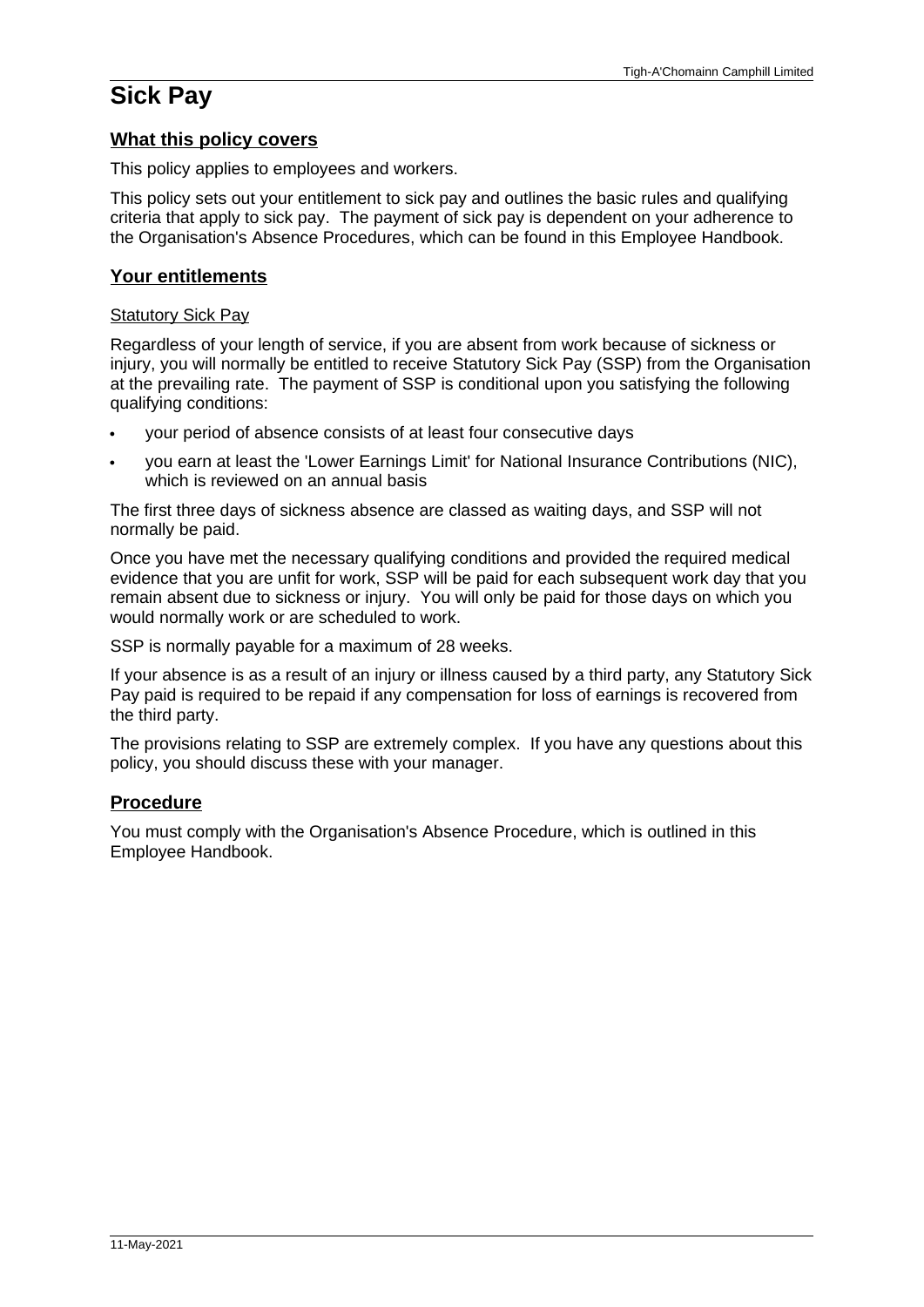# **Social Networking Sites and Blogs**

# **What this policy covers**

This policy applies to employees, workers and contractors.

This policy sets out the Organisation's position on use of social networking sites and blogs, whether conducted on Organisation media and in work time or your own private media in your own time.

# **Your responsibilities**

Social networking sites and blogs offer a useful means of keeping in touch with friends and colleagues, and they can be used to exchange views and thoughts on shared interests, both personal and work-related.

The Organisation does not object to you setting up personal accounts on social networking sites or blogs on the internet, in your own time and using your own computer systems. However, you must not do so on Organisation media or in work time.

You must not link your personal social networking accounts or blogs to the Organisation's website. Any such links require the Organisation's prior consent.

You must not disclose Organisation secrets, breach copyright, defame the Organisation or its clients, suppliers, customers or any individual who works for the Organisation, or disclose personal data or information about any individual who works for the Organisation, colleague, or worker on your blog or on your social networking site.

Social networking site posts or blogs should not be insulting or abusive to employees, workers, contractors, suppliers, Organisation contacts, clients or customers.

## Compliance with related policies

Social media should never be used in a way that breaches any of the Organisation's other policies. If an internet post would breach any of our policies in another forum, it will also breach them in an online forum.

For example, you are prohibited from using social media to:

- breach our Computers and Electronic Communications Systems Policy;
- breach our obligations with respect to the rules of relevant regulatory bodies;
- · breach any obligations contained in those policies relating to confidentiality;
- · breach our Disciplinary Policy or procedures;
- · harass or bully other staff in any way or breach our Anti-harassment and Bullying Policy;
- unlawfully discriminate against other staff or third parties or breach our Equal Opportunities Policy;
- breach our Data Protection Policy (for example, never disclose personal information about a colleague online); or
- breach any other laws or regulatory requirements.

You should never provide references for other individuals on social or professional networking sites, as such references, positive and negative, can be attributed to the organisation and create legal liability for both the author of the reference and the Organisation.

### References to the Organisation

If reference is made to your employment or to the Organisation, you should state to the reader that the views that you express are your views only and that they do not reflect the views of the Organisation. You should include a notice such as the following: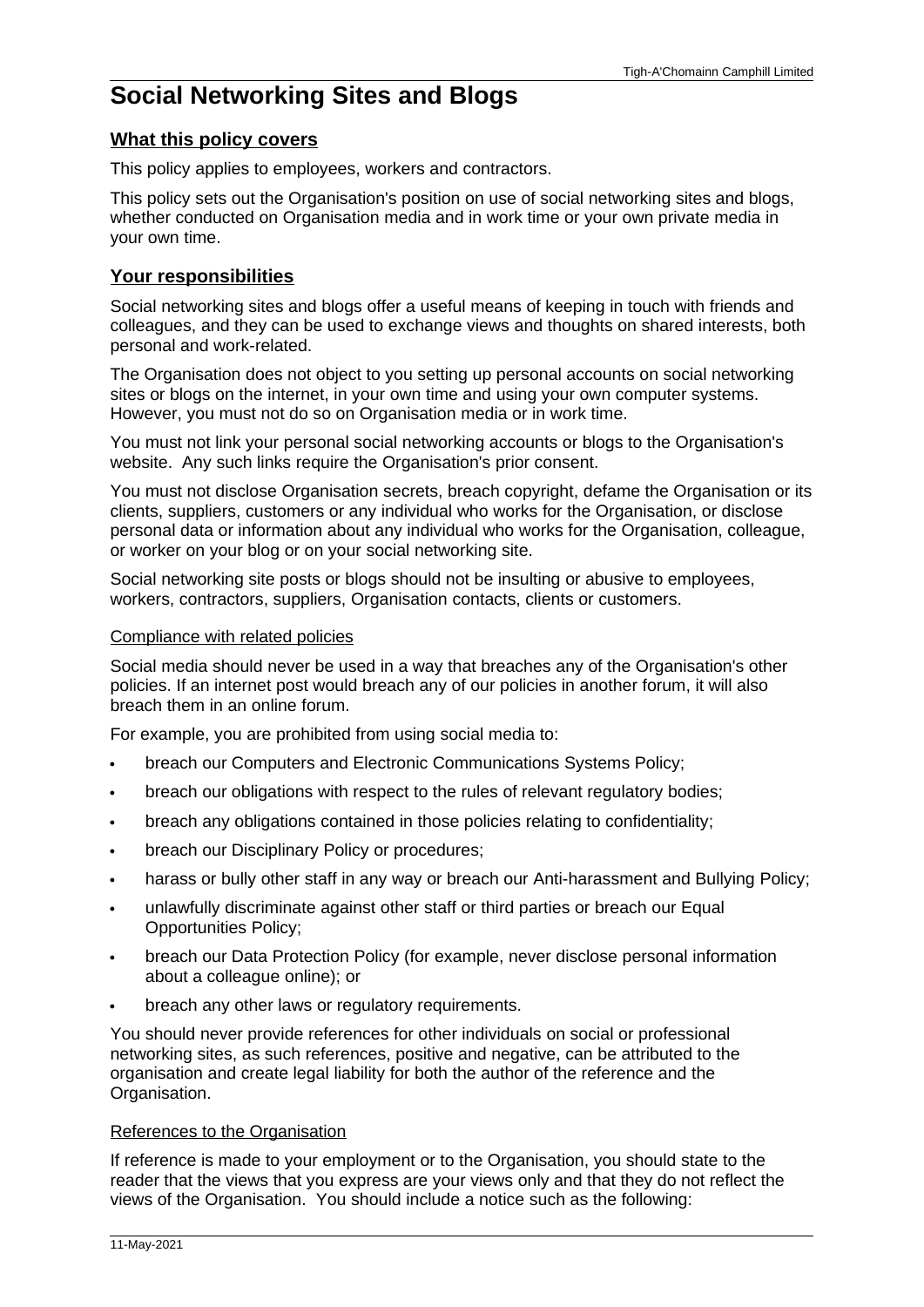'The views expressed on this website/blog are mine alone and do not reflect the views of my employer'

You should always be conscious of your duty to act in good faith and in the best interests of the Organisation under UK law. The Organisation will not tolerate criticisms posted in messages in the public domain or on blogs about the Organisation or any other person connected to the Organisation.

You must not bring the Organisation into disrepute through the content of your website entries or your blogs.

Any misuse of social networking sites or blogs as mentioned above may be regarded as a disciplinary offence and may result in dismissal without notice.

You should be aware that any information contained in social networking sites may be used in evidence, if relevant, to any disciplinary proceedings.

## Business Use of Social Media

If your job duties require you to speak on behalf of the Organisation in an online social media environment, you must still seek approval for such communication from your manager, who may require you to have training before you are permitted to participate in social media on behalf of the Organisation.

Similarly, if you are invited to comment about the Organisation for publication anywhere, including in any social media outlet, you should inform your manager and you must not respond without prior written approval.

If you disclose your affiliation with the Organisation on your business profile or in any social media postings, you must state that your views do not represent those of your employer, unless you are authorised to speak on our behalf. You should also ensure that your profile and any content you post are consistent with the professional image you present to clients and colleagues.

### Third parties

You must not disclose any information that is confidential or proprietary to the Organisation or to any third party that has disclosed information to the Organisation.

This policy should be read in conjunction with the Organisation's policies on Computers and Electronic Communications and Monitoring.

## Confidential Information and Intellectual Property

You must not post comments about sensitive business-related topics, such as the Organisation's performance, or do anything to jeopardise trade secrets, confidential information and intellectual property. You must not include the Organisation's branding, logos or other trademarks in any social media posting or in your profile on any social media platform.

You are not permitted to add business contacts made during the course of your employment to personal social networking accounts.

Details of business contacts made during the course of your employment are regarded as Organisation confidential information, and are the property of the Organisation. This includes information contained in databases such as address lists contained in Outlook, or business and contacts lists created and held on any electronic or social media format, including but not limited to LinkedIn and Facebook.

On termination of employment you must provide the Organisation with a copy of all such information, surrender or delete all such information from your personal social networking accounts, and destroy any further copies of such information that you may have.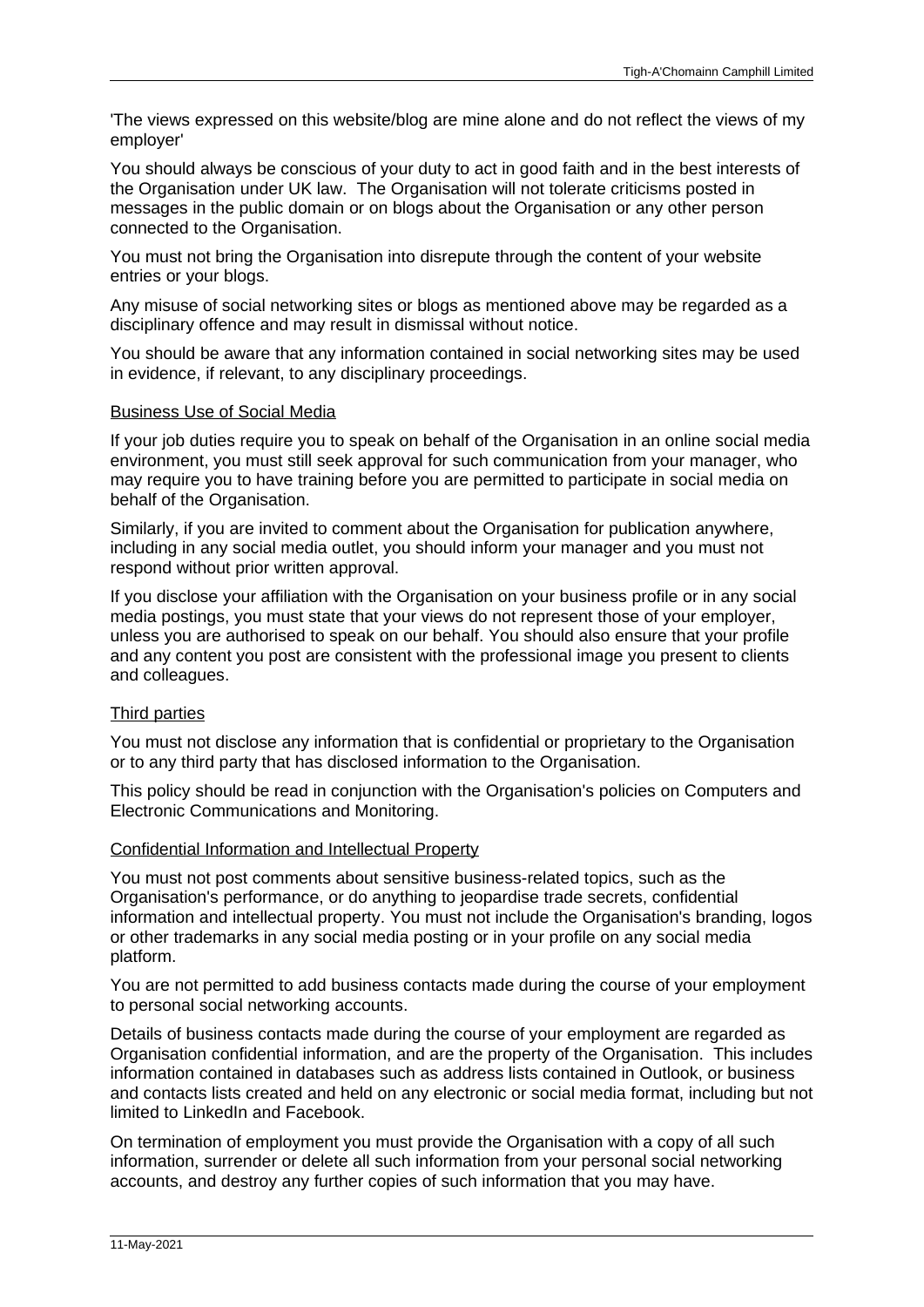Updating your LinkedIn profile to refer to your new employer and setting up your account to ensure that your contacts receive notification of this will be regarded as an act of unlawful solicitation and/or an unlawful attempt to deal with customers, colleagues, and business contacts of the Organisation and may result in civil proceedings being brought against you.

## **Monitoring**

The Organisation reserves the right to monitor, intercept and review, without further notice, staff activities using our IT resources and communications systems, including but not limited to social media postings and activities, to ensure that our rules are being complied with and for legitimate business purposes and you consent to such monitoring by your use of such resources and systems.

# **Procedure**

Breaches of this policy will be dealt with under the Organisation's Disciplinary Procedure. You should be aware that the Organisation regards breach of any part of this policy as gross misconduct that may result in disciplinary action up to and including dismissal without notice.

If you become aware of information relating to the Organisation posted on the internet, you should bring this to the attention of your manager.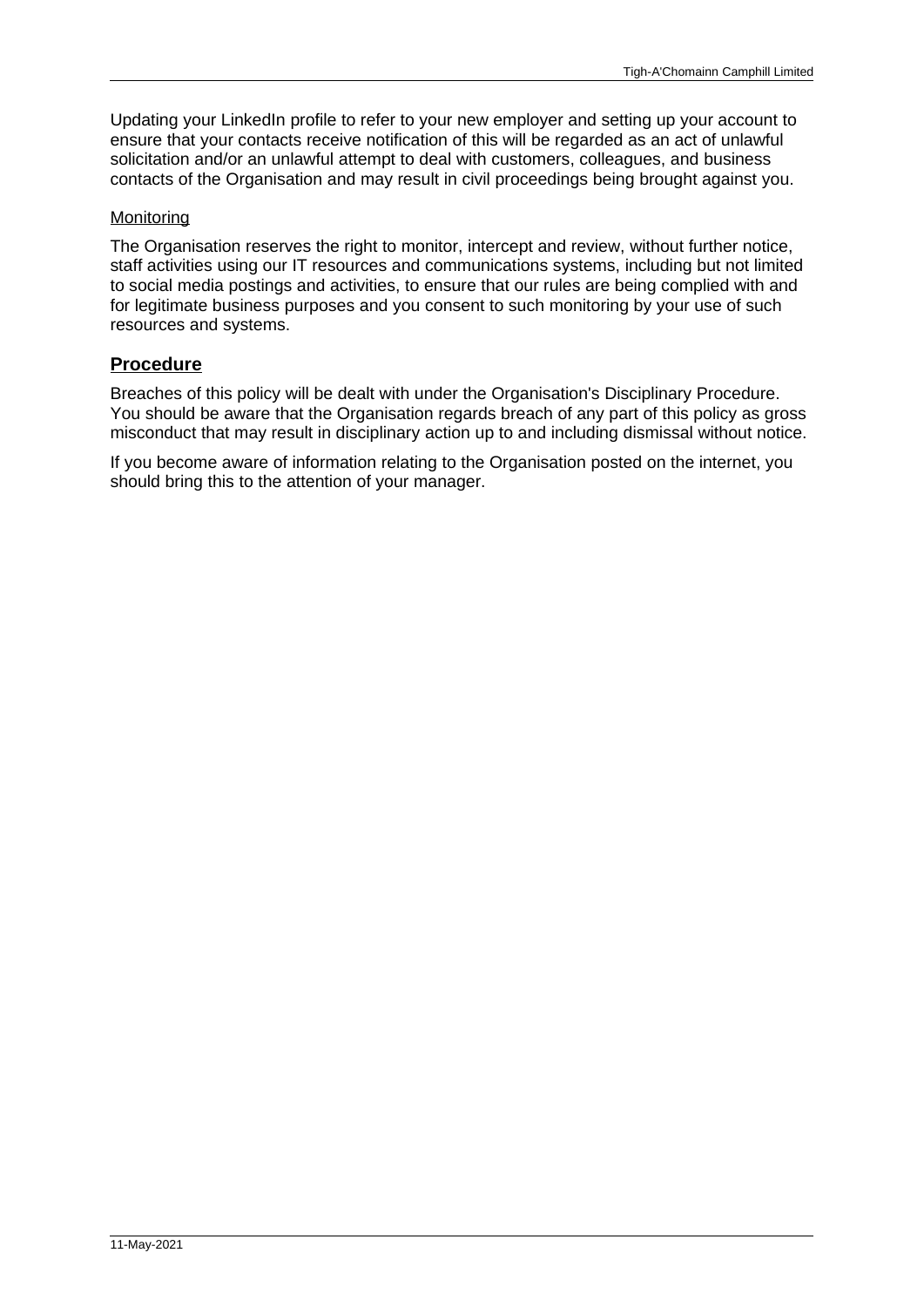# **Time Off for Dependants**

### **What this policy covers**

This policy applies to employees only.

The purpose of this policy is to ensure those who are genuinely in need of unpaid time off in order to deal with an emergency are treated fairly and consistently while minimising the impact on the business.

You are entitled to take a reasonable amount of unpaid time off during working hours to deal with particular situations affecting your dependants. The amount of time off will depend on the nature of the incident and your individual circumstances.

This policy explains what is meant by dependant and in which circumstances unpaid time off can be granted and sets out the notification procedures.

## **Your entitlements and responsibilities**

#### Definition of dependant

A dependant is:

- · a spouse
- · a civil partner
- a child
- a parent
- · a person who lives in the same household as you other than as your tenant, lodger, boarder or someone you employ
- any person who would reasonably rely on you for assistance or who would rely on you to make arrangements for the provision of care in the event of illness or injury
- any other person who may rely on you for the provision of care or arrangements for the provision of care

#### What counts as time off

Reasonable time off will be granted in the following circumstances:

- · to provide assistance when a dependant falls ill, gives birth or is injured or assaulted
- · to make arrangements for the care of a sick or injured dependant or to make arrangements to deal with an unexpected disruption to their care provision
- in consequence of the death of a dependant
- · to deal with an unexpected incident involving your child during school hours or those of another educational establishment

The right is only to deal with emergencies and to put care arrangements in place - for example, arranging to employ a temporary carer or arranging for the dependant to stay with relatives. You would not be entitled to time off under this policy for the ongoing care of the dependant.

## **Procedure**

You must inform the Organisation as soon as practicable of your unavailability for work, the reason for it and how long you expect to be away from work.

You do not have to do this in writing, but you will need to give the Organisation sufficient information for it to be determined that your time off falls under the Time Off for Dependants provision.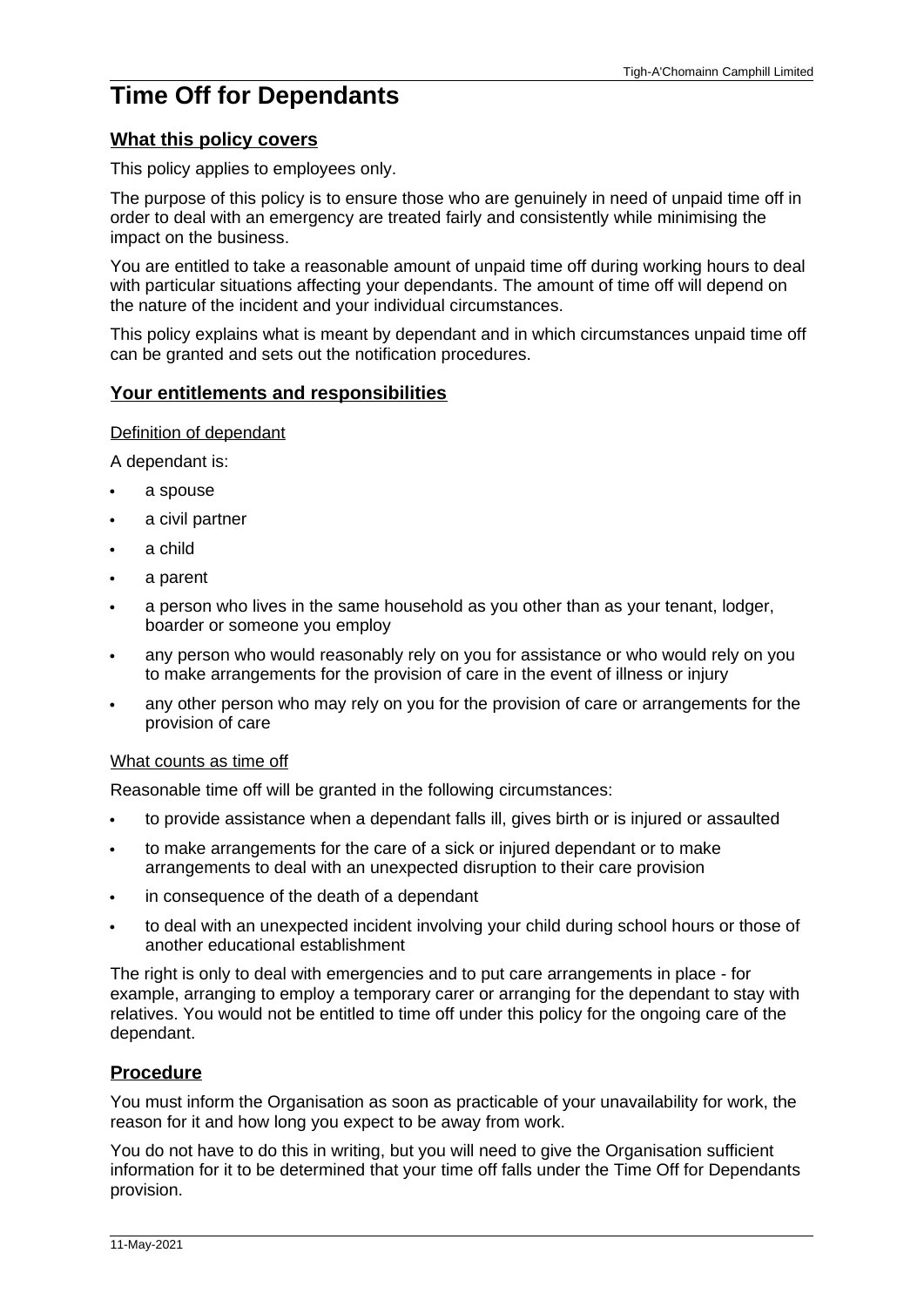You may be required to provide evidence to the Organisation of your need to take time off under this provision.

If you fail to inform the Organisation as soon as is reasonably practicable that you need time off, or if you abuse the rights under this provision, you may be subject to disciplinary proceedings, up to and including dismissal without notice.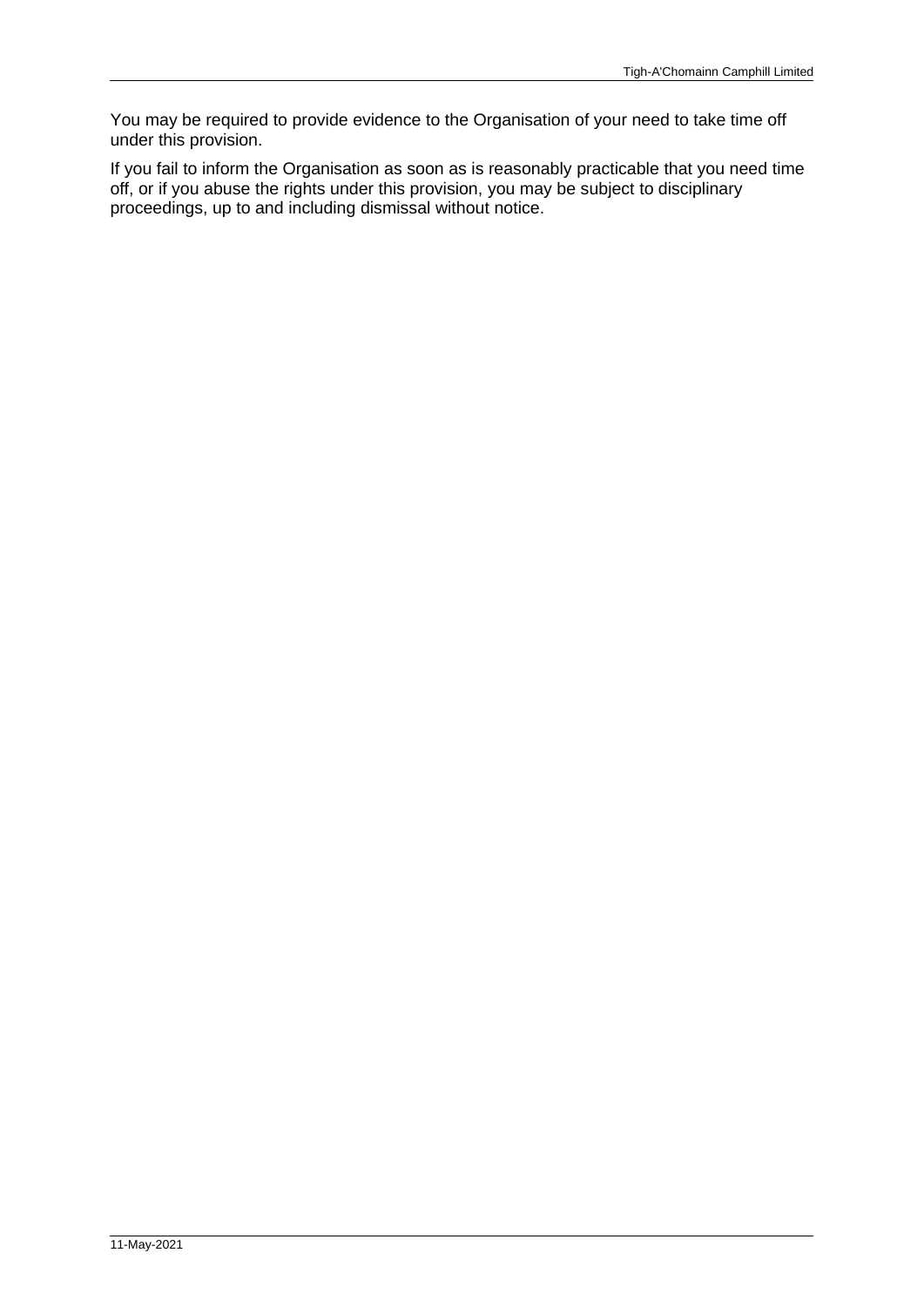# **Training**

# **What this policy covers**

This policy applies to employees and workers.

The Organisation recognises that it is it's people who play a crucial role in ensuring the success of the business and is therefore committed to providing training and development to improve your skills and competence.

The Organisation will provide you with appropriate training to develop the knowledge and skills necessary for you to perform your duties effectively. Wherever possible, the Organisation will ensure you have every opportunity for career development.

This policy covers the different types of training and development you might expect and how the Organisation may recover the costs of training from you in particular cases.

# **Your entitlements**

The types of training that the Organisation provides falls into four broad categories: induction, occupational, internal and external.

# Induction training

As a new starter, you will be given a comprehensive introduction to the workplace, your colleagues, catering facilities, duties, health and safety and other procedures.

Your manager or supervisor will assess your training requirements and arrange for that training to be provided. As far as possible, the Organisation will meet your training needs by a combination of occupational, internal and external training.

# Occupational training

Throughout your time with the Organisation, there may be a need to acquire new skills and these can be gained through occupational training delivered by colleagues.

#### Internal training

Occasionally, the Organisation may arrange for external training providers to deliver training courses in the workplace. This form of training might be triggered by the introduction of new equipment or working methods and will be arranged when the Organisation feels the training cannot adequately be provided in-house.

# External training

External training may be provided in a variety of forms, ranging from short courses of a few hours' duration through to lengthy courses leading to the award of qualifications.

Where necessary, the Organisation will arrange for you to undertake external training if this cannot be provided internally.

# **Procedure**

#### Paying back your training costs

When you undertake external training courses with significant cost implications, you will be required, prior to commencing the course, to sign an agreement to repay all or a proportion of the costs of the course if you leave the Organisation's employment within a certain time period. Full details will be set out in your training cost agreement.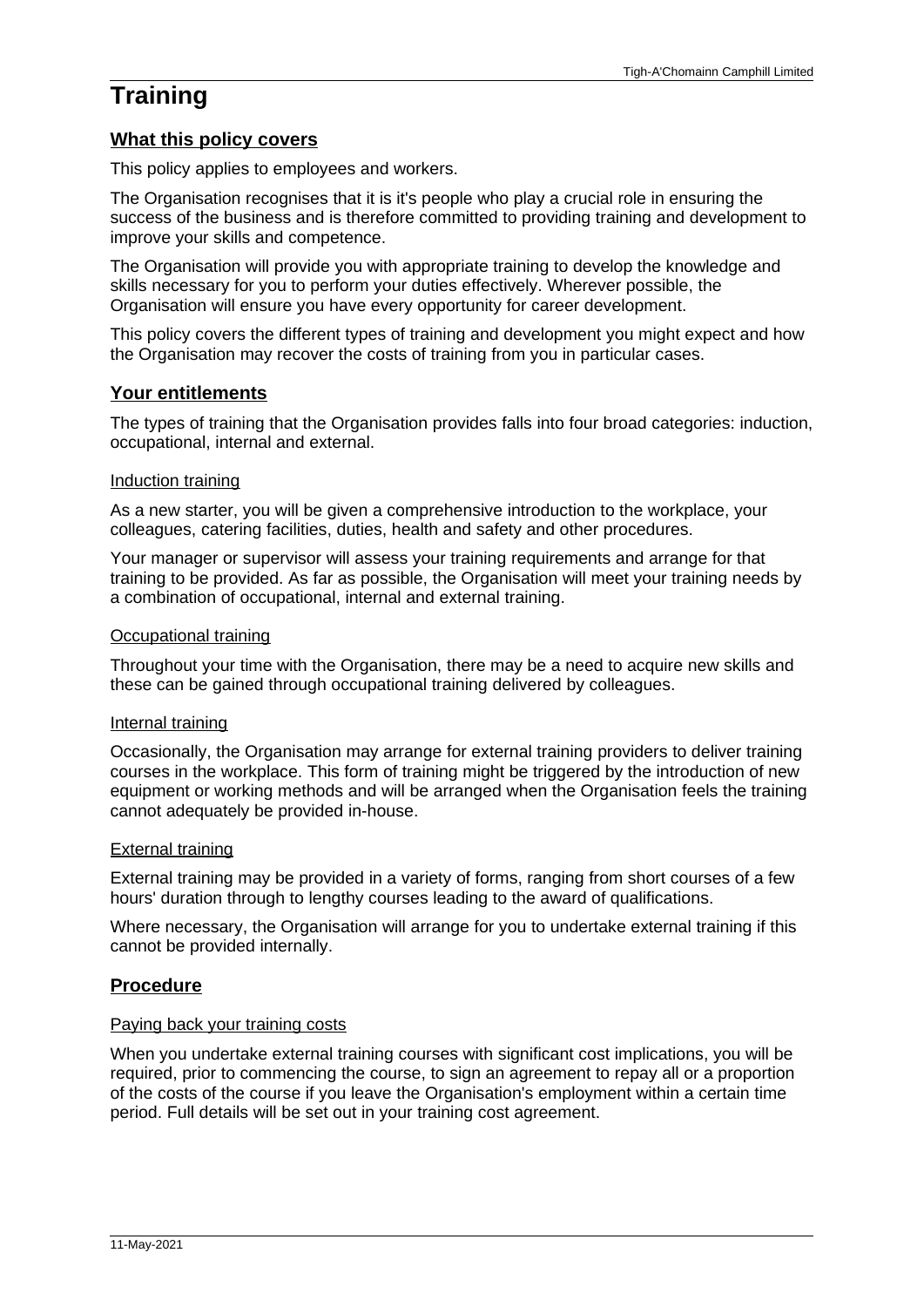# **What this policy covers**

This policy applies to employees, workers and contractors.

This outlines the Organisation's expectations and your responsibilities when driving either a vehicle provided by the Organisation or your own vehicle for business purposes.

It also highlights the actions that you must take to ensure you drive safely and the procedures you must follow in the event of an accident. In addition, it sets out the circumstances in which the Organisation can recover related costs if you are responsible for an accident or damage to a vehicle provided by the Organisation.

# **Your responsibilities**

It is your responsibility to ensure that you are familiar with the procedures and that you understand your responsibilities when using a vehicle for business purposes to ensure the vehicle is roadworthy and does not pose a risk to other users. You are also responsible for ensuring your health and safety and that of your passengers and/or other road users.

#### Driving whilst carrying out your duties

To be permitted to drive as part of your duties, you must hold a full and valid driving licence that permits you to drive in the UK.

Prior to driving for business purposes, you are responsible for ensuring that your vehicle is roadworthy. You may also be responsible for completing any checklist relating to the vehicle as instructed by management. Under no circumstances should you drive a vehicle that is not roadworthy, does not have a valid MOT or is illegal to drive.

You are required to drive in a safe, lawful and efficient manner, paying due regard to all traffic and weather conditions. You must use the most direct route when carrying out your duties and you should advise management of any problems or delays that could affect the scheduling for that day.

#### Mobile phones and driving

You must not use a mobile phone, including a hands-free phone, while driving. Mobile phones should only be used when the vehicle has been parked in a safe place and the engine has been switched off.

You should divert your phone to voicemail so that messages can be left while you are driving and picked up when it is safe to do so.

#### Driving under the influence of alcohol or drugs

You must not drive on business while you are under the influence of alcohol, illegal drugs or prescribed drugs if the prescribed drug has any potential effect on your fitness to drive.

#### Organisation vehicles

Any entitlement to drive a vehicle provided by the Organisation and any provision in respect of payment of private mileage will be set out in your Contract of Employment.

You are not authorised to permit anyone else to drive a vehicle provided by the Organisation without prior approval from your manager. You are not permitted to carry passengers in Organisation vehicles except for staff of the Organisation, unless otherwise agreed with management.

If you are absent from work for any reason, the Organisation reserves the right to require you to make your Organisation vehicle available for business use by other staff.

The safety and security of the vehicle, passengers or loads are your responsibility and you must always lock and alarm the vehicle when you leave it unattended.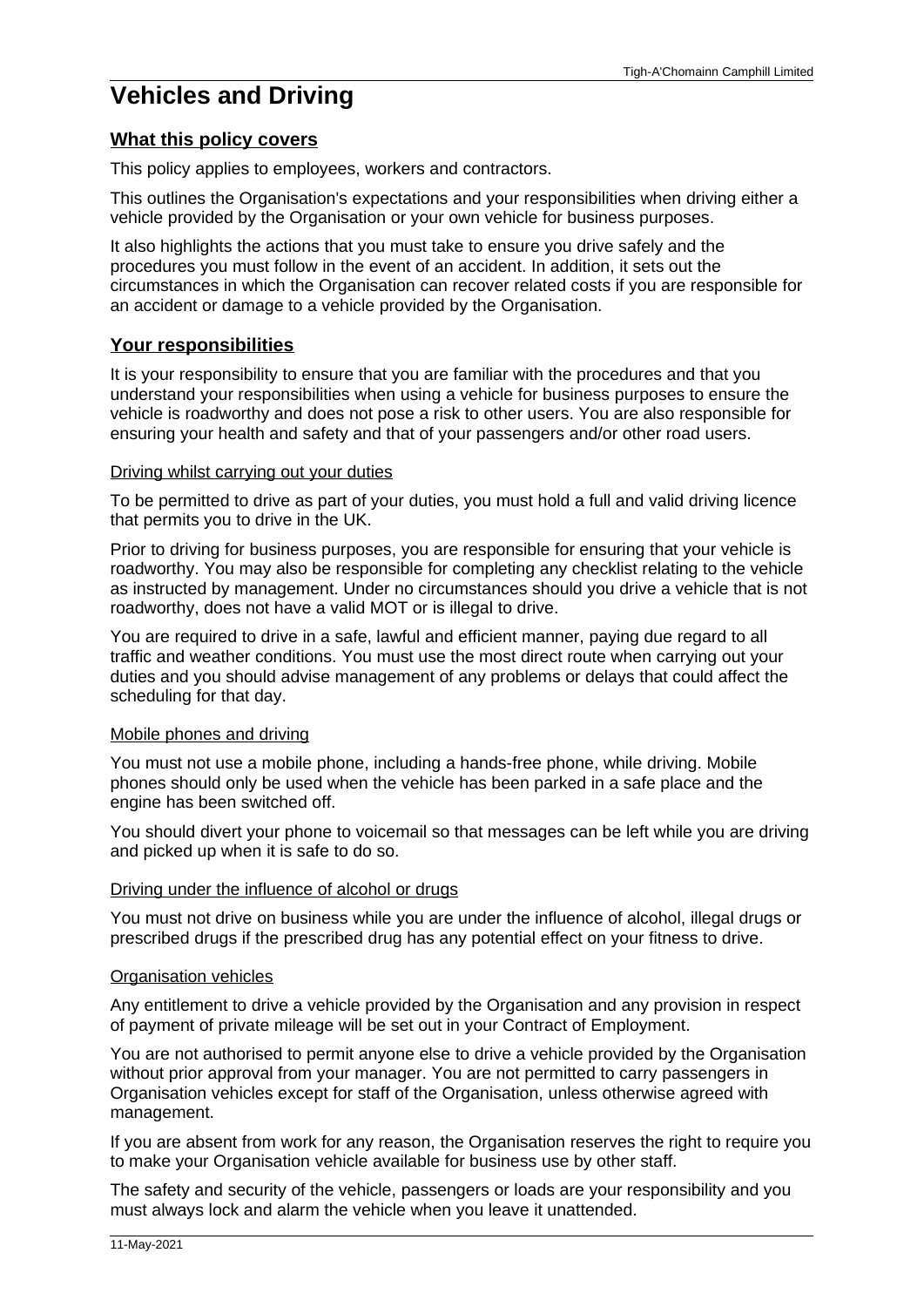You must wash and clean your Organisation vehicle, both inside and outside, as often as is necessary to maintain a smart professional image. Failure to comply may result in the Organisation arranging for the vehicle to be valeted and deducting the associated costs from your pay.

The Organisation will normally meet the costs of maintaining and repairing Organisation vehicles if those costs arise in the course of normal use of the vehicle.

If damage to a vehicle provided by the Organisation is incurred as a result of your negligence or breach of this policy, you will be liable for the total cost of repairing the vehicle, for paying any insurance excess and/or any increase in premiums following a claim as a result of damage to a vehicle provided by the Organisation. Payments will be deducted from your pay unless an alternative method of payment is agreed with management.

#### Using your own vehicle when carrying out your duties

If you use your own vehicle when carrying out your duties, it is your responsibility to ensure that your vehicle is roadworthy and properly taxed and that your vehicle insurance cover extends to business usage.

The Organisation rules relating to Vehicles and Driving also apply if you drive your own vehicle at any time for the purpose of undertaking your duties You must read, understand and follow these rules.

# Vehicle tracking

You should be aware that all vehicles provided by the Organisation may be fitted with a tracking system that allows the Organisation to locate vehicles provided by the Organisation at any time and to analyse its use.

Interference with the tracking unit is viewed as a gross misconduct offence and will result in disciplinary action up to and including dismissal without notice.

You should be aware that data obtained from the tracking system will be analysed and may be used in any disciplinary proceedings. If evidence of inappropriate use of the vehicle whilst undertaking your duties is obtained, disciplinary action may be taken against you.

# **Procedures**

#### Taking your driving licence details

If you drive a vehicle provided by the Organisation or drive your own vehicle on business you must provide the latest Shared Driving Licence Information to the Organisation every six months.

To do this, log on to www.viewdrivingrecord.service.gov.uk and enter your details as required. You must then create a licence check code to share your driving record with the Organisation and supply this to the Organisation within 21 days.

You must also notify your manager whenever there is any change to the details on your driving licence, such as the addition of penalty points.

#### Accidents and damage

If you are involved in an accident in a vehicle provided by the Organisation, you are responsible for obtaining the full contact and insurance details of any third party and any witnesses to the incident.

You must immediately report to management all damage to the Organisation's vehicle. The Organisation may require you to provide a full written report of the circumstances in which the vehicle was damaged.